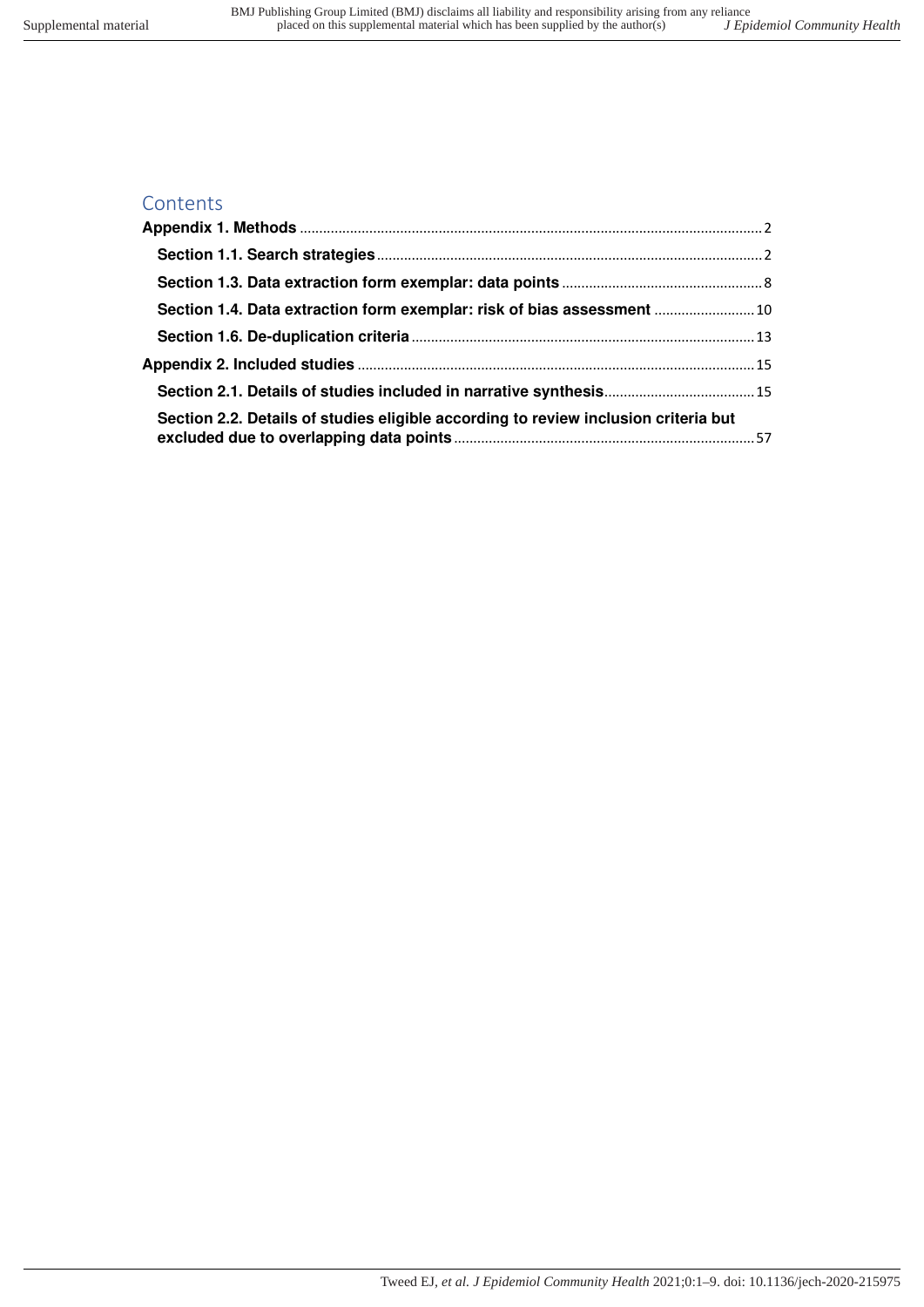# <span id="page-1-1"></span><span id="page-1-0"></span>**Appendix 1. Methods**

# **Section 1.1. Search strategies**

## **MEDLINE/EMBASE**

| <b>String number</b> | <b>String</b>                    |
|----------------------|----------------------------------|
| $\mathbf{1}$         | Exp Prisons/                     |
| 2                    | Exp Prisoners/                   |
| 3                    | Incarcerat*.mp                   |
| 4                    | Prison*.mp                       |
| 5                    | Jail*.mp                         |
| 6                    | Imprison*.mp                     |
| 7                    | Ex-prison*.mp                    |
| 8                    | $Or/1-8$                         |
| 9                    | Exp Homeless Persons/            |
| 10                   | Homeless*.mp                     |
| 11                   | $Or/9-10$                        |
| 12                   | exp Substance-Related Disorders/ |
| 13                   | (substance adj2 use*).mp         |
| 14                   | (substance adj2 abuse*).mp       |
| 15                   | (substance adj2 dependen*).mp    |
| 16                   | (substance adj2 misuse*).mp.     |
| 17                   | Drug-involved.mp                 |
| 18                   | (inject* adj2 drug*).mp          |
| 19                   | (people who adj3 drugs).mp       |
| $\overline{20}$      | addict*.mp                       |
| 21                   | Or/12-21                         |
| 22                   | Exp Sex Work/                    |
| $\overline{23}$      | Exp Sex Workers/                 |
| 24                   | Prostitut*.mp                    |
| 25                   | (sex adj2 work*).mp              |
| 26                   | Or/22-25                         |
| 27                   | Exp Schizophrenia/               |
| 28                   | Exp Bipolar disorder/            |
| $\overline{29}$      | psychosis.mp                     |
| 30                   | psychotic.mp                     |
| 31                   | (enduring mental illness).mp     |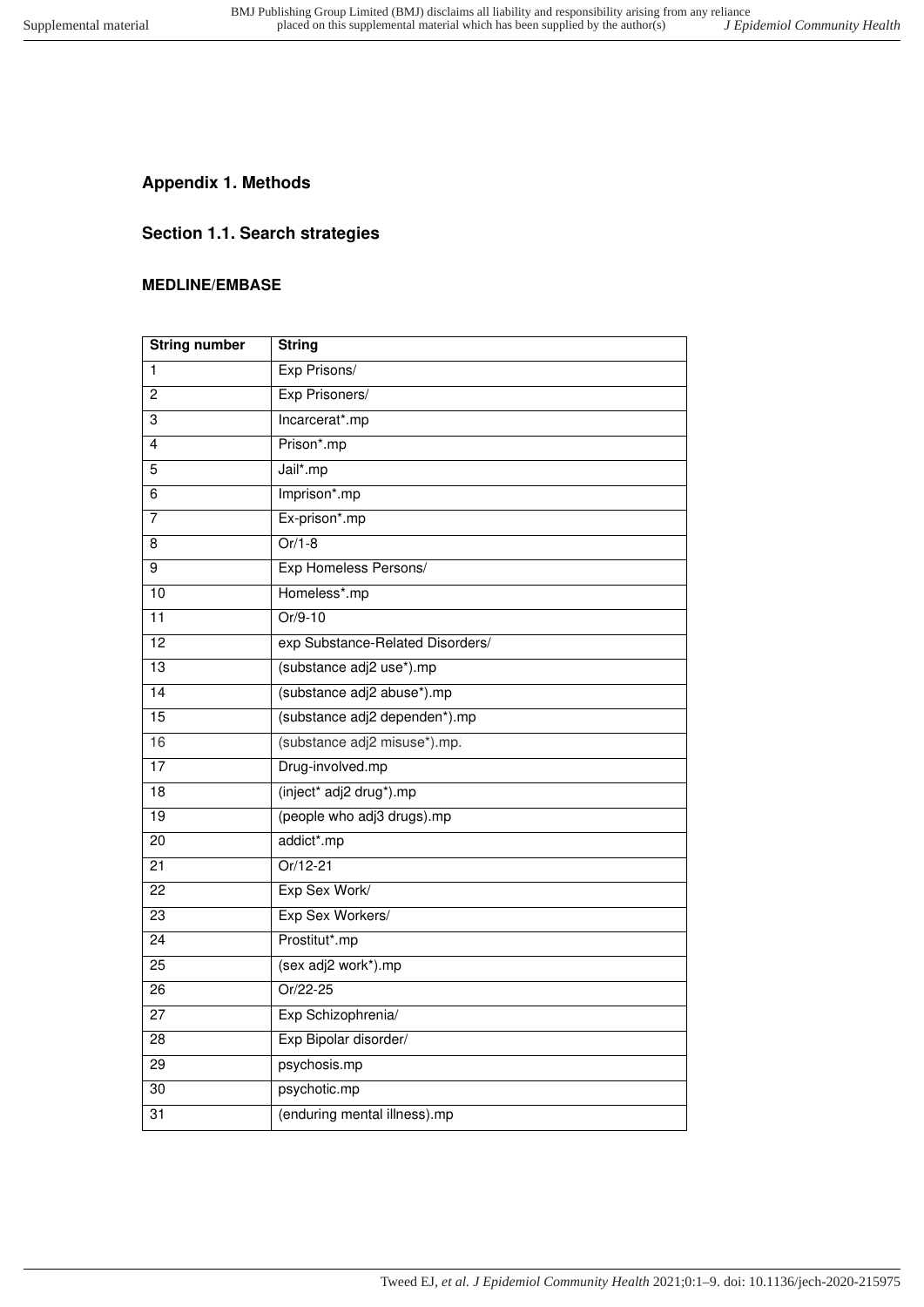| 33<br>(severe adj3 mental illness).mp<br>Or/27-33<br>34<br>$\overline{35}$<br>8 and 11<br>8 and 21<br>36<br>8 and 26<br>37<br>8 and 34<br>38<br>11 and 21<br>39<br>11 and 26<br>40<br>41<br>11 and 34<br>42<br>21 and 26<br>43<br>21 and 34<br>44<br>26 and 34<br>45<br>(inclusion health).mp<br>(multiple exclusion homelessness).mp<br>46<br>(severe adj2 multiple disadvantage).mp<br>47<br>48<br>(multiple adj2 complex needs).mp<br>(complex adj2 co-occurring disorder*).mp<br>49<br>(dual diagnos#s).mp<br>50<br>$Or/35-50$<br>51<br>$\overline{52}$<br>Exp mortality/<br>Mortality.mp<br>53<br>$\overline{54}$<br>Incidence.mp<br>$\overline{55}$<br>Prevalence.mp<br>Exp health status/<br>56<br>57<br>(Health status).mp<br>(Health outcome*).mp<br>$\overline{58}$<br>Exp Morbidity/<br>59<br>60<br>Morbidit*.mp<br>Exp Hospitalization/<br>61<br>Hospitali#ation.mp<br>62<br>(Hospital adj2 admission*).mp<br>63 |  |
|------------------------------------------------------------------------------------------------------------------------------------------------------------------------------------------------------------------------------------------------------------------------------------------------------------------------------------------------------------------------------------------------------------------------------------------------------------------------------------------------------------------------------------------------------------------------------------------------------------------------------------------------------------------------------------------------------------------------------------------------------------------------------------------------------------------------------------------------------------------------------------------------------------------------------|--|
|                                                                                                                                                                                                                                                                                                                                                                                                                                                                                                                                                                                                                                                                                                                                                                                                                                                                                                                              |  |
|                                                                                                                                                                                                                                                                                                                                                                                                                                                                                                                                                                                                                                                                                                                                                                                                                                                                                                                              |  |
|                                                                                                                                                                                                                                                                                                                                                                                                                                                                                                                                                                                                                                                                                                                                                                                                                                                                                                                              |  |
|                                                                                                                                                                                                                                                                                                                                                                                                                                                                                                                                                                                                                                                                                                                                                                                                                                                                                                                              |  |
|                                                                                                                                                                                                                                                                                                                                                                                                                                                                                                                                                                                                                                                                                                                                                                                                                                                                                                                              |  |
|                                                                                                                                                                                                                                                                                                                                                                                                                                                                                                                                                                                                                                                                                                                                                                                                                                                                                                                              |  |
|                                                                                                                                                                                                                                                                                                                                                                                                                                                                                                                                                                                                                                                                                                                                                                                                                                                                                                                              |  |
|                                                                                                                                                                                                                                                                                                                                                                                                                                                                                                                                                                                                                                                                                                                                                                                                                                                                                                                              |  |
|                                                                                                                                                                                                                                                                                                                                                                                                                                                                                                                                                                                                                                                                                                                                                                                                                                                                                                                              |  |
|                                                                                                                                                                                                                                                                                                                                                                                                                                                                                                                                                                                                                                                                                                                                                                                                                                                                                                                              |  |
|                                                                                                                                                                                                                                                                                                                                                                                                                                                                                                                                                                                                                                                                                                                                                                                                                                                                                                                              |  |
|                                                                                                                                                                                                                                                                                                                                                                                                                                                                                                                                                                                                                                                                                                                                                                                                                                                                                                                              |  |
|                                                                                                                                                                                                                                                                                                                                                                                                                                                                                                                                                                                                                                                                                                                                                                                                                                                                                                                              |  |
|                                                                                                                                                                                                                                                                                                                                                                                                                                                                                                                                                                                                                                                                                                                                                                                                                                                                                                                              |  |
|                                                                                                                                                                                                                                                                                                                                                                                                                                                                                                                                                                                                                                                                                                                                                                                                                                                                                                                              |  |
|                                                                                                                                                                                                                                                                                                                                                                                                                                                                                                                                                                                                                                                                                                                                                                                                                                                                                                                              |  |
|                                                                                                                                                                                                                                                                                                                                                                                                                                                                                                                                                                                                                                                                                                                                                                                                                                                                                                                              |  |
|                                                                                                                                                                                                                                                                                                                                                                                                                                                                                                                                                                                                                                                                                                                                                                                                                                                                                                                              |  |
|                                                                                                                                                                                                                                                                                                                                                                                                                                                                                                                                                                                                                                                                                                                                                                                                                                                                                                                              |  |
|                                                                                                                                                                                                                                                                                                                                                                                                                                                                                                                                                                                                                                                                                                                                                                                                                                                                                                                              |  |
|                                                                                                                                                                                                                                                                                                                                                                                                                                                                                                                                                                                                                                                                                                                                                                                                                                                                                                                              |  |
|                                                                                                                                                                                                                                                                                                                                                                                                                                                                                                                                                                                                                                                                                                                                                                                                                                                                                                                              |  |
|                                                                                                                                                                                                                                                                                                                                                                                                                                                                                                                                                                                                                                                                                                                                                                                                                                                                                                                              |  |
|                                                                                                                                                                                                                                                                                                                                                                                                                                                                                                                                                                                                                                                                                                                                                                                                                                                                                                                              |  |
|                                                                                                                                                                                                                                                                                                                                                                                                                                                                                                                                                                                                                                                                                                                                                                                                                                                                                                                              |  |
|                                                                                                                                                                                                                                                                                                                                                                                                                                                                                                                                                                                                                                                                                                                                                                                                                                                                                                                              |  |
|                                                                                                                                                                                                                                                                                                                                                                                                                                                                                                                                                                                                                                                                                                                                                                                                                                                                                                                              |  |
|                                                                                                                                                                                                                                                                                                                                                                                                                                                                                                                                                                                                                                                                                                                                                                                                                                                                                                                              |  |
|                                                                                                                                                                                                                                                                                                                                                                                                                                                                                                                                                                                                                                                                                                                                                                                                                                                                                                                              |  |
|                                                                                                                                                                                                                                                                                                                                                                                                                                                                                                                                                                                                                                                                                                                                                                                                                                                                                                                              |  |
|                                                                                                                                                                                                                                                                                                                                                                                                                                                                                                                                                                                                                                                                                                                                                                                                                                                                                                                              |  |
| (admission* adj4 hospital).mp<br>64                                                                                                                                                                                                                                                                                                                                                                                                                                                                                                                                                                                                                                                                                                                                                                                                                                                                                          |  |
| healthcare.mp<br>65                                                                                                                                                                                                                                                                                                                                                                                                                                                                                                                                                                                                                                                                                                                                                                                                                                                                                                          |  |
| 66<br>(health services).mp                                                                                                                                                                                                                                                                                                                                                                                                                                                                                                                                                                                                                                                                                                                                                                                                                                                                                                   |  |
| Multi#morbid*<br>67                                                                                                                                                                                                                                                                                                                                                                                                                                                                                                                                                                                                                                                                                                                                                                                                                                                                                                          |  |
| Or/41-62<br>68                                                                                                                                                                                                                                                                                                                                                                                                                                                                                                                                                                                                                                                                                                                                                                                                                                                                                                               |  |
| 51 and 68<br>69                                                                                                                                                                                                                                                                                                                                                                                                                                                                                                                                                                                                                                                                                                                                                                                                                                                                                                              |  |
| Editorial/<br>70                                                                                                                                                                                                                                                                                                                                                                                                                                                                                                                                                                                                                                                                                                                                                                                                                                                                                                             |  |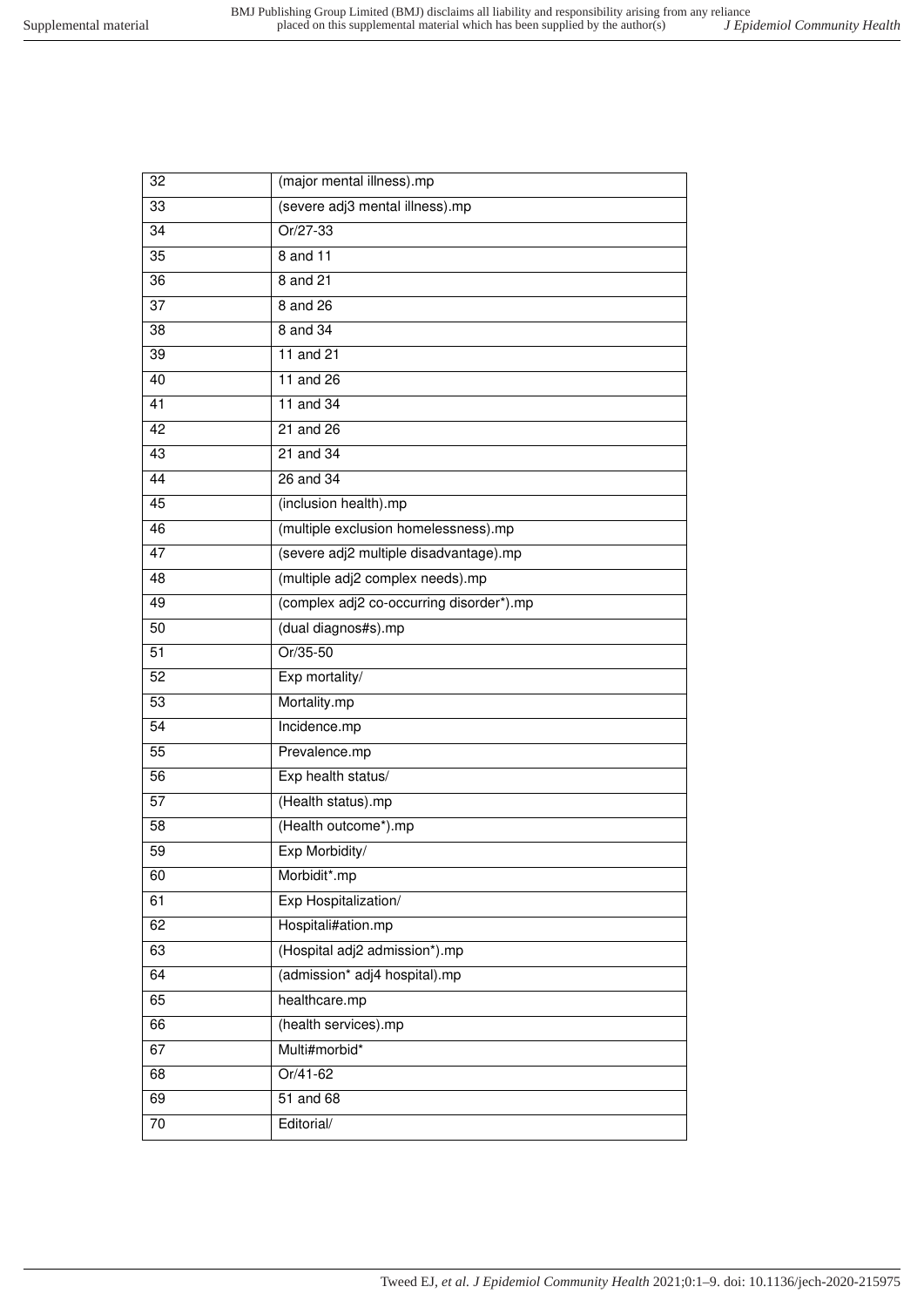| 71 | Comment/                                             |
|----|------------------------------------------------------|
| 72 | Letter/                                              |
| 73 | Historical article/                                  |
| 74 | (Case report).mp                                     |
| 75 | (Case series).mp                                     |
| 76 | (Case study).mp                                      |
| 77 | Review.pt                                            |
| 78 | News.pt                                              |
| 79 | Or/67-75                                             |
| 80 | 69 not 79                                            |
| 81 | Limit 80 to (english language and yr="1998-current") |

# **Additional searches for quality of life/self-reported health**

| <b>String number</b> | <b>String</b>                                        |
|----------------------|------------------------------------------------------|
| 82                   | Exp quality of life/                                 |
| 83                   | Quality of life.mp                                   |
| 83                   | HRQoL.mp                                             |
| 84                   | Self#reported health.mp                              |
| 85                   | Self#rated health.mp                                 |
| 86                   | Self#assessed health.mp                              |
| 87                   | Subjective health.mp                                 |
| 88                   | Or/82-87                                             |
| 89                   | 51 and 88                                            |
| 90                   | 89 not 79                                            |
| 91                   | Limit 90 to (english language and yr="1998-current") |

## **PSYCINFO**

| <b>String number</b> | <b>String</b>                    |
|----------------------|----------------------------------|
|                      | DE "Prisoners"                   |
| 2                    | TI Incarcerat* OR AB Incarcerat* |
| 3                    | TI Prison* or AB Prison*         |
| 4                    | TI Jail* OR AB Jail*             |
| 5                    | TI Imprison* OR AB Imprison*     |
| 6                    | TI Ex-prison* OR AB Ex-prison*   |
| 7                    | DE "Legal detention"             |
| 8                    | DE "Incarceration"               |

Tweed EJ*, et al. J Epidemiol Community Health* 2021;0:1–9. doi: 10.1136/jech-2020-215975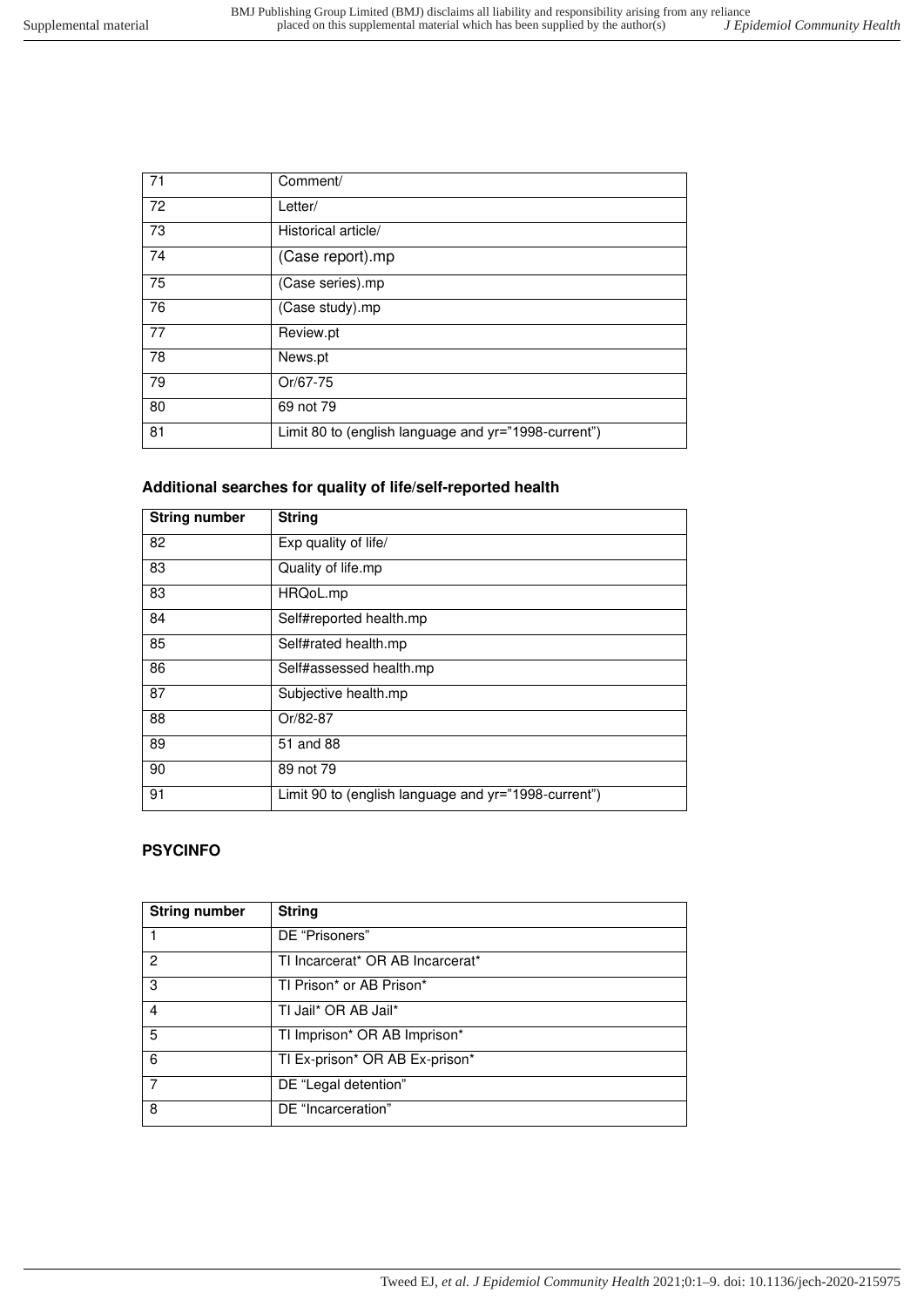| TI Homeless* OR AB Homeless*<br>10<br>$\overline{11}$<br>DE "Drug Addiction"<br>$\overline{12}$<br>DE "Drug dependency"<br>DE "Drug abuse"<br>$\overline{13}$<br>14<br>DE "Intravenous drug usage"<br>$\overline{15}$<br>DE "Substance use disorder"<br>DE "Addiction"<br>$\overline{16}$<br>$\overline{17}$<br>TI substance N2 use* OR AB substance N2 use*<br>TI Substance N2 abuse* OR AB Substance N2 abuse*<br>18<br>$\overline{19}$<br>TI Substance N2 dependen* OR AB Substance N2 dependen*<br>TI Substance N2 misus* OR AB Substance N2 misus*<br>20<br>TI inject* N2 drug* OR AB inject* N2 drug*<br>21<br>TI Addict* OR AB Addict*<br>22<br>DE "Prostitution"<br>23<br>TI Sex N1 work* OR AB Sex N1 work*<br>24<br>TI Prostitut* OR AB Prostitut*<br>25<br>DE "Psychosis"<br>26<br>DE "Acute psychosis"<br>27<br>DE "Affective psychosis"<br>28<br>DE "Chronic psychosis"<br>29<br>DE "Paranoia (Psychosis)"<br>30<br>DE "Schizophrenia"<br>31<br>DE "Bipolar disorder"<br>$\overline{32}$<br>33<br>TI Psychosis OR AB Psychosis<br>TI Psychotic OR AB Psychotic<br>34<br>TI severe N3 mental illness OR AB severe N3 mental illness<br>35<br>TI "major mental illness" OR AB "major mental illness"<br>36<br>Or/1-8<br>37<br>Or/9-10<br>38<br>39<br>Or/11-22<br>40<br>Or/23-25<br>41<br>Or/26-36<br>42<br>37 AND 38<br>37 AND 39<br>43<br>44<br>37 AND 40<br>37 AND 41<br>45<br>38 AND 39<br>46<br>38 AND 40<br>47 | 9 | DE "Homeless" |
|--------------------------------------------------------------------------------------------------------------------------------------------------------------------------------------------------------------------------------------------------------------------------------------------------------------------------------------------------------------------------------------------------------------------------------------------------------------------------------------------------------------------------------------------------------------------------------------------------------------------------------------------------------------------------------------------------------------------------------------------------------------------------------------------------------------------------------------------------------------------------------------------------------------------------------------------------------------------------------------------------------------------------------------------------------------------------------------------------------------------------------------------------------------------------------------------------------------------------------------------------------------------------------------------------------------------------------------------------------------------------------------------------------------------------------|---|---------------|
|                                                                                                                                                                                                                                                                                                                                                                                                                                                                                                                                                                                                                                                                                                                                                                                                                                                                                                                                                                                                                                                                                                                                                                                                                                                                                                                                                                                                                                |   |               |
|                                                                                                                                                                                                                                                                                                                                                                                                                                                                                                                                                                                                                                                                                                                                                                                                                                                                                                                                                                                                                                                                                                                                                                                                                                                                                                                                                                                                                                |   |               |
|                                                                                                                                                                                                                                                                                                                                                                                                                                                                                                                                                                                                                                                                                                                                                                                                                                                                                                                                                                                                                                                                                                                                                                                                                                                                                                                                                                                                                                |   |               |
|                                                                                                                                                                                                                                                                                                                                                                                                                                                                                                                                                                                                                                                                                                                                                                                                                                                                                                                                                                                                                                                                                                                                                                                                                                                                                                                                                                                                                                |   |               |
|                                                                                                                                                                                                                                                                                                                                                                                                                                                                                                                                                                                                                                                                                                                                                                                                                                                                                                                                                                                                                                                                                                                                                                                                                                                                                                                                                                                                                                |   |               |
|                                                                                                                                                                                                                                                                                                                                                                                                                                                                                                                                                                                                                                                                                                                                                                                                                                                                                                                                                                                                                                                                                                                                                                                                                                                                                                                                                                                                                                |   |               |
|                                                                                                                                                                                                                                                                                                                                                                                                                                                                                                                                                                                                                                                                                                                                                                                                                                                                                                                                                                                                                                                                                                                                                                                                                                                                                                                                                                                                                                |   |               |
|                                                                                                                                                                                                                                                                                                                                                                                                                                                                                                                                                                                                                                                                                                                                                                                                                                                                                                                                                                                                                                                                                                                                                                                                                                                                                                                                                                                                                                |   |               |
|                                                                                                                                                                                                                                                                                                                                                                                                                                                                                                                                                                                                                                                                                                                                                                                                                                                                                                                                                                                                                                                                                                                                                                                                                                                                                                                                                                                                                                |   |               |
|                                                                                                                                                                                                                                                                                                                                                                                                                                                                                                                                                                                                                                                                                                                                                                                                                                                                                                                                                                                                                                                                                                                                                                                                                                                                                                                                                                                                                                |   |               |
|                                                                                                                                                                                                                                                                                                                                                                                                                                                                                                                                                                                                                                                                                                                                                                                                                                                                                                                                                                                                                                                                                                                                                                                                                                                                                                                                                                                                                                |   |               |
|                                                                                                                                                                                                                                                                                                                                                                                                                                                                                                                                                                                                                                                                                                                                                                                                                                                                                                                                                                                                                                                                                                                                                                                                                                                                                                                                                                                                                                |   |               |
|                                                                                                                                                                                                                                                                                                                                                                                                                                                                                                                                                                                                                                                                                                                                                                                                                                                                                                                                                                                                                                                                                                                                                                                                                                                                                                                                                                                                                                |   |               |
|                                                                                                                                                                                                                                                                                                                                                                                                                                                                                                                                                                                                                                                                                                                                                                                                                                                                                                                                                                                                                                                                                                                                                                                                                                                                                                                                                                                                                                |   |               |
|                                                                                                                                                                                                                                                                                                                                                                                                                                                                                                                                                                                                                                                                                                                                                                                                                                                                                                                                                                                                                                                                                                                                                                                                                                                                                                                                                                                                                                |   |               |
|                                                                                                                                                                                                                                                                                                                                                                                                                                                                                                                                                                                                                                                                                                                                                                                                                                                                                                                                                                                                                                                                                                                                                                                                                                                                                                                                                                                                                                |   |               |
|                                                                                                                                                                                                                                                                                                                                                                                                                                                                                                                                                                                                                                                                                                                                                                                                                                                                                                                                                                                                                                                                                                                                                                                                                                                                                                                                                                                                                                |   |               |
|                                                                                                                                                                                                                                                                                                                                                                                                                                                                                                                                                                                                                                                                                                                                                                                                                                                                                                                                                                                                                                                                                                                                                                                                                                                                                                                                                                                                                                |   |               |
|                                                                                                                                                                                                                                                                                                                                                                                                                                                                                                                                                                                                                                                                                                                                                                                                                                                                                                                                                                                                                                                                                                                                                                                                                                                                                                                                                                                                                                |   |               |
|                                                                                                                                                                                                                                                                                                                                                                                                                                                                                                                                                                                                                                                                                                                                                                                                                                                                                                                                                                                                                                                                                                                                                                                                                                                                                                                                                                                                                                |   |               |
|                                                                                                                                                                                                                                                                                                                                                                                                                                                                                                                                                                                                                                                                                                                                                                                                                                                                                                                                                                                                                                                                                                                                                                                                                                                                                                                                                                                                                                |   |               |
|                                                                                                                                                                                                                                                                                                                                                                                                                                                                                                                                                                                                                                                                                                                                                                                                                                                                                                                                                                                                                                                                                                                                                                                                                                                                                                                                                                                                                                |   |               |
|                                                                                                                                                                                                                                                                                                                                                                                                                                                                                                                                                                                                                                                                                                                                                                                                                                                                                                                                                                                                                                                                                                                                                                                                                                                                                                                                                                                                                                |   |               |
|                                                                                                                                                                                                                                                                                                                                                                                                                                                                                                                                                                                                                                                                                                                                                                                                                                                                                                                                                                                                                                                                                                                                                                                                                                                                                                                                                                                                                                |   |               |
|                                                                                                                                                                                                                                                                                                                                                                                                                                                                                                                                                                                                                                                                                                                                                                                                                                                                                                                                                                                                                                                                                                                                                                                                                                                                                                                                                                                                                                |   |               |
|                                                                                                                                                                                                                                                                                                                                                                                                                                                                                                                                                                                                                                                                                                                                                                                                                                                                                                                                                                                                                                                                                                                                                                                                                                                                                                                                                                                                                                |   |               |
|                                                                                                                                                                                                                                                                                                                                                                                                                                                                                                                                                                                                                                                                                                                                                                                                                                                                                                                                                                                                                                                                                                                                                                                                                                                                                                                                                                                                                                |   |               |
|                                                                                                                                                                                                                                                                                                                                                                                                                                                                                                                                                                                                                                                                                                                                                                                                                                                                                                                                                                                                                                                                                                                                                                                                                                                                                                                                                                                                                                |   |               |
|                                                                                                                                                                                                                                                                                                                                                                                                                                                                                                                                                                                                                                                                                                                                                                                                                                                                                                                                                                                                                                                                                                                                                                                                                                                                                                                                                                                                                                |   |               |
|                                                                                                                                                                                                                                                                                                                                                                                                                                                                                                                                                                                                                                                                                                                                                                                                                                                                                                                                                                                                                                                                                                                                                                                                                                                                                                                                                                                                                                |   |               |
|                                                                                                                                                                                                                                                                                                                                                                                                                                                                                                                                                                                                                                                                                                                                                                                                                                                                                                                                                                                                                                                                                                                                                                                                                                                                                                                                                                                                                                |   |               |
|                                                                                                                                                                                                                                                                                                                                                                                                                                                                                                                                                                                                                                                                                                                                                                                                                                                                                                                                                                                                                                                                                                                                                                                                                                                                                                                                                                                                                                |   |               |
|                                                                                                                                                                                                                                                                                                                                                                                                                                                                                                                                                                                                                                                                                                                                                                                                                                                                                                                                                                                                                                                                                                                                                                                                                                                                                                                                                                                                                                |   |               |
|                                                                                                                                                                                                                                                                                                                                                                                                                                                                                                                                                                                                                                                                                                                                                                                                                                                                                                                                                                                                                                                                                                                                                                                                                                                                                                                                                                                                                                |   |               |
|                                                                                                                                                                                                                                                                                                                                                                                                                                                                                                                                                                                                                                                                                                                                                                                                                                                                                                                                                                                                                                                                                                                                                                                                                                                                                                                                                                                                                                |   |               |
|                                                                                                                                                                                                                                                                                                                                                                                                                                                                                                                                                                                                                                                                                                                                                                                                                                                                                                                                                                                                                                                                                                                                                                                                                                                                                                                                                                                                                                |   |               |
|                                                                                                                                                                                                                                                                                                                                                                                                                                                                                                                                                                                                                                                                                                                                                                                                                                                                                                                                                                                                                                                                                                                                                                                                                                                                                                                                                                                                                                |   |               |
|                                                                                                                                                                                                                                                                                                                                                                                                                                                                                                                                                                                                                                                                                                                                                                                                                                                                                                                                                                                                                                                                                                                                                                                                                                                                                                                                                                                                                                |   |               |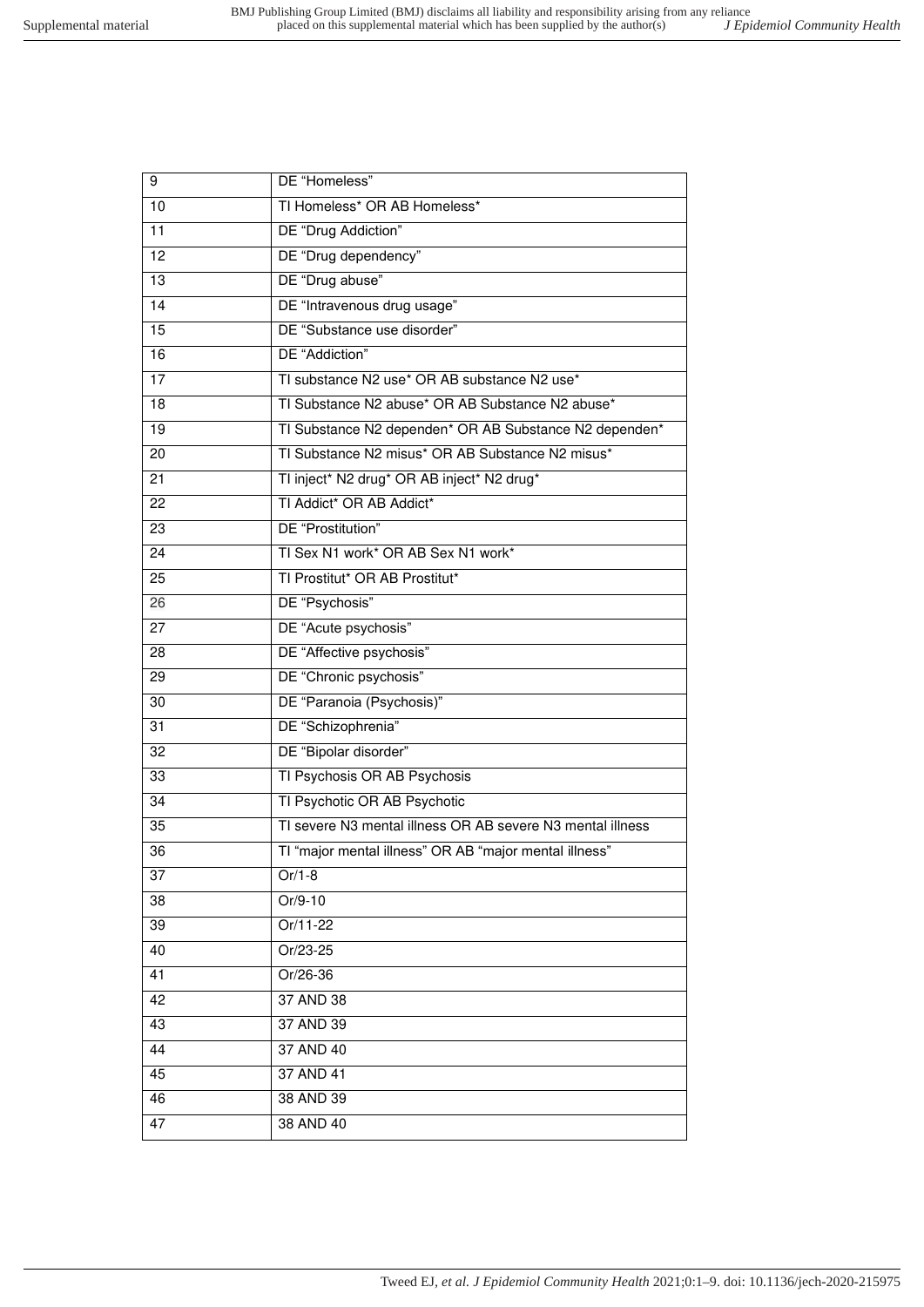| 48              | 38 AND 41                                                      |
|-----------------|----------------------------------------------------------------|
| 49              | 39 AND 40                                                      |
| 50              | 39 AND 41                                                      |
| $\overline{51}$ | 40 AND 41                                                      |
| 52              | TI "inclusion health" OR AB "inclusion health"                 |
| 53              | TI "multiple exclusion homeless*" OR AB "multiple exclusion    |
|                 | homeless*"                                                     |
| 54              | TI "severe N2 multiple disadvantage" OR AB "severe N2 multiple |
|                 | disadvantage"                                                  |
| 55              | TI "complex N2 co-occurring disorders" OR AB "complex N2 co-   |
|                 | occurring disorders"                                           |
| 56              | TI "multiple N2 complex needs" OR AB "multiple N2 complex      |
|                 | needs"                                                         |
| 57              | DE "Dual diagnosis"                                            |
| 58              | DE "Homeless Mentally III"                                     |
| 59              | Or/42-58                                                       |
| 60              | DE "Mortality rate"                                            |
| 61              | TI mortality OR AB mortality                                   |
| 62              | TI Incidence OR AB Incidence                                   |
| 63              | TI Prevalence OR AB Prevalence                                 |
| 64              | TI Health status OR AB Health status                           |
| 65              | TI Health outcome* OR AB Health outcome*                       |
| 66              | DE "Morbidity"                                                 |
| 67              | DE "Health Care Utilization"                                   |
| 68              | DE "Hospitalization"                                           |
| 69              | DE "Hospital Admission"                                        |
| 70              | DE "Hospital discharge"                                        |
| 71              | TI Hospitali#ation OR AB Hospitali#ation                       |
| 72              | TI Hospital N2 admission OR AB Hospital N2 admission           |
| 73              | TI Admission N4 hospital OR AB Admission N4 hospital           |
| 74              | TI "health services" OR AB "health services"                   |
| 75              | TI "health*care" OR AB "health*care*                           |
| 76              | OR/59-75                                                       |
| 77              | 59 and 75                                                      |
| 78              | 77 Limited to 1998-2018, English, academic journals            |
|                 |                                                                |

## **Additional searches for quality of life/self-reported health**

| <b>String number</b> |  |
|----------------------|--|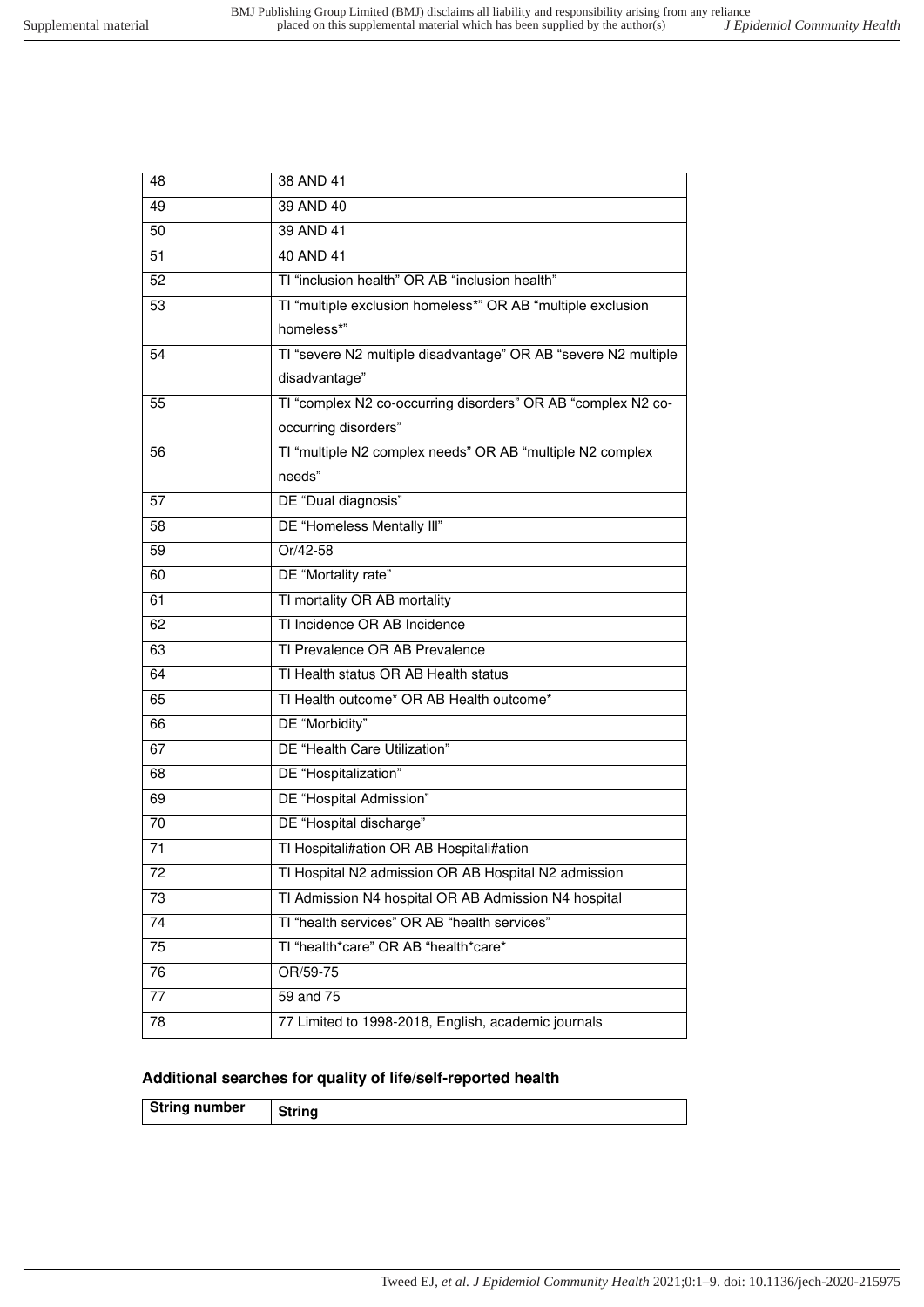| 82 | DE "quality of life"                                |
|----|-----------------------------------------------------|
| 83 | Quality of life                                     |
| 83 | <b>HRQoL</b>                                        |
| 84 | Self#reported health                                |
| 85 | Self#rated health                                   |
| 86 | Self#assessed health                                |
| 87 | Subjective health                                   |
| 88 | OR/82-87                                            |
| 89 | 51 and 88                                           |
| 90 | 89 not 79                                           |
| 91 | 90 Limited to 1998-2018, English, academic journals |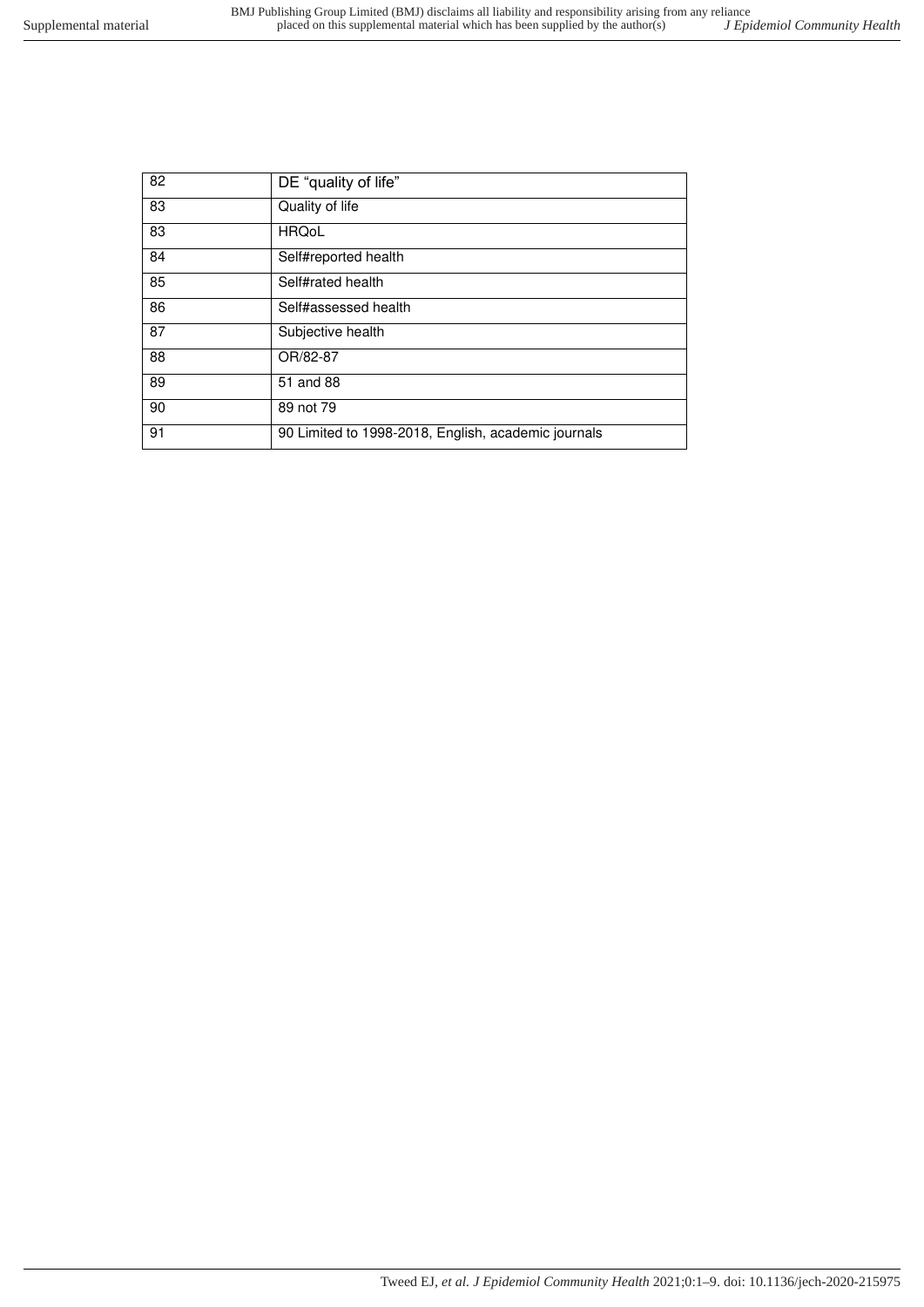# Study id Source First author Year published Second checker name Title **Country** Study design Larger study? Larger study name Recruitment strategy

#### **Section 1.2. Data extraction form exemplar: study information**

| $\sim$ $\sim$ $\sim$ $\sim$ $\sim$ $\sim$ $\sim$ |  |
|--------------------------------------------------|--|
| Larger study?                                    |  |
| Larger study name                                |  |
| Recruitment strategy                             |  |
| Study years                                      |  |
| Homeless definition                              |  |
| Substance use definition                         |  |
| Prison definition                                |  |
| SMI definition                                   |  |
| Sex work definition                              |  |
| Other selection criteria                         |  |
| Total participants                               |  |
| Average age                                      |  |
| $%$ male                                         |  |
| Follow up length                                 |  |
| Study notes                                      |  |

#### <span id="page-7-0"></span>**Section 1.3. Data extraction form exemplar: data points**

| Author year                  |  |
|------------------------------|--|
| Study id                     |  |
| Data point ID                |  |
| Data point number            |  |
| Title                        |  |
| Second checker name          |  |
| Exposure combination         |  |
| Exposure notes               |  |
| Substance use definition Y/N |  |
| SMI definition Y/N           |  |
| Outcome                      |  |
| ICD chapter                  |  |
| ICD subchapter               |  |
| Outcome type                 |  |
| Ascertainment of outcome     |  |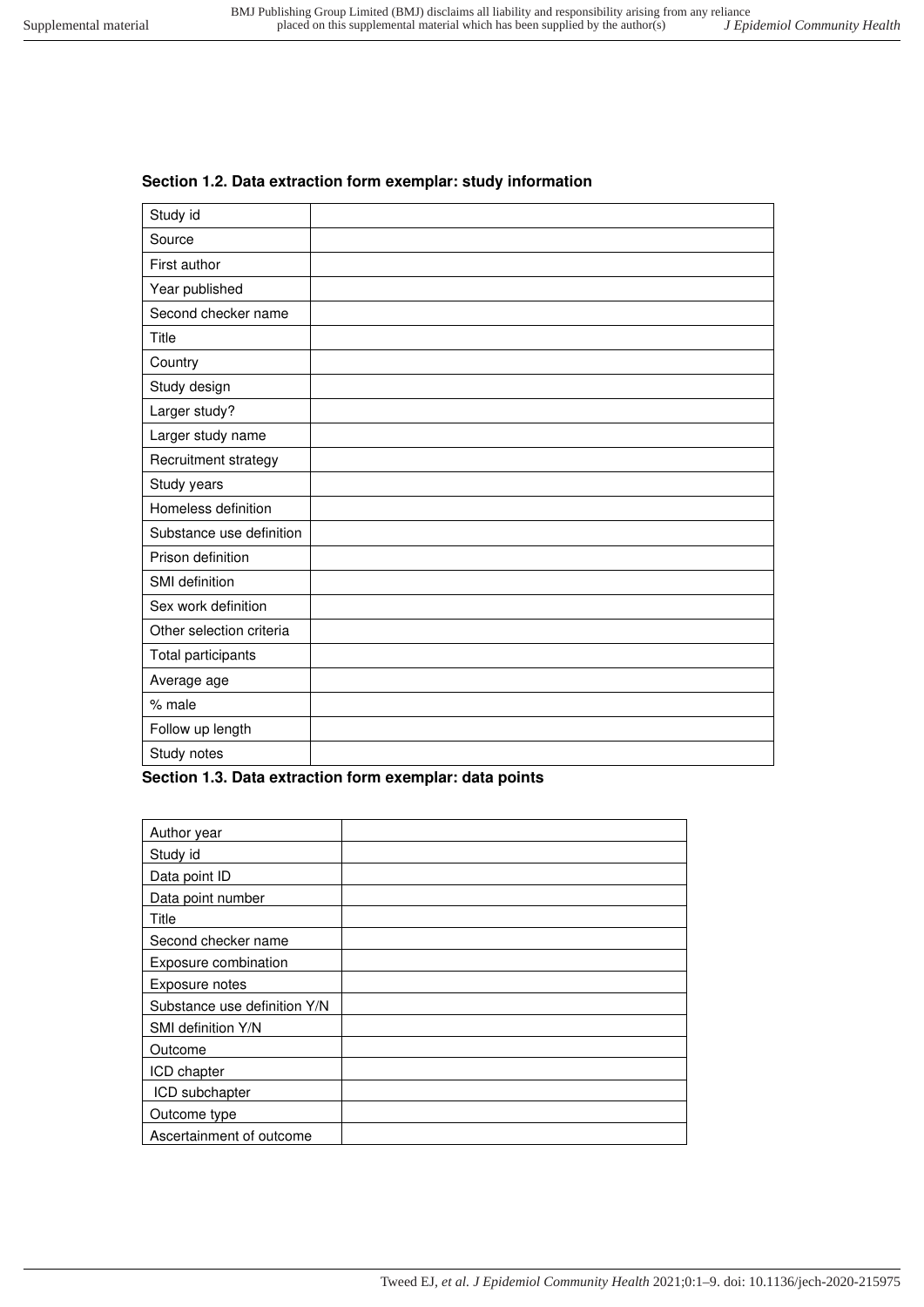| Gender                         |  |
|--------------------------------|--|
| Time period                    |  |
| Outcome measure                |  |
| Point estimate                 |  |
| Numerator                      |  |
| Denominator                    |  |
| Denominator type               |  |
| Other denominator              |  |
| Lower CI                       |  |
| Upper CI                       |  |
| <b>SD</b>                      |  |
| Comparator description         |  |
| Comparator code                |  |
| Comparator point estimate      |  |
| Comparator numerator           |  |
| Comparator denominator         |  |
| Comparator denominator<br>type |  |
| Comparator other               |  |
| denominator                    |  |
| Comparator lower CI            |  |
| Comparator upper CI            |  |
| Comparator SD                  |  |
| Effect direction code          |  |
| Data point notes               |  |
| Adjusted                       |  |
| Overlap flags                  |  |
| Comparator 2 description       |  |
| Comparator 2 code              |  |
| Comparator 2 point estimate    |  |
| Comparator 2 numerator         |  |
| Comparator 2 denominator       |  |
| Comparator 2 lower CI          |  |
| Comparator 2 upper CI          |  |
| Comparator 2 SD                |  |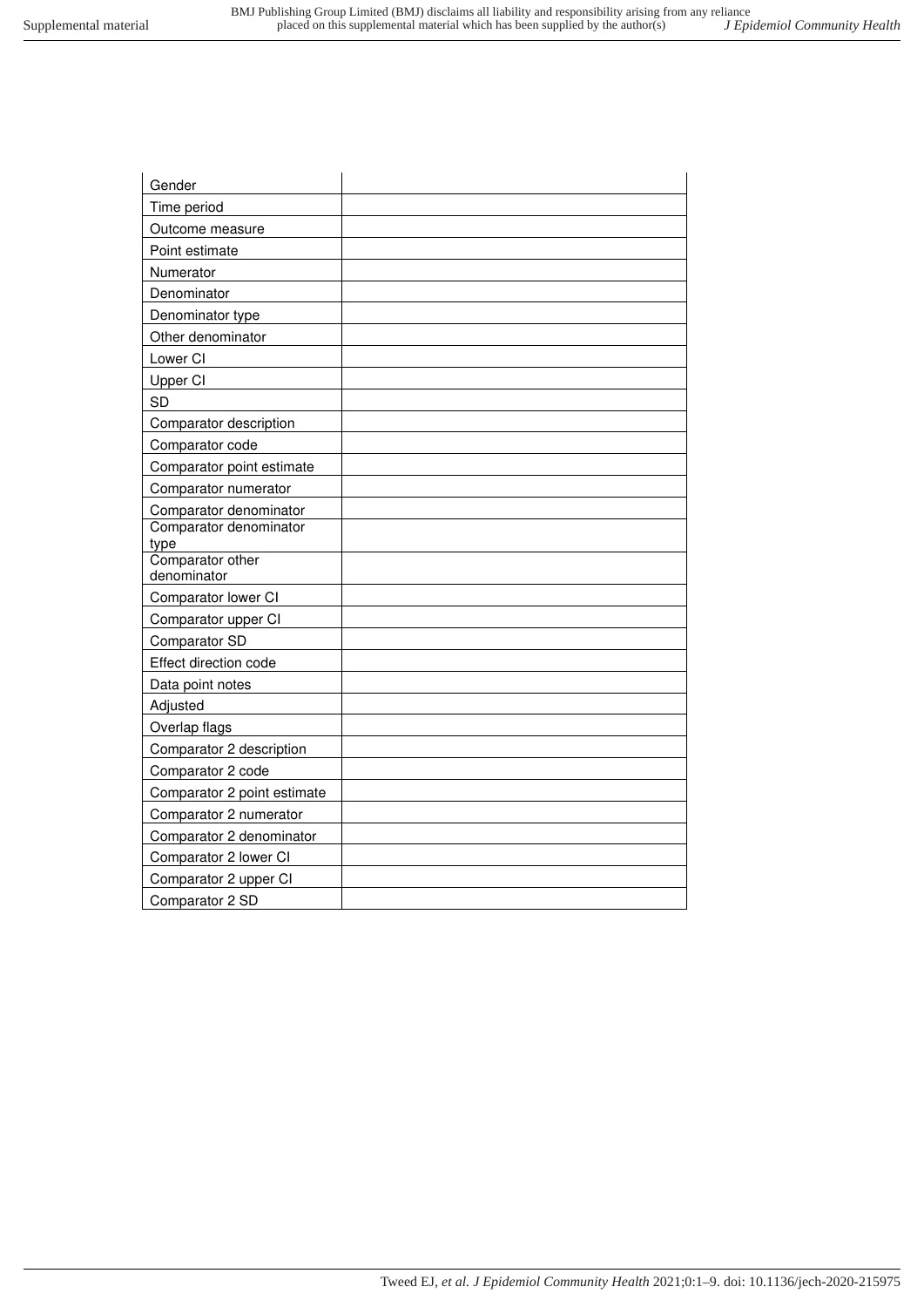## <span id="page-9-0"></span>**Section 1.4. Data extraction form exemplar: risk of bias assessment**

| Study ID                                          |  |
|---------------------------------------------------|--|
| Datapoint ID                                      |  |
| Author date                                       |  |
| Title                                             |  |
| Study design                                      |  |
| Exposure combination                              |  |
| Second checker name                               |  |
| Outcome                                           |  |
| Agreement by category                             |  |
| Reconciled by (names)                             |  |
| Reconciled outcome                                |  |
| ET score                                          |  |
| Second checker score                              |  |
| Representativeness                                |  |
| Ascertainment of exposure                         |  |
| Ascertainment of outcome/case definition          |  |
| Response rate                                     |  |
| Selection of comparator                           |  |
| Outcome of interest not present at start of study |  |
| Long enough follow-up                             |  |
| Adequacy of follow-up                             |  |
| Control definition                                |  |
| Same method of ascertainment for cases & controls |  |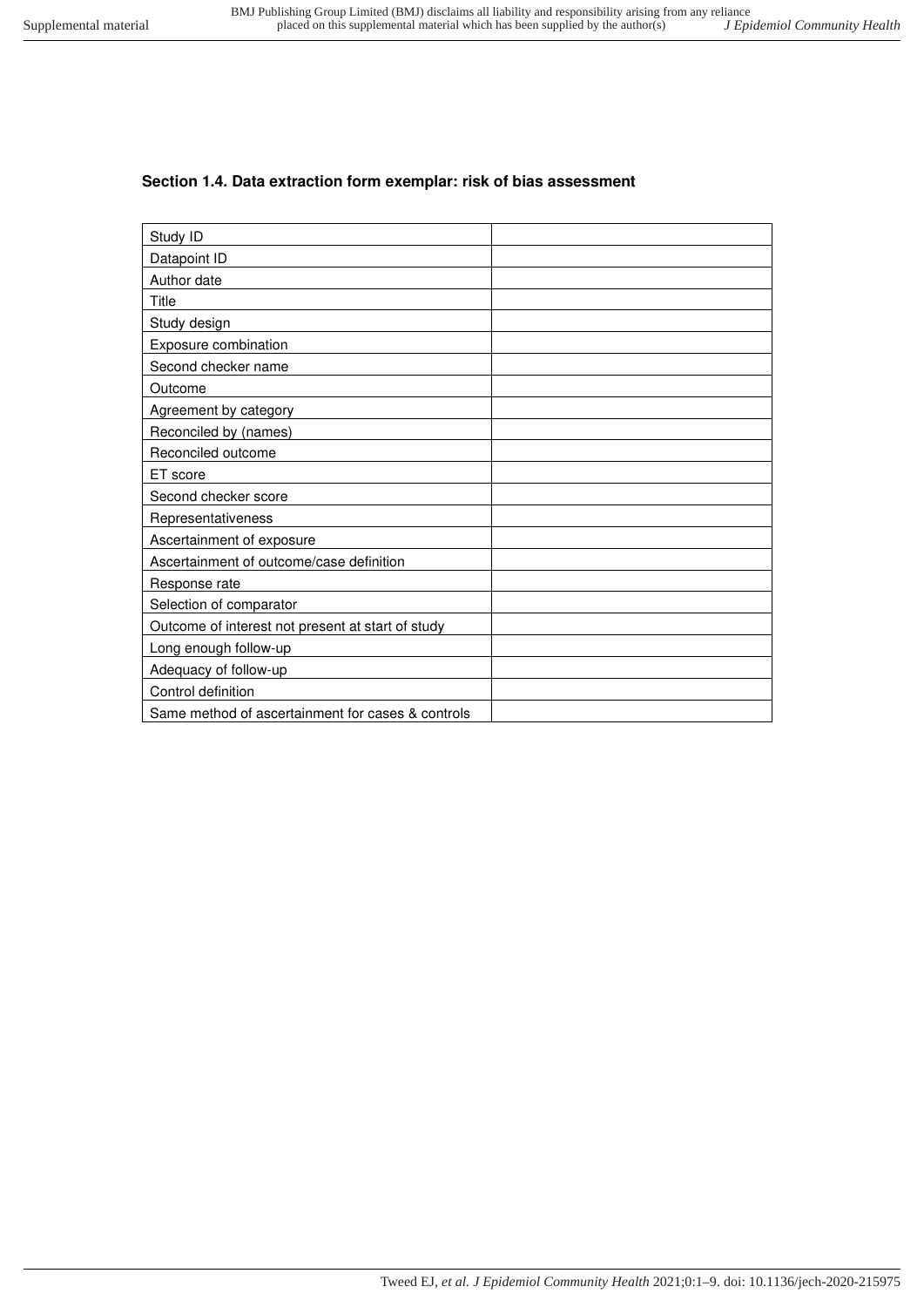#### **Section 1.5. Modified version of Newcastle Ottawa Scale used for risk of bias assessment**

#### **ALL STUDIES**

|          | Representativeness                                                                                                                                                |
|----------|-------------------------------------------------------------------------------------------------------------------------------------------------------------------|
|          | a) good representativeness of target population (e.g. random sampling,<br>complete sample)                                                                        |
|          | b) selection process does not ensure representativeness (e.g. snowball<br>sample) but is clearly described and unlikely to select high/low<br>morbidity/mortality |
| $\Omega$ | c) selected group, with potential for selection bias affecting likelihood of<br>morbidity/mortality                                                               |
|          | d) no description or unclear                                                                                                                                      |

|                | <b>Ascertainment of exposure</b>                                                                                  |
|----------------|-------------------------------------------------------------------------------------------------------------------|
|                | a) from structured interview or medical/social records: clear description<br>of how exposure defined              |
| $\overline{0}$ | b) from structured interview or medical/social records: partial or unclear<br>description of how exposure defined |
|                | c) based on location specific to the exposure of interest (e.g. prison)                                           |
| $\mathbf{0}$   | d) based on location which may not be specific to exposure (e.g.<br>generic MH or addiction service)              |
| -0             | e) no description or unclear                                                                                      |

| Ascertainment of outcome/case definition                           |  |
|--------------------------------------------------------------------|--|
| a) Independent clinical assessment or validated tool               |  |
| b) Record linkage or medical/administrative records                |  |
| c) Self-report: question described and consistently applied        |  |
| d) Self-report: question not described or not consistently applied |  |
| e) No description, or other inadequate                             |  |

|     | Non-response rate                                                |  |
|-----|------------------------------------------------------------------|--|
|     | a) Comparability between respondents/non-respondents established |  |
|     | and/or response rate >=70%                                       |  |
| - 0 | b) Comparability between respondents/non-respondents             |  |
|     | unsatisfactory/not described or response rate <70%               |  |
|     | c) No description or unclear                                     |  |
|     | d) Not applicable                                                |  |

|     | Selection of comparator group                                                      |
|-----|------------------------------------------------------------------------------------|
|     | a) Drawn from same community as exposed/cases                                      |
|     | b) Drawn from a different source (e.g. hospital inpatients, general<br>population) |
| - 0 | c) no description                                                                  |

#### **COHORT ONLY**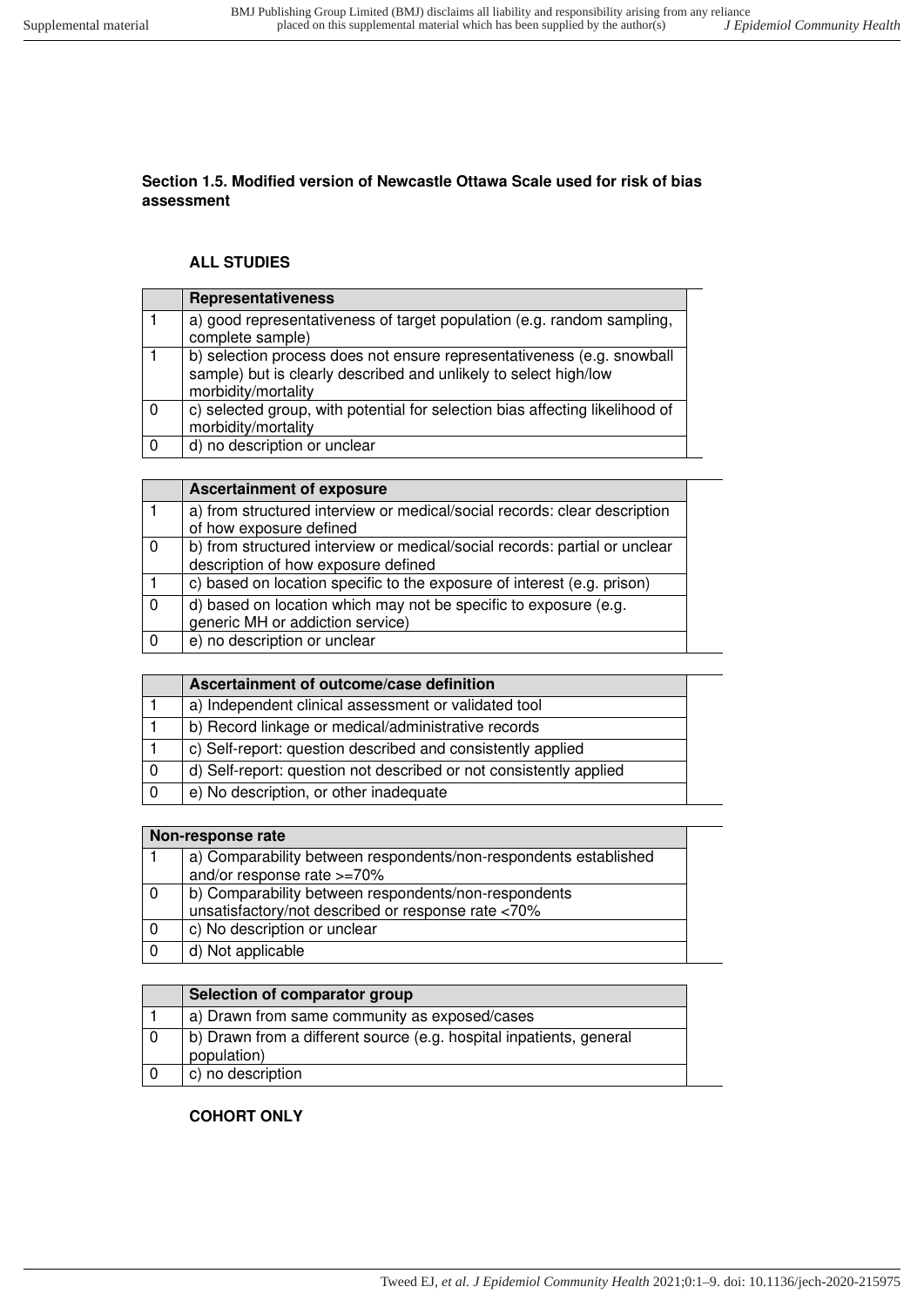| a) Demonstrated this or not applicable<br>b) Not demonstrated this | Outcome of interest not present at the start |
|--------------------------------------------------------------------|----------------------------------------------|
|                                                                    |                                              |
|                                                                    |                                              |

| Long enough follow-up for outcomes to occur |
|---------------------------------------------|
| a) Yes                                      |
| b) No or unclear                            |

| Adequacy of follow-up                                                    |
|--------------------------------------------------------------------------|
| a) Complete follow-up - all subjects accounted for                       |
| b) Subjects lost to follow up <20% or unlikely to introduce bias         |
| c) Loss to follow-up substantial (>=20%) and/or likely to introduce bias |
| d) Not described                                                         |

### **CASE-CONTROL ONLY**

| Definition of controls                               |
|------------------------------------------------------|
| a) No history of disease/endpoint, or not applicable |
| b) No description or unclear                         |

| Same method of ascertainment for cases and controls |
|-----------------------------------------------------|
| a) Yes                                              |
| b) No or unclear                                    |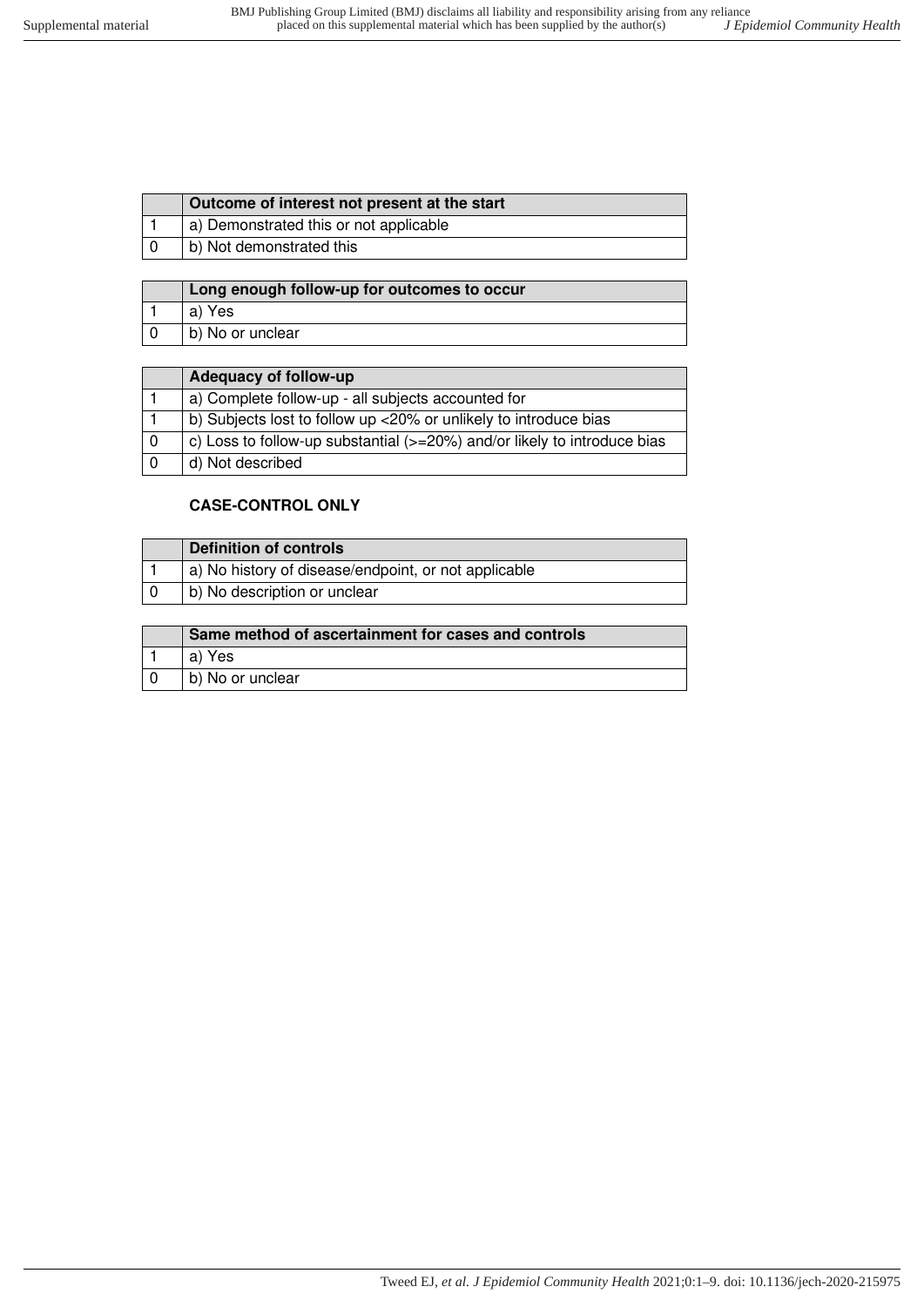# <span id="page-12-0"></span>**Section 1.6. De-duplication criteria**

#### Duplicate studies

i.e. those looking at same population, exposure combination, outcomes, and during overlapping time period:

- 1. Choose largest (or most representative)
- 2. If two studies with same size, choose the most recent
- 3. May be instances of duplicate data points but if some data points are unique between the two studies, overall study should be retained: individual duplicate data points will be removed at next stage

#### Duplicate data points:

- Three options
	- o Keep in all analyses
	- o Include only in narrative synthesis but exclude from meta-analyses
	- o Exclude from all analyses
- Multiple comparison groups
	- o Keep all for narrative synthesis
	- o Select largest comparator for meta-analysis, unless this would affect comparability of results within studies, in which case choose most common/unifying comparison group
- If same exposure combination, outcome, and outcome measure
	- o Review any exposure subgroups
		- Keep all for narrative synthesis
		- For meta-analysis, only keep those fitting our exposure definitions AND
			- Where no clear over-arching SU subgroup e.g. different drug classes which are not mutually exclusive and all meet our exposure definitions – for meta-analysis, select:
				- Injecting drug use
				- If IDU not available, heroin/opioids
				- If heroin/opioids not available, cocaine/crack
				- If not, dependence/abuse/problem use in favour of use
				- If not, largest group
				- Where both prison/jail reported and not mutually exclusive, select for meta-analysis the prison subgroup
			- Sex work if multiple types (e.g. exchange for drugs/money) and not mutually exclusive, select for meta-analysis the 'exchange for money' subgroup
	- o Outcome measures
		- For narrative synthesis, keep absolute measure if able to derive relative measure (e.g. prevalence with raw numbers that allows OR to be calculated)
			- E.g. mortality rate with raw numbers preferred over OR/HR
		- If not, prefer those with confidence intervals
		- Where longitudinal data available and both longitudinal/baseline data reported, mark as incidence/prevalence in meta-analysis category – to allow synthesis separately by measure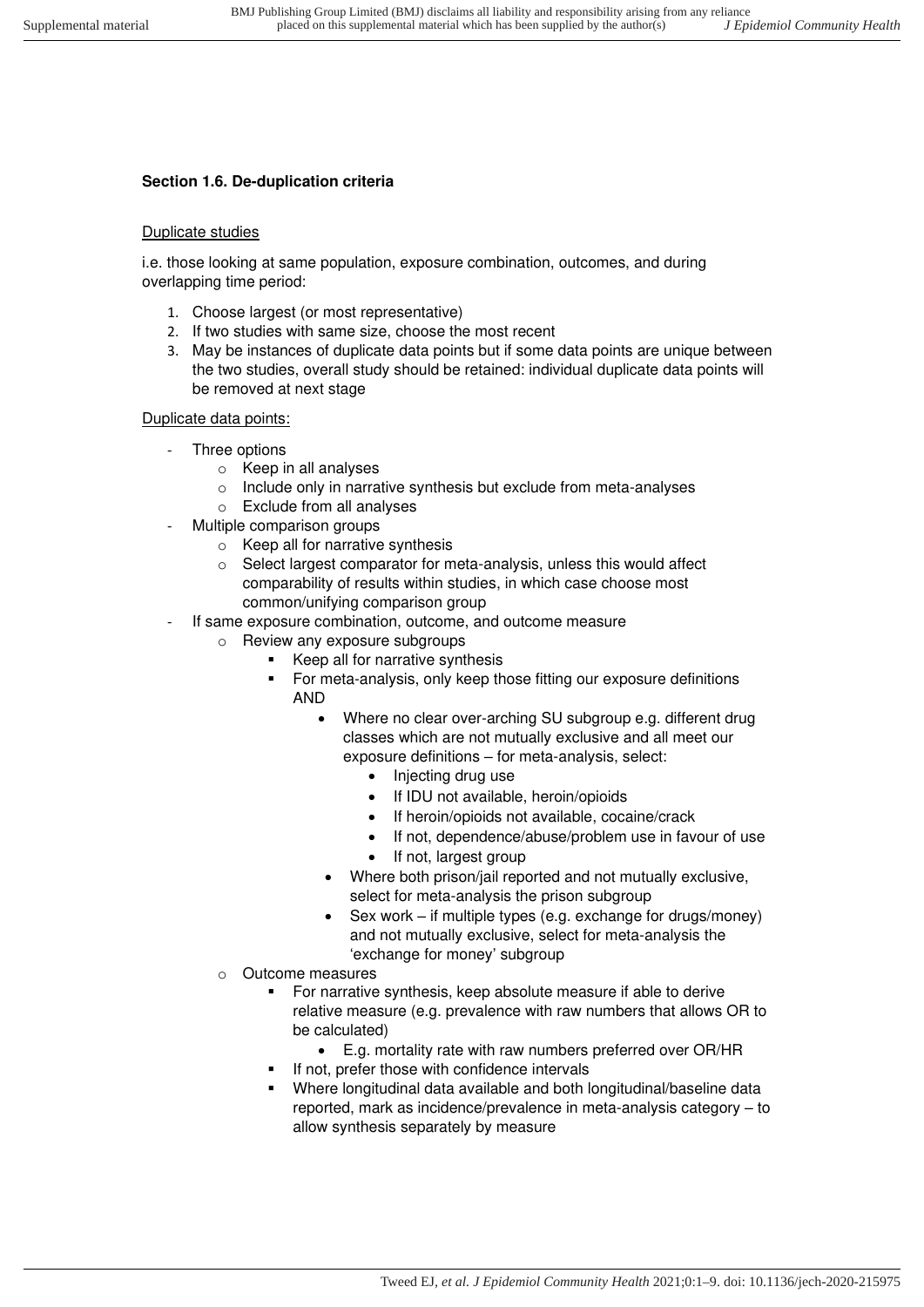- o Varying time points of follow up or prevalence periods
	- Keep all for narrative synthesis
	- For meta-analysis, stratify analyses by prevalence period
- o Gender
	- Keep all for narrative synthesis
	- For meta-analysis, if reported separately, use both of the stratified data points; if reports combined and for one gender, use only the combined estimate
- o Composite outcomes
	- Keep all for narrative synthesis
	- For meta-analysis, where there are overlapping composite outcomes e.g. one data point is CVD death, another is CVD or diabetes death – exclude narrower category unless can be reported separately in stratified analysis
- o Different exposure periods
	- Keep all for narrative synthesis
	- For meta-analysis, select lifetime in preference to current exposure, where available

Logs of de-duplication decisions are available on request.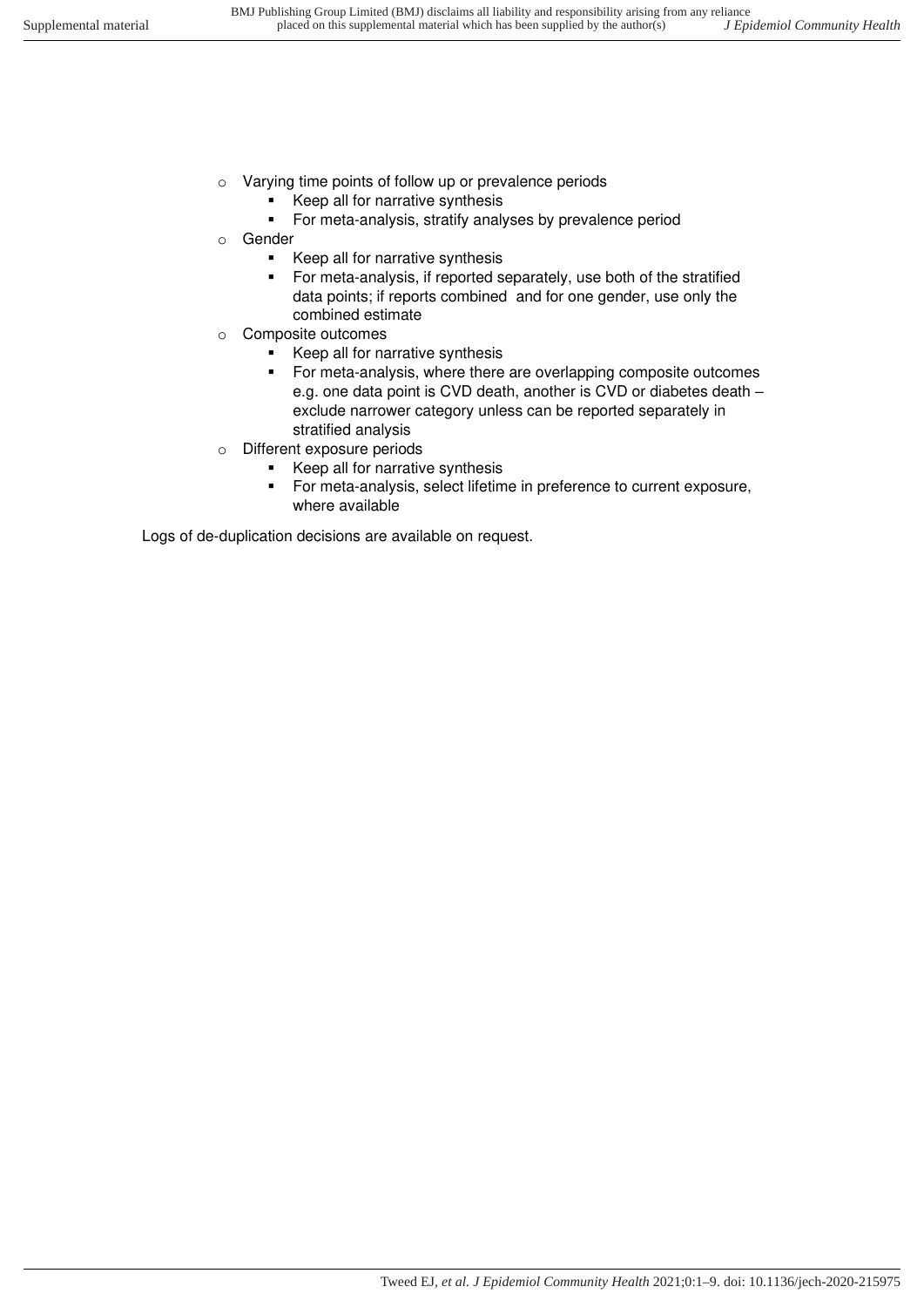## **Appendix 2. Included studies**

# **Section 2.1. Details of studies included in narrative synthesis**

<span id="page-14-1"></span><span id="page-14-0"></span>

| Author & year      | <b>Title</b>                                                                                                                                                                  | Country    | Study<br>years | Design                                                 | Number of<br>data points<br>included | <b>Outcomes</b>                                                                    | <b>Risk of bias</b> |
|--------------------|-------------------------------------------------------------------------------------------------------------------------------------------------------------------------------|------------|----------------|--------------------------------------------------------|--------------------------------------|------------------------------------------------------------------------------------|---------------------|
| Aakre 2014         | Trauma exposure and PTSD in women with<br>schizophrenia and coexisting substance use<br>disorders: Comparisons to women with severe<br>depression and substance use disorders | <b>USA</b> | not stated     | Cross-sectional                                        | 1                                    | <b>PTSD</b>                                                                        | High                |
| Abdel-Baki<br>2017 | Symptomatic and functional outcomes<br>of substance use disorder persistence 2 years<br>after admission to a first-episode psychosis<br>program                               | Canada     | 2005-2012      | Cohort study                                           | 10                                   | Depression; Quality of<br>life                                                     | Low                 |
| Abraham 2014       | Self-efficacy and quality of life among people<br>with bipolar disorder                                                                                                       | <b>USA</b> | 2008-2011      | Cross-sectional<br>analysis of<br>interventional study | $\overline{2}$                       | Physical & mental<br><b>HROoL</b>                                                  | High                |
| Abram 2015         | Comorbidity and continuity of psychiatric<br>disorders in youth after detention: a prospective<br>longitudinal study                                                          | <b>USA</b> | 1995-2003      | Cohort study                                           | 8                                    | Alcohol disorder.<br>antisocial personality<br>disorder, major<br>depression, PTSD | Low                 |
| Abrams 2012        | Cervical cancer screening and acute care visits<br>among Medicaid enrollees with mental and<br>substance use disorders                                                        | <b>USA</b> | 2004-2005      | Cohort study                                           | 3                                    | Genital cancer,<br>HIV/AIDS, other STD                                             | Low                 |
| Addington<br>1998  | Effect of substance misuse in early psychosis                                                                                                                                 | Canada     | not stated     | Cross-sectional                                        | $\overline{2}$                       | Quality of life                                                                    | High                |
| Akiyama 2017       | Correlates of hepatitis C virus infection in the<br>targeted testing program of the New York city jail<br>system: Epidemiologic patterns and priorities for<br>action         | <b>USA</b> | 2013-2014      | Cross-sectional                                        | $\overline{2}$                       | Anti-HCV seropositivity                                                            | <b>High</b>         |
| Allsworth 2007     | The influence of stress on the menstrual cycle<br>among newly incarcerated women                                                                                              | <b>USA</b> | 2002-2003      | Cross-sectional                                        | 6                                    | Amenorrhoea, irregular<br>menstrual cycle                                          | Low                 |
| Allwright 2000     | Prevalence of antibodies to hepatitis B, hepatitis<br>C, and HIV and risk factors in Irish prisoners:<br>results of a national cross sectional survey                         | Ireland    | 1998           | Cross-sectional                                        | 3                                    | HIV, anti-HCV and HBV<br>core antigen<br>prevalence                                | Low                 |
| Altice 1998        | Predictors of HIV infection among newly<br>sentenced male prisoners                                                                                                           | <b>USA</b> | 1993           | Cross-sectional                                        | 5                                    | <b>HIV</b>                                                                         | Low                 |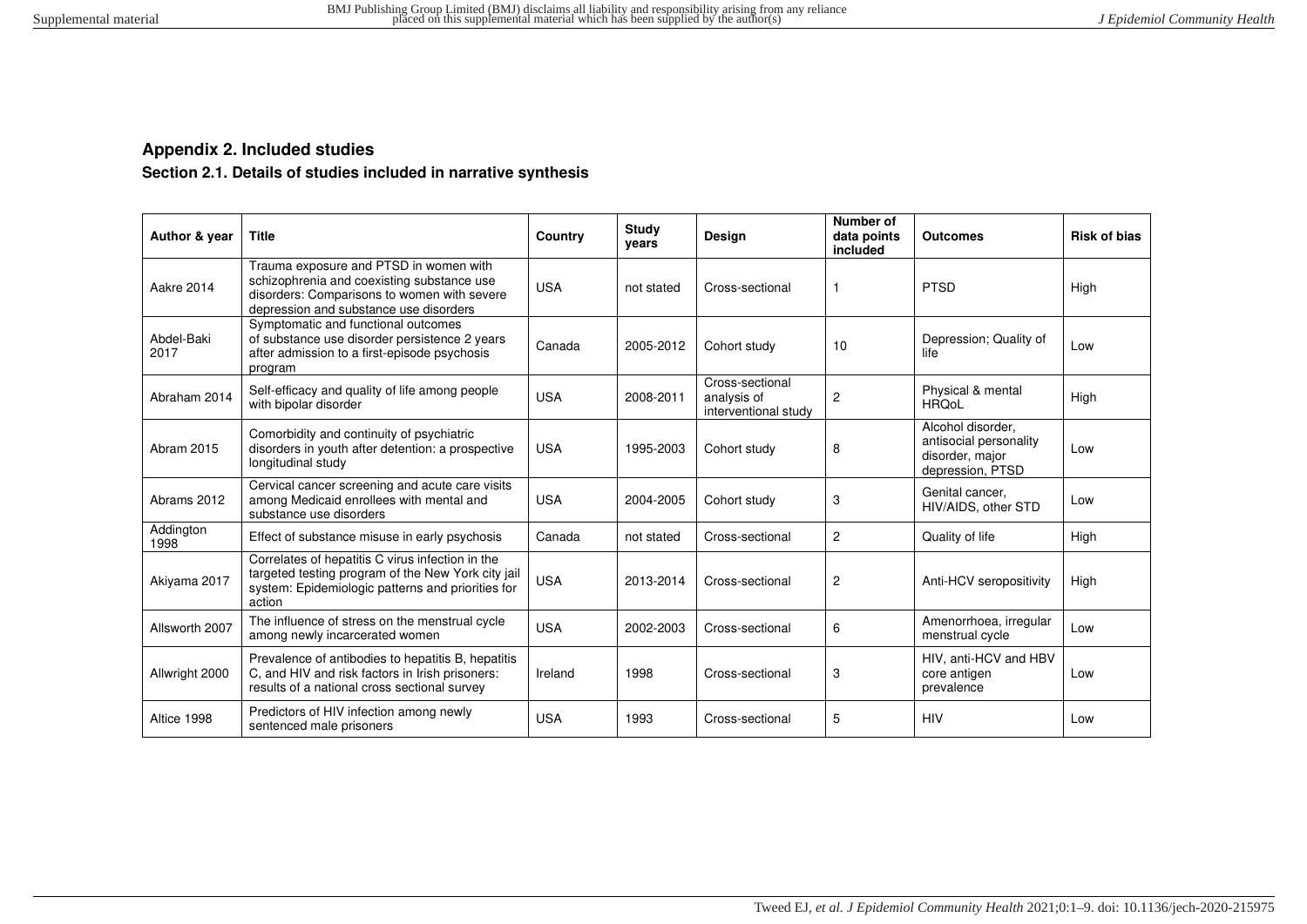| Author & year             | <b>Title</b>                                                                                                               | Country    | Study<br>years | Design                                                 | Number of<br>data points<br>included | <b>Outcomes</b>                                                                                                                                                  | <b>Risk of bias</b> |
|---------------------------|----------------------------------------------------------------------------------------------------------------------------|------------|----------------|--------------------------------------------------------|--------------------------------------|------------------------------------------------------------------------------------------------------------------------------------------------------------------|---------------------|
| Altice 2005               | Correlates of HIV infection among incarcerated<br>women: implications for improving detection of<br><b>HIV</b> infection   | <b>USA</b> | 1994-1996      | Cross-sectional                                        | $\overline{c}$                       | <b>HIV</b>                                                                                                                                                       | Low                 |
| Alvarez 2014              | Prevalence and correlates of hepatitis C virus<br>infection among inmates at two New York State<br>correctional facilities | <b>USA</b> | 2009-2013      | Cross-sectional                                        | $\mathbf{1}$                         | <b>Hepatitis C</b>                                                                                                                                               | Low                 |
| Amesty 2008               | Prevalence and correlates of previous hepatitis<br>B vaccination and infection among young drug-<br>users in New York City | <b>USA</b> | 2000-2004      | Cross-sectional                                        |                                      | Previous/current HBV<br>infection                                                                                                                                | High                |
| Andersen<br>2014          | Traumatic brain injury and cognitive impairment<br>in men who are homeless                                                 | Canada     | 2012           | Cross-sectional                                        | $\mathbf{1}$                         | Traumatic brain injury                                                                                                                                           | Low                 |
| Anna<br>Gyarmathy<br>2009 | Vulnerability to drug-related infections and co-<br>infections among injecting drug users in<br>Budapest, Hungary          | Hungary    | 2005-2006      | Cross-sectional                                        | $\overline{2}$                       | Syphilis, chlamydia,<br>any hepatitis                                                                                                                            | High                |
| Arribas-Ibar<br>2017      | Suicidal behaviours in male and female users of<br>illicit drugs recruited in drug treatment facilities                    | Spain      | 2012           | Cross-sectional                                        | $\overline{2}$                       | Suicidal ideation or<br>plans last 12 months                                                                                                                     | Low                 |
| Astals 2008               | Impact of substance dependence and dual<br>diagnosis on the quality of life of heroin users<br>seeking treatment           | Spain      | 2000-2002      | Cross-sectional                                        | 4                                    | Physical & mental<br><b>HRQoL</b>                                                                                                                                | Low                 |
| Auguier 2013              | Toward meeting the needs of homeless people<br>with schizophrenia: the validity of quality of life<br>measurement          | France     | not stated     | Cross-sectional<br>analysis of<br>interventional study | 2                                    | Physical & mental<br><b>HRQoL</b>                                                                                                                                | Low                 |
| Babidge 2001              | Mortality among homeless people with<br>schizophrenia in Sydney, Australia: a 10-year<br>follow-up                         | Australia  | 1988-1998      | Cohort study                                           | 9                                    | All-cause mortality and<br>cause-specific mortality<br>(cardiovascular,<br>gastrointestinal,<br>infection, neoplasm,<br>renal, respiratory,<br>seizure, suicide) | Low                 |
| <b>Babudieri</b><br>2005  | Correlates of HIV, HBV, and HCV infections in<br>a prison inmate population: results from a<br>multicentre study in Italy  | Italy      | 2001-2002      | Cross-sectional                                        | 5                                    | HIV, HBV, HCV<br>infection                                                                                                                                       | Low                 |
| Backmund<br>2006          | Factors associated with exposure to hepatitis B<br>virus in injection drug users                                           | Germany    | 1991-1997      | Cross-sectional                                        | $\mathbf{1}$                         | <b>HBV</b> infection                                                                                                                                             | Low                 |
| Bacon 2006                | Commercial sex work and risk of HIV infection<br>among young drug-injecting men who<br>have sex with men in San Francisco  | <b>USA</b> | not stated     | Cross-sectional                                        | 4                                    | <b>HIV</b>                                                                                                                                                       | Low                 |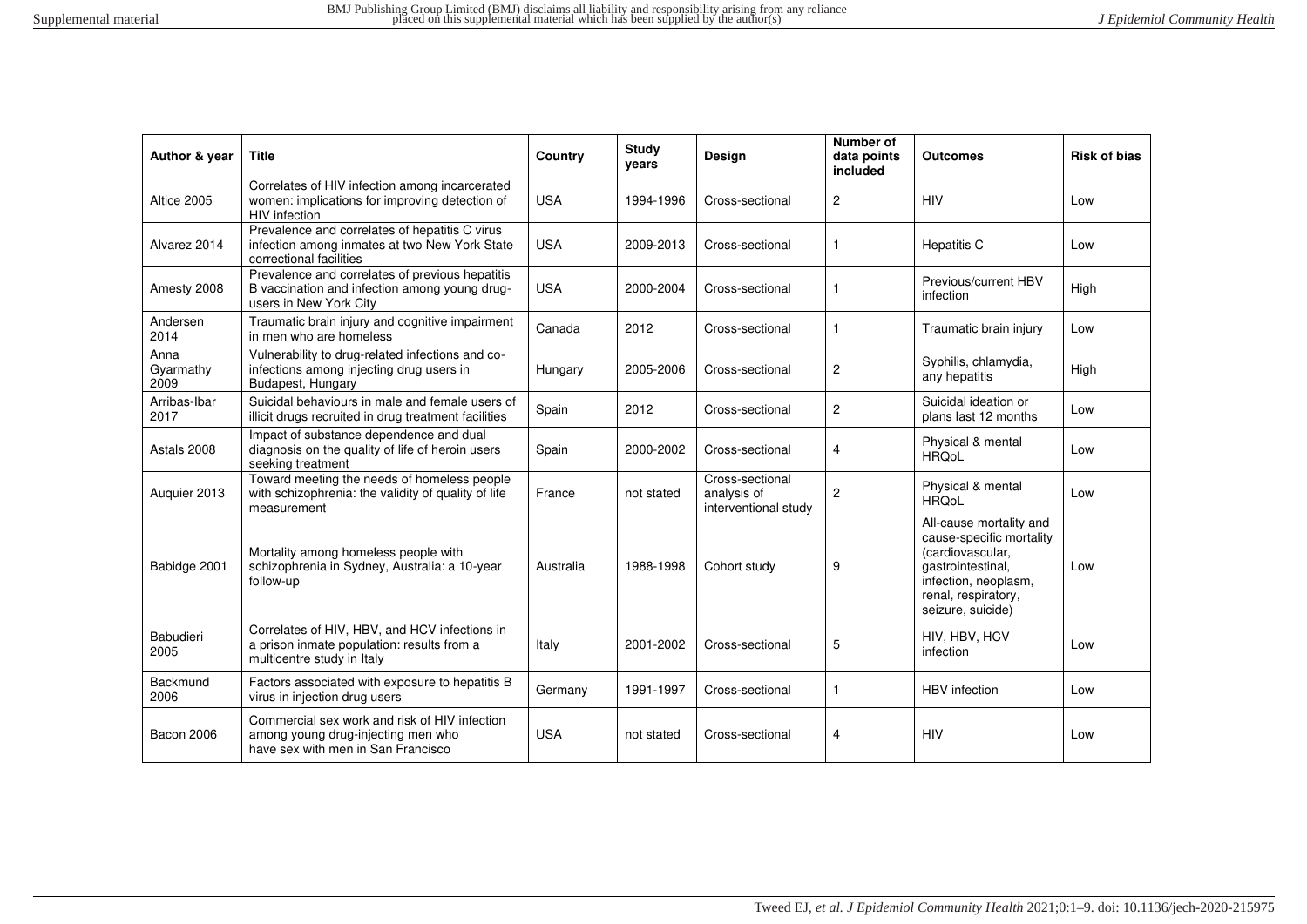| Author & year       | <b>Title</b>                                                                                                                        | Country    | <b>Study</b><br>years | Design                                         | Number of<br>data points<br>included | Outcomes                        | <b>Risk of bias</b> |
|---------------------|-------------------------------------------------------------------------------------------------------------------------------------|------------|-----------------------|------------------------------------------------|--------------------------------------|---------------------------------|---------------------|
| Baethge 2005        | Substance abuse in first-episode bipolar I<br>disorder: indications for early intervention                                          | <b>USA</b> | 1989-1996             | Cohort study                                   | $\overline{c}$                       | Anxiety disorder                | Low                 |
| Baillargeon<br>2003 | Hepatitis C seroprevalence among newly<br>incarcerated inmates in the Texas correctional<br>system                                  | <b>USA</b> | 1998-1999             | Cross-sectional                                | $\overline{c}$                       | <b>HCV</b>                      | Low                 |
| Baillargeon<br>2017 | The changing epidemiology of HIV in the<br>criminal justice system                                                                  | <b>USA</b> | 2014                  | Cross-sectional                                | $\overline{c}$                       | <b>HIV</b>                      | Low                 |
| <b>Bair 2005</b>    | Prevalence and risk factors for hepatitis C virus<br>infection among adolescents in detention                                       | <b>USA</b> | 2000-2000             | Cross-sectional                                | 2                                    | <b>HCV</b>                      | Low                 |
| <b>Bakst 2010</b>   | Antecedents and patterns of suicide behavior in<br>first-admission psychosis                                                        | <b>USA</b> | 1989-1995             | Cohort study                                   | $\overline{c}$                       | Suicidal ideation or<br>attempt | High                |
| <b>Barak 2008</b>   | Suicide attempts of schizophrenia patients: a<br>case-controlled study in tertiary care                                             | Israel     | 1990-2005             | Case-control study                             | $\mathbf{1}$                         | Suicide attempt                 | Low                 |
| Barrett 2010        | Suicidality before and in the early phases of first<br>episode psychosis                                                            | Norway     | 2004-2008             | Cross-sectional                                | $\overline{c}$                       | Suicidal ideation or<br>attempt | High                |
| Barrio 2007         | Prevalence of HIV infection among young adult<br>and non-injecting heroin users in Spain in the<br>era of harm reduction programmes | Spain      | 2001-2003             | Cross-sectional<br>analysis of cohort<br>study | 4                                    | <b>HIV</b>                      | Low                 |
| Barros 2008         | A survey of HIV and HCV among female prison<br>inmates in Portugal                                                                  | Portugal   | 2005                  | Cross-sectional                                | 3                                    | HIV, HCV                        | High                |
| Barrow 1999         | Mortality among homeless shelter residents in<br>New York City                                                                      | <b>USA</b> | 1987                  | Cohort study                                   | 6                                    | All-cause mortality             | Low                 |
| Bauer-Staeb<br>2017 | Prevalence and risk factors for HIV, hepatitis B,<br>and hepatitis C in people with severe mental<br>illness                        | Sweden     | 2010                  | Cross-sectional                                | 12                                   | HIV, HBV, HCV<br>infection      | Low                 |
| Begier 2010         | Undiagnosed HIV infection among New York<br>City jail entrants 2006                                                                 | <b>USA</b> | 2006                  | Cross-sectional                                | $\mathbf{1}$                         | <b>HIV</b>                      | High                |
| Beijer 2007         | Mortality, mental disorders and addiction: a 5-<br>year follow-up of 82 homeless men in Stockholm                                   | Sweden     | 1995-2001             | Cohort study                                   | $\mathbf{1}$                         | All-cause mortality             | Low                 |
| Beijer 2011         | Mortality and causes of death among homeless<br>women and men in Stockholm                                                          | Sweden     | 1995-2005             | Cohort study                                   | $\overline{c}$                       | All-cause mortality             | Low                 |
| Belza 2001          | Sociodemographic characteristics and HIV risk<br>behaviour patterns of male sex workers in<br>Madrid, Spain                         | Spain      | 1998                  | Cross-sectional                                | $\mathbf{1}$                         | <b>HIV</b>                      | High                |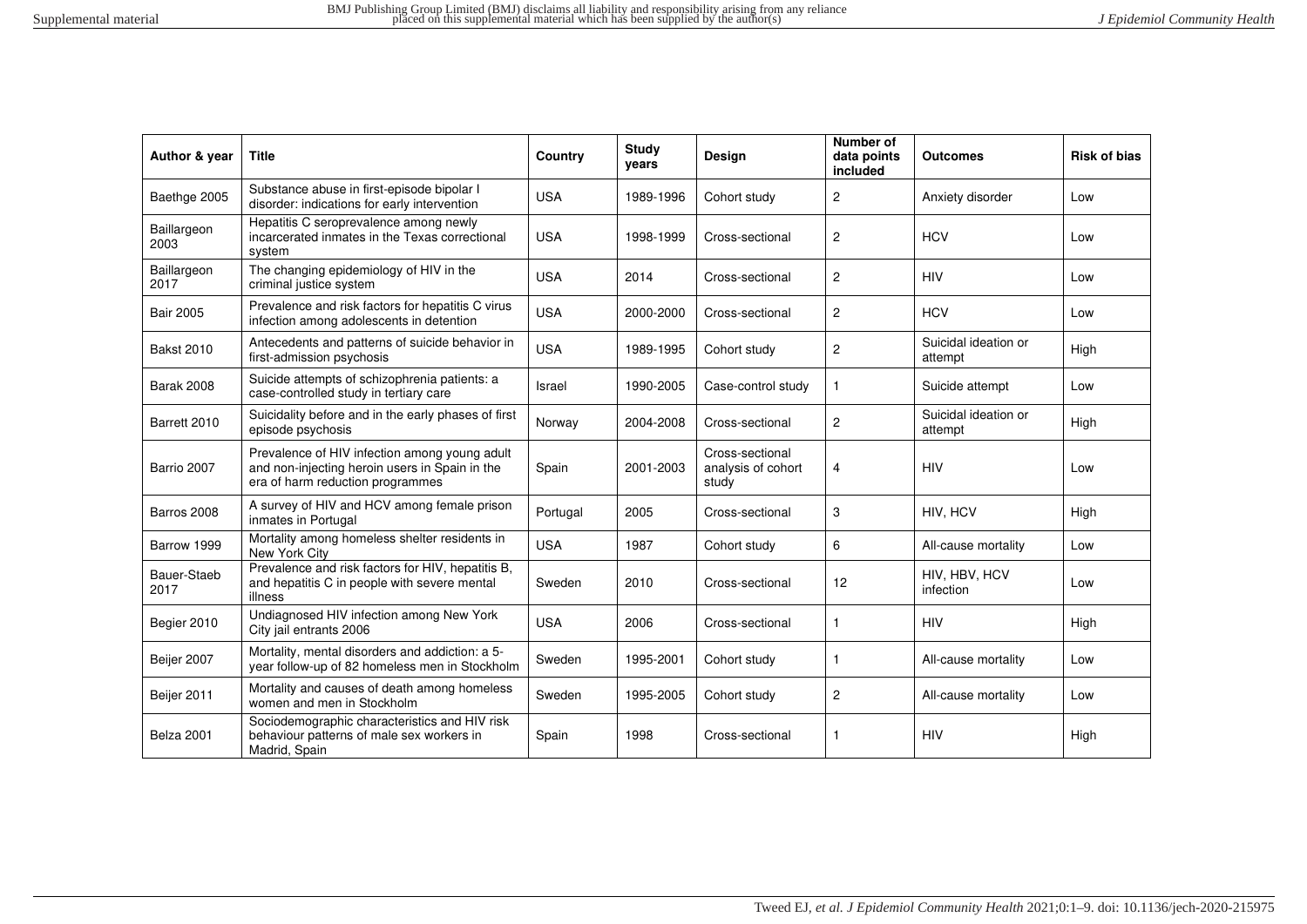| Author & year       | <b>Title</b>                                                                                                                        | Country    | <b>Study</b><br>years                           | Design                                                 | Number of<br>data points<br>included | <b>Outcomes</b>                                                                                                                       | <b>Risk of bias</b>                                                  |
|---------------------|-------------------------------------------------------------------------------------------------------------------------------------|------------|-------------------------------------------------|--------------------------------------------------------|--------------------------------------|---------------------------------------------------------------------------------------------------------------------------------------|----------------------------------------------------------------------|
| Belza 2005          | Risk of HIV infection among male sex workers in<br>Spain                                                                            | Spain      | 2000-2002                                       | Cross-sectional                                        |                                      | <b>HIV</b>                                                                                                                            | Low                                                                  |
| Benaiges 2012       | Health-related quality of life in patients with dual<br>diagnosis: clinical correlates                                              | Spain      | 2010-2011                                       | Cross-sectional                                        | $\overline{7}$                       | Asthma/allergy,<br>diabetes, HIV, HBV,<br>HCV, hypertension,<br>mental HRQoL.<br>physical HRQoL                                       | Low                                                                  |
| <b>Beyer 2007</b>   | Prevalence of HIV infection in a general<br>psychiatric outpatient population                                                       | <b>USA</b> | 2001-2004                                       | Cross-sectional                                        | $\overline{2}$                       | <b>HIV</b>                                                                                                                            | Low                                                                  |
| Bhalla 2018         | Mental health multimorbidity and poor quality of<br>life in patients with schizophrenia                                             | <b>USA</b> | 2001-2004                                       | Cross-sectional<br>analysis of<br>interventional study | 3                                    | Quality of life, mental<br><b>HRQoL</b>                                                                                               | High                                                                 |
| Bhatta 2014         | Suicidal behaviours among adolescents in<br>juvenile detention: role of adverse life<br>experiences                                 | <b>USA</b> | 2003-2007                                       | Cross-sectional                                        | 6                                    | Suicidal ideation or<br>attempt                                                                                                       | Low                                                                  |
| Binswanger<br>2016  | Clinical risk factors for death after release from<br>prison in Washington State: a nested case-<br>control study                   | <b>USA</b> | 1999-2009                                       | Case-control study                                     | 21                                   | All-cause mortality,<br>overdose mortality                                                                                            | Low                                                                  |
| Bizzarri 2009       | Comorbidity with anxiety and substance use<br>disorders in patients with schizophrenia                                              | Italy      | 2003-2006                                       | Cross-sectional                                        | 12                                   | Agoraphobia,<br>generalised anxiety<br>disorder, obsessive<br>compulsive disorder,<br>panic disorder, simple<br>phobia, social phobia | Low                                                                  |
| Biorkenstam<br>2014 | Suicide in first episode psychosis: a nationwide<br>cohort study                                                                    | Sweden     | 1973-2008                                       | Cohort study                                           | $\overline{1}$                       | Suicide mortality                                                                                                                     | Low                                                                  |
| <b>Blome 2011</b>   | Minimal transmission of HIV despite persistently<br>high transmission of hepatitis C virus in a<br>Swedish needle exchange program  | Sweden     | 1997-2005                                       | Cohort study                                           | $\overline{c}$                       | <b>HCV</b>                                                                                                                            | 1 datapoint<br>scored as<br>low: 1<br>datapoint<br>scored as<br>high |
| Bobo 2018           | The relative influence of individual risk factors<br>for attempted suicide in patients with bipolar I<br>versus bipolar II disorder | <b>USA</b> | not stated -<br>Biobank<br>initiated in<br>2009 | Cross-sectional<br>analysis of cohort<br>study         | $\mathbf{1}$                         | Suicide attempt                                                                                                                       | High                                                                 |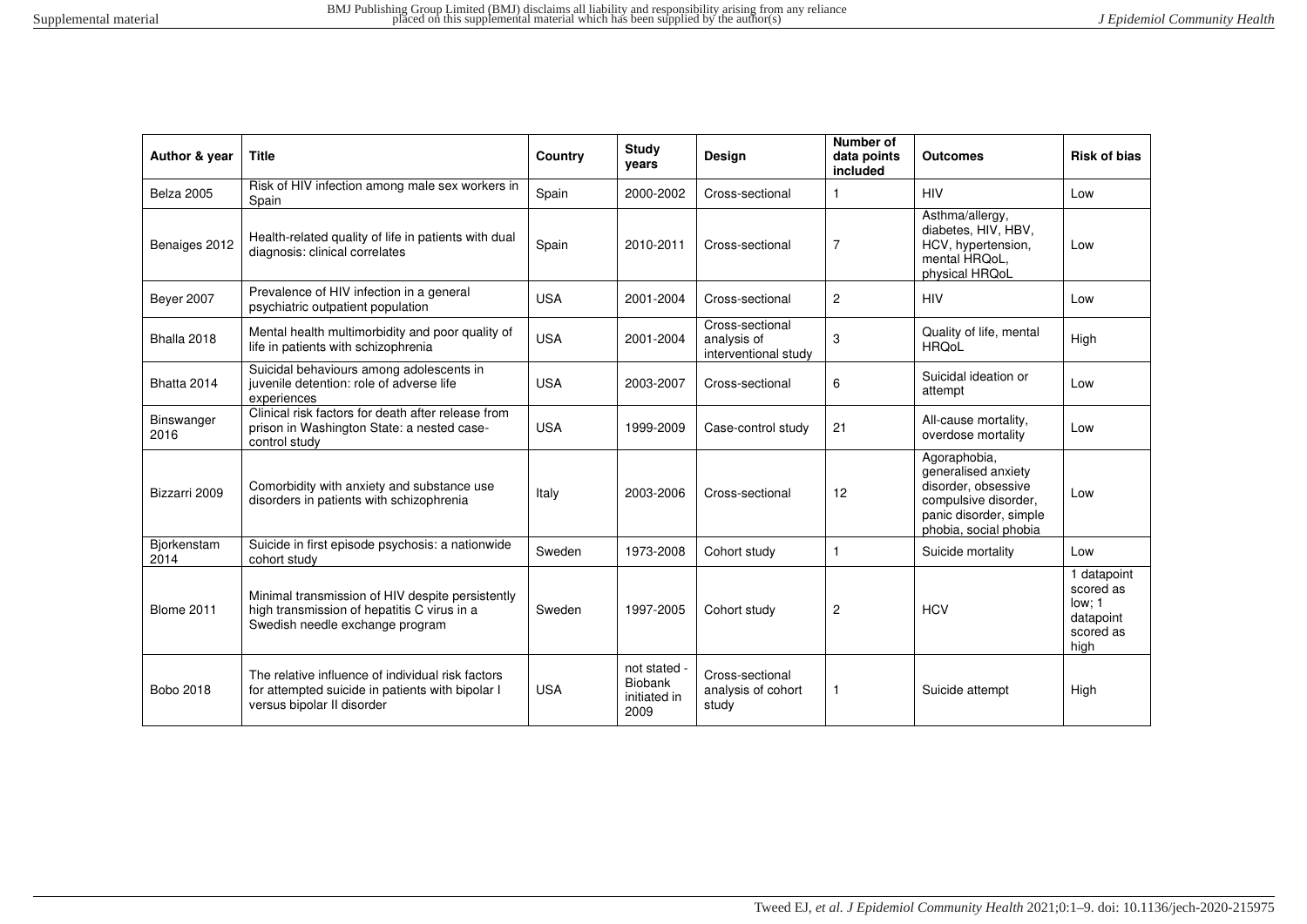| Author & year               | <b>Title</b>                                                                                                                                                                                                   | Country    | Study<br>years | Design                                                 | Number of<br>data points<br>included | <b>Outcomes</b>                                                                                          | <b>Risk of bias</b> |
|-----------------------------|----------------------------------------------------------------------------------------------------------------------------------------------------------------------------------------------------------------|------------|----------------|--------------------------------------------------------|--------------------------------------|----------------------------------------------------------------------------------------------------------|---------------------|
| Bogdanowicz<br>2015         | Double trouble: Psychiatric comorbidity and<br>opioid addiction-all-cause and cause-specific<br>mortality                                                                                                      | <b>UK</b>  | 2008-2012      | Cohort study                                           | 4                                    | All-cause and cause-<br>specific mortality<br>(alcoholic and other<br>liver disease, overdose,<br>other) | Low                 |
| Bonaccorsi<br>2007          | The prevalence of latent tuberculosis infection in<br>social marginal groups. An experience<br>conducted in Tuscany                                                                                            | Italy      | not stated     | Cross-sectional                                        | 1                                    | Latent TB                                                                                                | High                |
| Bonnycastle<br>2011         | Injecting risk into prison sentences: A<br>quantitative analysis of a prisoner-driven survey<br>to measure HCV/HIV seroprevalence, risk<br>practices, and viral testing at one Canadian<br>male federal prison | Canada     | 2002           | Cross-sectional                                        | $\overline{c}$                       | HIV, HCV                                                                                                 | Low                 |
| <b>Boter 2010</b>           | Generalizability of the results of efficacy trials in<br>first-episode schizophrenia: Comparisons<br>between subgroups of participants of the<br>European First Episode Schizophrenia Trial<br>(EUFEST)        | Multiple   | 2002-2006      | Cross-sectional<br>analysis of<br>interventional study | 2                                    | Depression, suicidality                                                                                  | Low                 |
| <b>Bover 2015</b>           | The Relationship between Methamphetamine<br>Use and Dental Caries and Missing Teeth                                                                                                                            | <b>USA</b> | 1998           | Cross-sectional                                        | 3                                    | Decayed surfaces,<br>decayed teeth, missing<br>teeth                                                     | Low                 |
| Bretteville-<br>Jensen 2015 | Illicit use of opioid substitution drugs:<br>prevalence, user characteristics, and the<br>association with non-fatal overdoses                                                                                 | Norway     | 2006-2013      | Cross-sectional                                        | $\mathbf{1}$                         | Non-fatal overdose                                                                                       | High                |
| Bruckner 2017               | Cardiovascular Disease Mortality of Medicaid<br>Clients with Severe Mental Illness and a Co-<br>occurring Substance Use Disorder                                                                               | <b>USA</b> | 2002-2007      | Cohort study                                           | $\overline{c}$                       | Mortality from<br>cardiovascular disease<br>and/or diabetes                                              | Low                 |
| Brugal 2005                 | Evaluating the impact of methadone<br>maintenance programmes on mortality due to<br>overdose and aids in a cohort of heroin users in<br>Spain                                                                  | Spain      | 1992-1999      | Cohort study                                           | $\overline{\mathbf{c}}$              | All-cause and cause-<br>specific mortality<br>(AIDS)                                                     | Low                 |
| Bruneau 2012                | The rising prevalence of prescription opioid<br>injection and its association with hepatitis C<br>incidence among street-drug users                                                                            | Canada     | 1988-2009      | Cohort study                                           | $\overline{c}$                       | <b>HCV</b>                                                                                               | Low                 |
| Burgos 2000                 | Correlates of sexually transmitted infections<br>among street-based female adolescent sex<br>workers in Puerto Rico: Implications for<br>community health                                                      | <b>USA</b> | not stated     | Cross-sectional                                        | $\mathbf{1}$                         | Sexually transmitted<br>infections                                                                       | Low                 |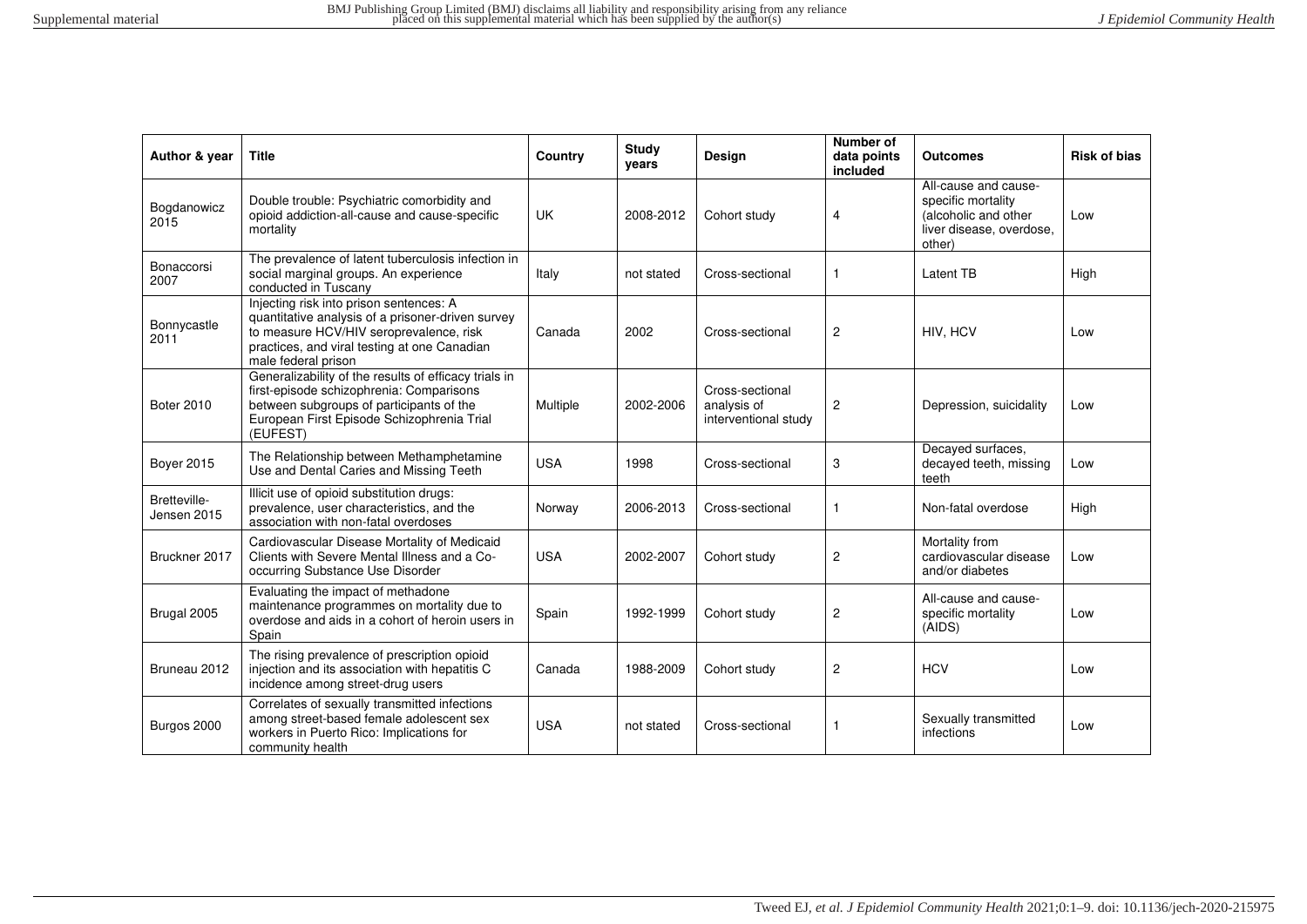| Author & year              | Title                                                                                                                                                     | Country    | Study<br>years | Design                                                 | Number of<br>data points<br>included | <b>Outcomes</b>                                                                                                                                             | <b>Risk of bias</b> |
|----------------------------|-----------------------------------------------------------------------------------------------------------------------------------------------------------|------------|----------------|--------------------------------------------------------|--------------------------------------|-------------------------------------------------------------------------------------------------------------------------------------------------------------|---------------------|
| Burnette 2008              | Prevalence and health correlates of prostitution<br>among patients entering treatment for substance<br>use disorders                                      | <b>USA</b> | 1993-1995      | Cross-sectional                                        | 18                                   | Anxiety, circulatory<br>problems, depression,<br>HIV/AIDS, hepatitis,<br>suicide attempt,<br>neurological problems,<br>respiratory problems,<br><b>STDs</b> | Low                 |
| <b>Burt 2006</b>           | Recent condom use by arrested injection drug<br>users in King County, Washington, USA                                                                     | <b>USA</b> | 1998-2002      | Cross-sectional                                        | 2                                    | <b>HIV</b>                                                                                                                                                  | Low                 |
| Butler 1999                | Seroprevalence of markers for hepatitis B, C<br>and G in male and female prisoners--NSW,<br>1996                                                          | Australia  | 1996           | Cross-sectional                                        | 12                                   | HBV, HCV, HGV                                                                                                                                               | Low                 |
| Butler 2004                | Prisoners are at risk for hepatitis C transmission                                                                                                        | Australia  | 1996-2001      | Cohort study                                           | $\mathbf{1}$                         | <b>HCV</b>                                                                                                                                                  | Low                 |
| Butler 2007                | The 2004 Australian prison entrants' blood-<br>borne virus and risk behaviour survey                                                                      | Australia  | 2004           | Cross-sectional                                        | 4                                    | HIV, HBV, HCV<br>infection                                                                                                                                  | Low                 |
| <b>Butterfield</b><br>2004 | Racial differences in hepatitis B and hepatitis C<br>and associated risk behaviors in veterans with<br>severe mental illness                              | <b>USA</b> | 1998-2000      | Cross-sectional                                        | 8                                    | HBV, HCV                                                                                                                                                    | High                |
| Callander<br>2018          | Rising Chlamydia and Gonorrhoea Incidence<br>and Associated Risk Factors among Female<br>Sex Workers in Australia: A Retrospective<br><b>Cohort Study</b> | Australia  | 2009-2015      | Cohort study                                           | 8                                    | Chlamydia,<br>gonorrhoea, syphilis                                                                                                                          | Low                 |
| <b>Calvo 2017</b>          | Young people who use drugs engaged in harm<br>reduction programs in New York City: overdose<br>and other risks                                            | <b>USA</b> | 2014-2015      | Cross-sectional                                        | -1                                   | Overdose                                                                                                                                                    | Low                 |
| Calzavara<br>2007          | Prevalence of HIV and hepatitis C virus<br>infections among inmates of Ontario remand<br>facilities                                                       | Canada     | 2003-2004      | Cross-sectional                                        | 3                                    | HIV, HCV, HIV-HCV<br>coinfection                                                                                                                            | Low                 |
| Cardoso 2017               | Clinical outcomes in children and adolescents<br>with bipolar disorder and substance use disorder<br>comorbidity                                          | <b>USA</b> | 2003-2015      | Cross-sectional                                        | $\overline{c}$                       | Anxiety                                                                                                                                                     | High                |
| <b>Carey 2016</b>          | Hepatitis C virus testing and treatment among<br>persons receiving buprenorphine in an office-<br>based program for opioid use disorders                  | <b>USA</b> | 2003-2013      | Cross-sectional                                        | 2                                    | <b>HCV</b>                                                                                                                                                  | Low                 |
| Carmel 2016                | Suicide risk and associated demographic and<br>clinical correlates among primary care patients<br>with recent drug use                                    | <b>USA</b> | 2009-2012      | Cross-sectional<br>analysis of<br>interventional study | 2                                    | Suicidal ideation or<br>attempt                                                                                                                             | High                |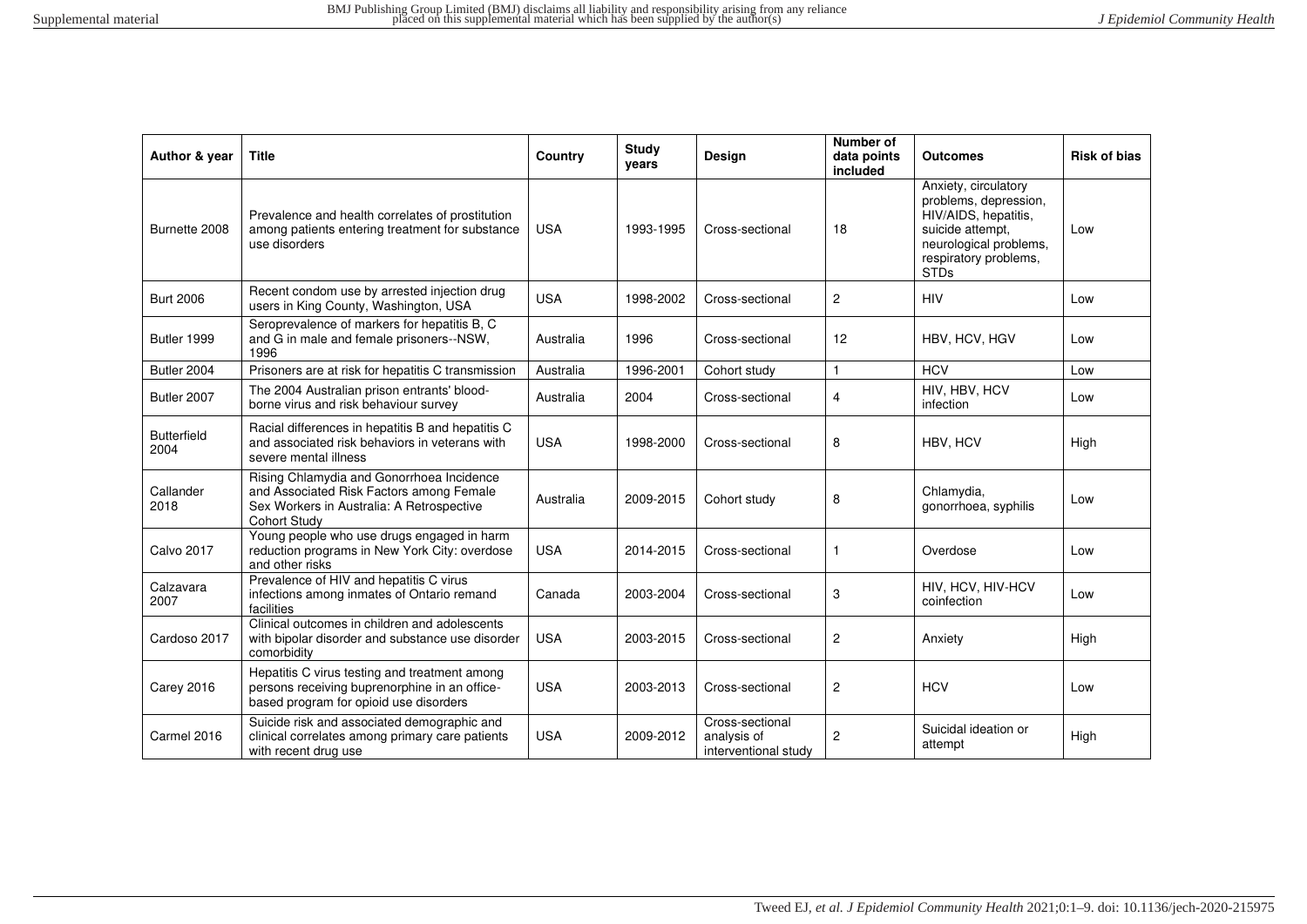| Author & year     | <b>Title</b>                                                                                                                                                            | Country    | <b>Study</b><br>years | <b>Design</b>                                  | Number of<br>data points<br>included | <b>Outcomes</b>                                                                    | <b>Risk of bias</b>                                                   |
|-------------------|-------------------------------------------------------------------------------------------------------------------------------------------------------------------------|------------|-----------------------|------------------------------------------------|--------------------------------------|------------------------------------------------------------------------------------|-----------------------------------------------------------------------|
| Carpenter<br>1999 | Prevalence of HIV-1 among recent arrestees in<br>Los Angeles County, California: serial cross-<br>sectional study, 1991-1995                                            | <b>USA</b> | 1991-1995             | Cross-sectional                                | 3                                    | <b>HIV</b>                                                                         | High                                                                  |
| <b>Carr 2009</b>  | Sociodemographic and clinical characteristics of<br>patients presenting with first-episode psychosis<br>and concurrent substance misuse                                 | Canada     | 1996-2005             | Cross-sectional<br>analysis of cohort<br>study | $\overline{c}$                       | Anxiety, depression                                                                | Low                                                                   |
| <b>Carra 2016</b> | Psychosocial functioning, quality of life and<br>clinical correlates of comorbid alcohol and drug<br>dependence syndromes in people with<br>schizophrenia across Europe | Multiple   | not stated            | Cross-sectional<br>analysis of cohort<br>study | 3                                    | Quality of life                                                                    | Low                                                                   |
| <b>Caton 2013</b> | Rates and correlates of HIV and STI infection<br>among homeless women                                                                                                   | <b>USA</b> | 2007-2008             | Cross-sectional                                | $\overline{2}$                       | HIV/STI                                                                            | Low                                                                   |
| Cavanaugh<br>2010 | Sexually transmitted infections among pregnant<br>heroin- or cocaine-addicted women in treatment:<br>the significance of psychiatric co-morbidity and<br>sex trade      | <b>USA</b> | 2006-2008             | Cross-sectional                                | 1                                    | STI (gonorrhoea,<br>syphilis, chlamydia,<br>herpes, genital warts,<br>trichomonas) | High                                                                  |
| Chafetz 2005      | The poor general health of the severely mentally<br>ill: impact of schizophrenic diagnosis                                                                              | <b>USA</b> | 1997-2001             | Cross-sectional                                | $\overline{2}$                       | Diabetes.<br>emphysema/COPD                                                        | Low                                                                   |
| Chahua 2013       | Non-fatal opioid overdose and major depression<br>among street-recruited young heroin users                                                                             | Spain      | 2002-2005             | Cross-sectional<br>analysis of cohort<br>study | $\overline{c}$                       | Non-fatal overdose                                                                 | Low                                                                   |
| Chahua 2015       | Quality of life in a community sample of young<br>cocaine and/or heroin users: the role of mental<br>disorders                                                          | Spain      | 2001-2006             | Cross-sectional<br>analysis of cohort<br>study | 3                                    | Health-related quality of<br>life                                                  | 2 datapoints<br>scored as<br>low: 1<br>datapoint<br>scored as<br>high |
| Chambers<br>2014  | Factors associated with poor mental health<br>status among homeless women with and without<br>dependent children                                                        | Canada     | 2004-2005             | Cross-sectional                                | $\overline{2}$                       | Mental health problem,<br>mental HRQoL                                             | Low                                                                   |
| Champion<br>2004  | Incidence of hepatitis C virus infection and<br>associated risk factors among Scottish prison<br>inmates                                                                | UK         | 1999-2000             | Cohort study                                   | $\mathbf{1}$                         | <b>HCV</b>                                                                         | Low                                                                   |
| <b>Chang 2015</b> | Substance use disorders, psychiatric disorders,<br>and mortality after release from prison: a<br>nationwide longitudinal cohort study                                   | Sweden     | 2000-2009             | Cross-sectional<br>analysis of cohort<br>study | 8                                    | All-cause and cause-<br>specific mortality<br>(external cause)                     | Low                                                                   |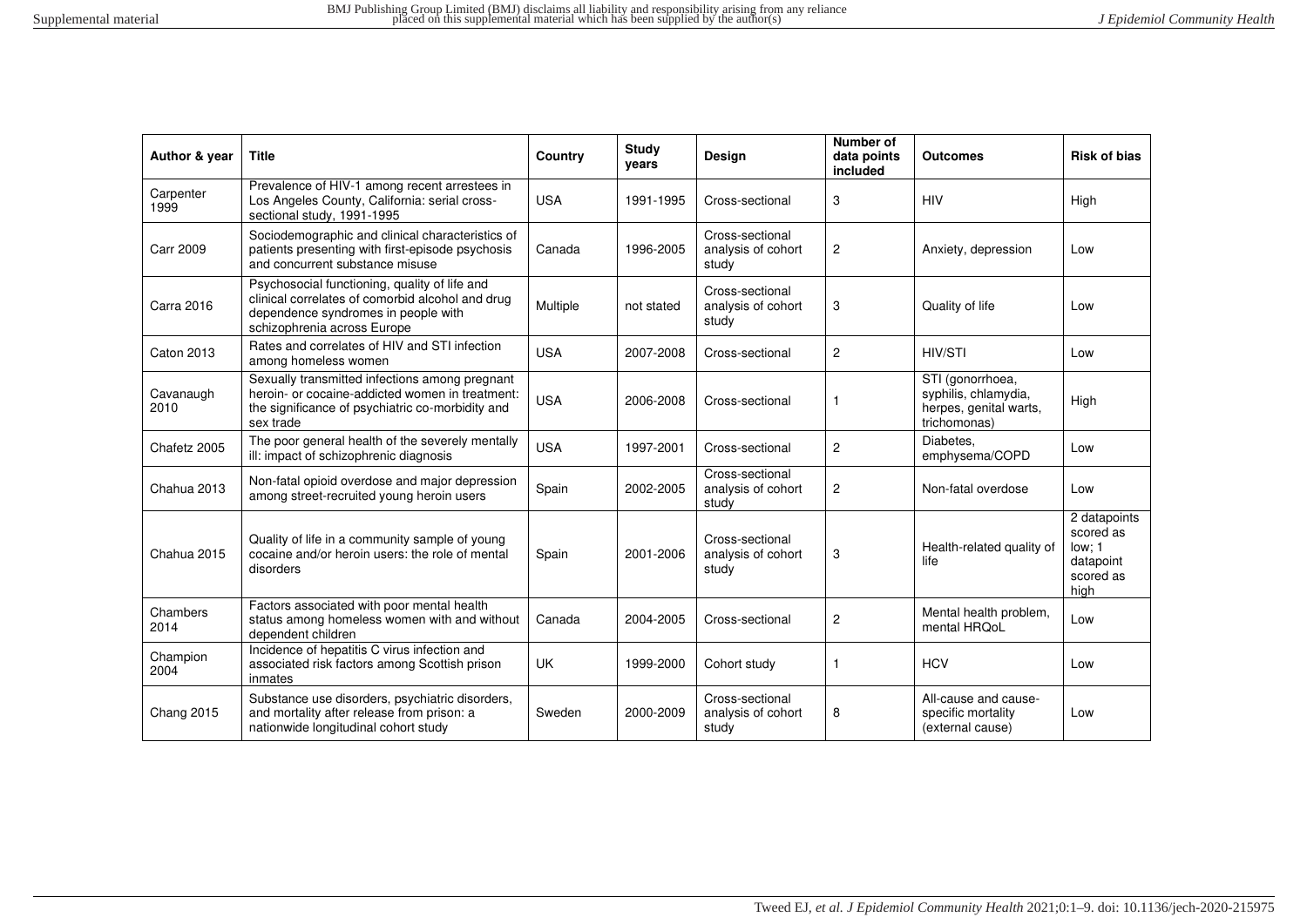| Author & year       | <b>Title</b>                                                                                                                                              | Country    | Study<br>years | Design          | Number of<br>data points<br>included | <b>Outcomes</b>                                                                                                                                                                                                                                                                                                                                       | <b>Risk of bias</b>                                      |
|---------------------|-----------------------------------------------------------------------------------------------------------------------------------------------------------|------------|----------------|-----------------|--------------------------------------|-------------------------------------------------------------------------------------------------------------------------------------------------------------------------------------------------------------------------------------------------------------------------------------------------------------------------------------------------------|----------------------------------------------------------|
| Chang 2015          | Prevalence and risk factors for suicidal behavior<br>in young people presenting with first-episode<br>psychosis in Hong Kong: a 3-year follow-up<br>study | Hong Kong  | 2001-2003      | Cohort study    |                                      | Attempted or<br>completed suicide                                                                                                                                                                                                                                                                                                                     | High                                                     |
| Chapman<br>2005     | Factors associated with suicide attempts in<br>female inmates: the hegemony of hopelessness                                                               | Canada     | not stated     | Cross-sectional |                                      | Attempted suicide                                                                                                                                                                                                                                                                                                                                     | High                                                     |
| Chapman<br>2007     | The role of antisocial and borderline personality<br>features in substance depenence among<br>incarcerated females                                        | Canada     | not stated     | Cross-sectional | $\overline{c}$                       | Antisocial personality<br>disorder, borderline<br>personality disorder                                                                                                                                                                                                                                                                                | High                                                     |
| Chen 1999           | Psychiatric co-morbidity among male heroin<br>addicts: differences between hospital and<br>incarcerated subjects in Taiwan                                | Taiwan     | 1994-1996      | Cross-sectional | 13                                   | Alcohol dependence,<br>antisocial personality<br>disorder, conversion<br>disorder, cyclothymia,<br>dysthymia, generalised<br>anxiety disorder,<br>hypochondriacal<br>disorder, major<br>depression, obsessive<br>compulsive disorder,<br>panic disorder.<br>paranoid personality<br>disorder, other<br>personality disorder,<br>somatisation disorder | High                                                     |
| Chmielewski<br>2007 | Presence of Bartonella spp. In various human<br>populations                                                                                               | Poland     | Not stated     | Cross-sectional | 1                                    | Bartonella henselae<br>infection                                                                                                                                                                                                                                                                                                                      | High                                                     |
| Christensen<br>2000 | Prevalence and incidence of bloodborne viral<br>infections among Danish prisoners                                                                         | Denmark    | 1996-1997      | Cohort study    | 11                                   | HAV, HBV, HCV, HDV,<br>HIV, HTLV                                                                                                                                                                                                                                                                                                                      | 3 datapoints<br>scored as<br>low. 8<br>scored as<br>high |
| Christensen<br>2002 | High prevalence of hepatitis E antibodies among<br>Danish prisoners and drug users                                                                        | Denmark    | not stated     | Cross-sectional | $\overline{c}$                       | Anti-HEV positive                                                                                                                                                                                                                                                                                                                                     | Low                                                      |
| Cohan 2006          | Sex worker health: San Francisco style                                                                                                                    | <b>USA</b> | 1999-2004      | Cross-sectional | 2                                    | Sexually transmitted<br>infections                                                                                                                                                                                                                                                                                                                    | High                                                     |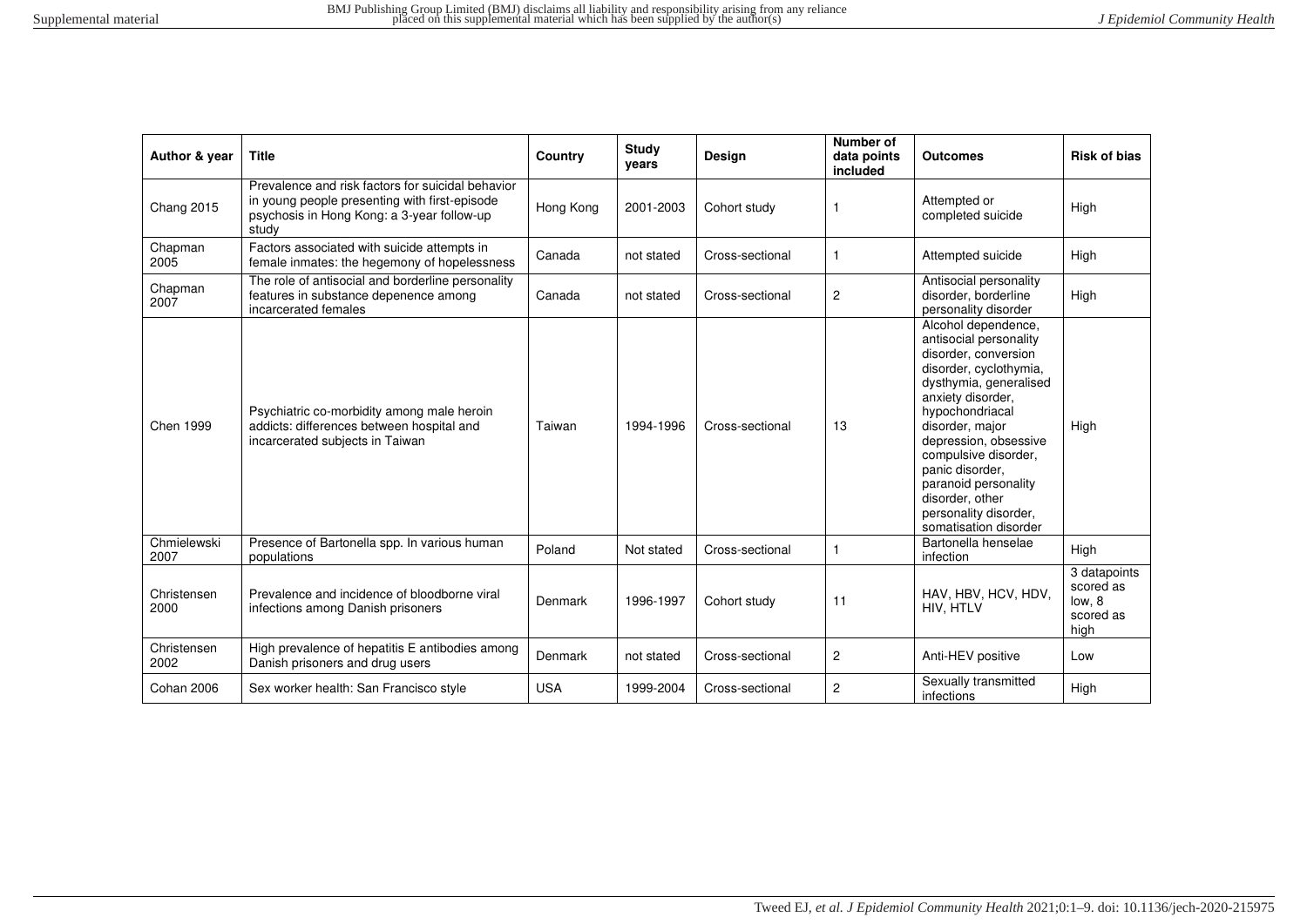| Author & year     | <b>Title</b>                                                                                                                                               | Country    | <b>Study</b><br>years                                     | Design                                                 | Number of<br>data points<br>included | <b>Outcomes</b>                                                                                                                                                                                                                                                                                                                                  | <b>Risk of bias</b>                                                  |
|-------------------|------------------------------------------------------------------------------------------------------------------------------------------------------------|------------|-----------------------------------------------------------|--------------------------------------------------------|--------------------------------------|--------------------------------------------------------------------------------------------------------------------------------------------------------------------------------------------------------------------------------------------------------------------------------------------------------------------------------------------------|----------------------------------------------------------------------|
| <b>Coid 2011</b>  | Prisoners with psychosis in England and Wales:<br>diversion to psychiatric inpatient services?                                                             | <b>UK</b>  | 1997<br>(prisons)<br>only; other<br>survey not<br>stated) | Cross-sectional                                        | 12                                   | Alcohol dependence,<br>antisocial personality<br>disorder, borderline<br>personality disorder,<br>depressive disorders,<br>lifetime suicide attempt,<br>narcisstic personality<br>disorder, obsessive<br>compulsive personality<br>disorder, paranoid<br>personality disorder,<br>schizotypal personality<br>disorder, serious<br>injury/assault | Low                                                                  |
| Commander<br>2001 | A comparison of the needs of homeless and<br>neverhomeless patients with psychotic disorders                                                               | <b>UK</b>  | not stated                                                | Cross-sectional                                        | $\mathbf{1}$                         | Alcohol problem                                                                                                                                                                                                                                                                                                                                  | High                                                                 |
| Comtois 2004      | Clinicians' assessments of bipolar disorder and<br>substance abuse as predictors of suicidal<br>behavior in acutely hospitalized psychiatric<br>inpatients | <b>USA</b> | 1996-2003                                                 | Cross-sectional                                        | 3                                    | Suicide attempt                                                                                                                                                                                                                                                                                                                                  | Low                                                                  |
| Cook 2001         | Predictors of hepatitis B and C infection in<br>injecting drug users both in and out of drug<br>treatment                                                  | UK         | 1997-1999                                                 | Cross-sectional                                        | $\overline{2}$                       | HBV, HCV                                                                                                                                                                                                                                                                                                                                         | High                                                                 |
| Cooper 1999       | Neurocognitive deficits in the dually diagnosed<br>with schizophrenia and cocaine abuse                                                                    | <b>USA</b> | not stated                                                | Cross-sectional<br>analysis of<br>interventional study | 1                                    | Depression                                                                                                                                                                                                                                                                                                                                       | High                                                                 |
| Cornford 2011     | Deep vein thromboses in users of opioid drugs:<br>incidence, prevalence and risk factors                                                                   | <b>UK</b>  | 2009                                                      | Cross-sectional                                        | $\mathbf{1}$                         | Deep vein thrombosis                                                                                                                                                                                                                                                                                                                             | High                                                                 |
| Cotton 2012       | Depressive symptoms in first episode<br>schizophrenia spectrum disorder                                                                                    | Australia  | 1998-2000                                                 | Cohort study                                           | $\overline{4}$                       | Moderate to severe<br>depression, persistent<br>depression                                                                                                                                                                                                                                                                                       | High                                                                 |
| Craine 2009       | Incidence of hepatitis C in drug injectors: the<br>role of homelessness, opiate substitution<br>treatment, equipment sharing, and community<br>size        | <b>UK</b>  | not stated                                                | Cohort study                                           | $\overline{c}$                       | <b>HCV</b>                                                                                                                                                                                                                                                                                                                                       | 1 datapoint<br>scored as<br>low: 1<br>datapoint<br>scored as<br>high |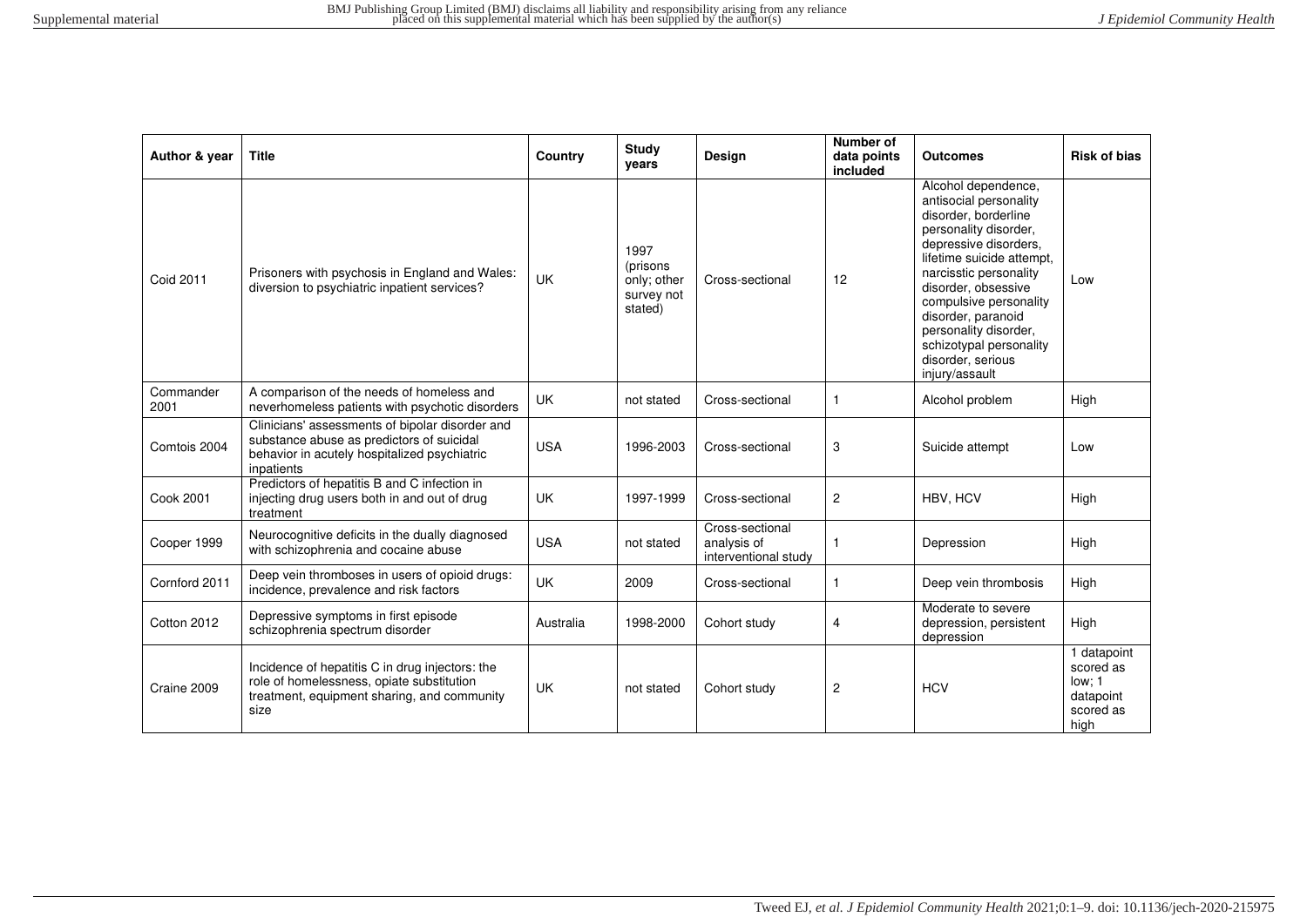| Author & year     | <b>Title</b>                                                                                                                                                                                                   | Country    | <b>Study</b><br>vears | <b>Design</b>                                  | <b>Number of</b><br>data points<br>included | <b>Outcomes</b>                                                                                                                                                                                                                                 | <b>Risk of bias</b>                                                  |
|-------------------|----------------------------------------------------------------------------------------------------------------------------------------------------------------------------------------------------------------|------------|-----------------------|------------------------------------------------|---------------------------------------------|-------------------------------------------------------------------------------------------------------------------------------------------------------------------------------------------------------------------------------------------------|----------------------------------------------------------------------|
| Croxford 2015     | Sex work amongst people who inject drugs in<br>England, Wales and Northern Ireland: findings<br>from a National Survey of Health Harms and<br><b>Behaviours</b>                                                | <b>UK</b>  | 2011                  | Cross-sectional                                | 6                                           | HBV, HCV, HIV                                                                                                                                                                                                                                   | Low                                                                  |
| Cuddeback<br>2010 | General Medical Problems of Incarcerated<br>Persons With Severeand Persistent Mental<br>Illness: A Population-Based Study                                                                                      | <b>USA</b> | 1999-2003             | Cohort study                                   | 13                                          | Blood disorder, cancer,<br>circulatory system,<br>digestive system,<br>endocrine disorder,<br>infectious disease.<br>injury, multiple health<br>problems.<br>musculoskeletal<br>system, nervous<br>system, respiratory<br>system, skin disorder | Low                                                                  |
| Cullen 2014       | Factors associated with recently acquired<br>hepatitis C virus infection in people who inject<br>drugs in England, Wales and Northern Ireland:<br>new findings from an unlinked anonymous<br>monitoring survey | <b>UK</b>  | 2011                  | Cross-sectional                                | $\overline{c}$                              | <b>HCV</b>                                                                                                                                                                                                                                      | 1 datapoint<br>scored as<br>low: 1<br>datapoint<br>scored as<br>high |
| <b>Cuomo 2008</b> | Aggression, impulsivity, personality traits, and<br>childhood trauma<br>of prisonerswith substance abuse and addiction                                                                                         | Italy      | not stated            | Cross-sectional                                | $\mathbf{1}$                                | Suicide attempt                                                                                                                                                                                                                                 | Low                                                                  |
| Dahlman 2017      | Physical pain is common and associated with<br>nonmedical prescription opioid use among<br>people who inject drugs                                                                                             | <b>USA</b> | 2011-2013             | Cross-sectional                                | 1                                           | Pain                                                                                                                                                                                                                                            | Low                                                                  |
| Daigre 2017       | The role of dual diagnosis in health-related<br>quality of life among treatment-seeking patients<br>in Spain                                                                                                   | Spain      | 2006-2016             | Cross-sectional                                | $\overline{2}$                              | Mental and physical<br><b>HRQoL</b>                                                                                                                                                                                                             | High                                                                 |
| Dalton 2003       | Suicide risk in bipolar patients: The role of co-<br>morbid substance use disorders                                                                                                                            | Canada     | not stated            | Cross-sectional                                | $\mathbf{1}$                                | Suicide attempt                                                                                                                                                                                                                                 | High                                                                 |
| Darke 2004        | Attempted suicide among injecting and<br>noninjecting cocaine users in Sydney, Australia                                                                                                                       | Australia  | 2002-2003             | Cross-sectional                                | $\mathbf{1}$                                | Suicide attempt                                                                                                                                                                                                                                 | High                                                                 |
| Dausey 2003       | Psychiatric comorbidity and the prevalence of<br>HIV infection in a sample of patients in treatment<br>for substance abuse                                                                                     | <b>USA</b> | 1992-1997             | Cross-sectional<br>analysis of cohort<br>study | 1                                           | <b>HIV</b>                                                                                                                                                                                                                                      | High                                                                 |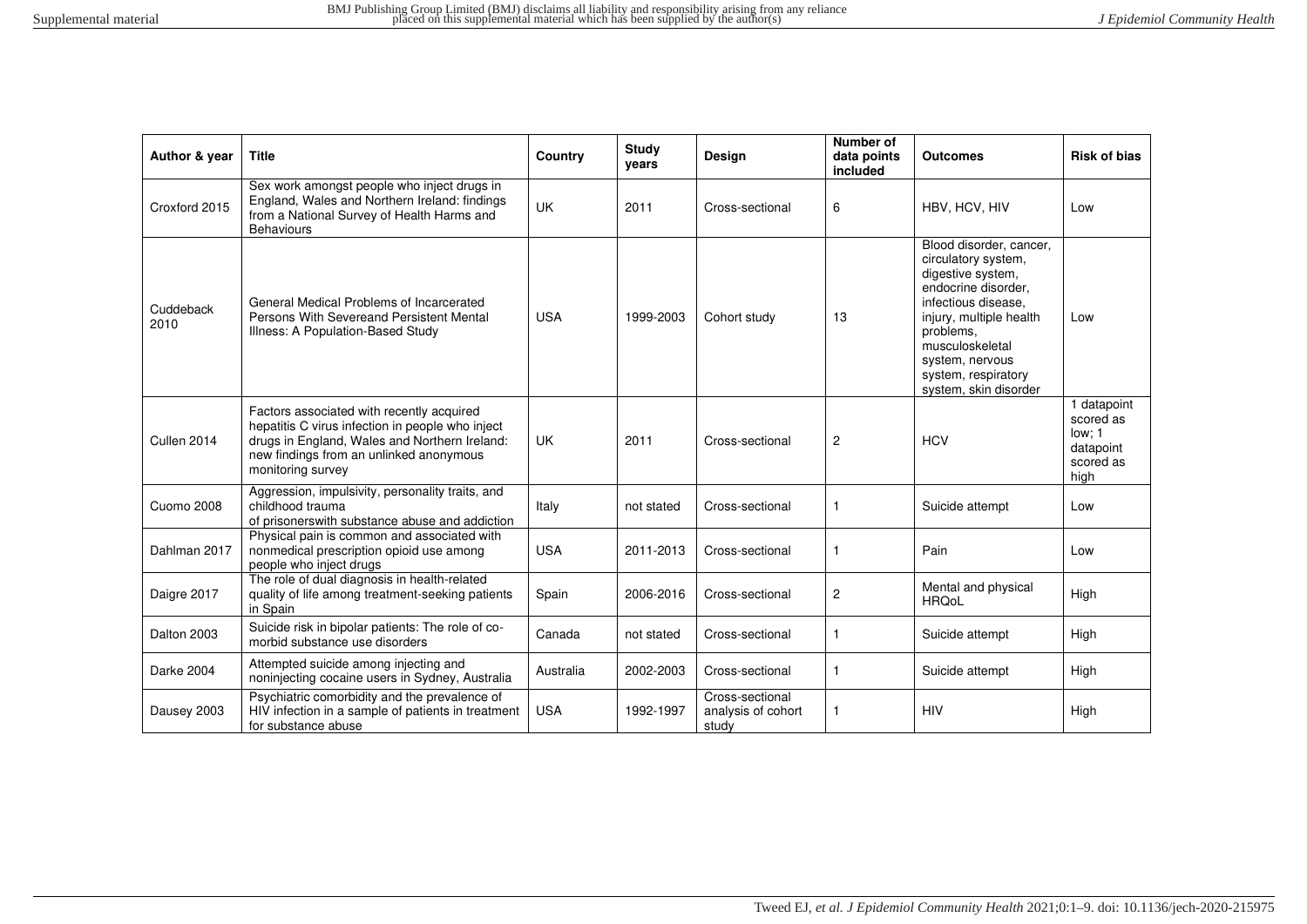| Author & year        | <b>Title</b>                                                                                                                                  | Country    | <b>Study</b><br>vears | <b>Design</b>                                  | Number of<br>data points<br>included | <b>Outcomes</b>                                                                                                                                                                    | <b>Risk of bias</b> |
|----------------------|-----------------------------------------------------------------------------------------------------------------------------------------------|------------|-----------------------|------------------------------------------------|--------------------------------------|------------------------------------------------------------------------------------------------------------------------------------------------------------------------------------|---------------------|
| Davstad 2009         | An 18-year follow-up of patients admitted to<br>methadone treatment for the first time                                                        | Sweden     | 1989-2003             | Cohort study                                   | $\mathbf{1}$                         | All-cause mortality                                                                                                                                                                | Low                 |
| de la Fuente<br>2006 | HTLV infection among injection and non-<br>injection heroin users in Spain: prevalence and<br>correlates                                      | Spain      | 2001-2003             | Cross-sectional<br>analysis of cohort<br>study | $\overline{c}$                       | HTLV-2 infection                                                                                                                                                                   | Low                 |
| de la Hova<br>2011   | Hepatitis C and B prevalence in Spanish prisons                                                                                               | Spain      | 2008                  | Cross-sectional                                | $\overline{2}$                       | HBV, HCV                                                                                                                                                                           | Low                 |
| Delahanty<br>2001    | Differences in rates of depression in<br>schizophrenia by race                                                                                | <b>USA</b> | 1988-1990             | Cross-sectional                                | $\mathbf{1}$                         | Quality of life                                                                                                                                                                    | High                |
| Dias 2015            | Risk-taking behaviours and HIV infection among<br>sex workers in Portugal: results from a cross-<br>sectional survey                          | Portugal   | 2011                  | Cross-sectional                                | -1                                   | <b>HIV</b>                                                                                                                                                                         | Low                 |
| Dibben 2011          | Differences in 5-year survival after a 'homeless'<br>or 'housed' drugs-related hospital admission: a<br>study of 15--30-year olds in Scotland | <b>UK</b>  | 1986-2001             | Cohort study                                   | $\mathbf{1}$                         | All-cause mortality                                                                                                                                                                | High                |
| Dickey 2000          | Schizophrenia, substance use disorders and<br>medical co-morbidity                                                                            | <b>USA</b> | 1994                  | Cross-sectional                                | 9                                    | Acute respiratory<br>disease, asthma,<br>diabetes.<br>gastrointestinal<br>disease, heart disease,<br>hypertension, skin<br>infections.<br>injury/poisoning.<br>malignant neoplasms | Low                 |
| Dickey 2002          | Medical morbidity, mental illness, and substance<br>use disorders                                                                             | <b>USA</b> | 1997-1998             | Cross-sectional                                | 8                                    | Acute respiratory<br>disease, asthma,<br>diabetes.<br>gastrointestinal<br>disease, heart disease,<br>hypertension, skin<br>infections.<br>injury/poisoning,<br>malignant neoplasms | Low                 |
| Dickey 2004          | Externally caused deaths for adults with<br>substance use and mental disorders                                                                | <b>USA</b> | 1997-1998             | Cohort study                                   | $\overline{2}$                       | Injury death                                                                                                                                                                       | Low                 |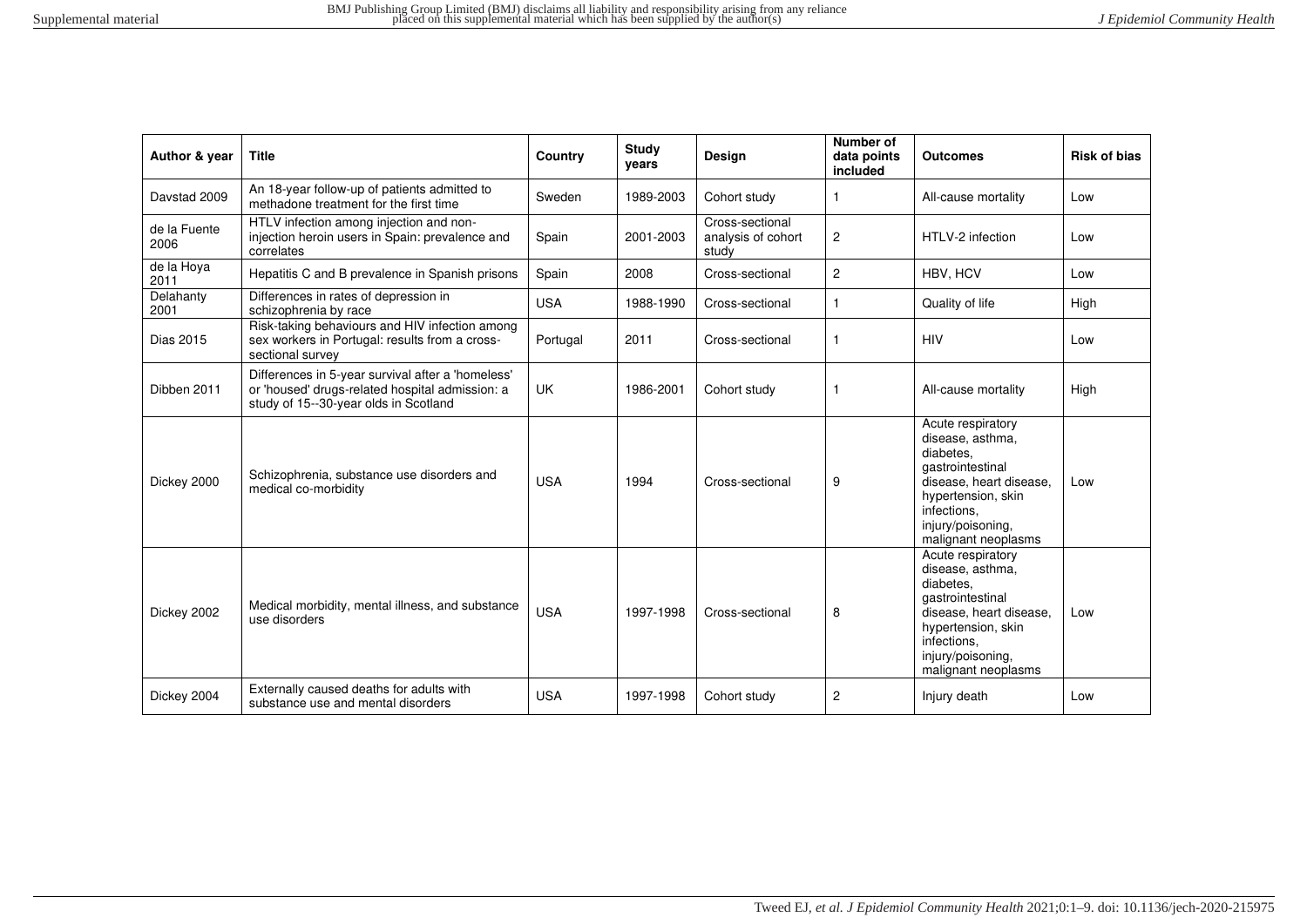| Author & year              | <b>Title</b>                                                                                                                                                                          | Country     | <b>Study</b><br>vears | Design                                                | Number of<br>data points<br>included | Outcomes                                                                                                    | <b>Risk of bias</b> |
|----------------------------|---------------------------------------------------------------------------------------------------------------------------------------------------------------------------------------|-------------|-----------------------|-------------------------------------------------------|--------------------------------------|-------------------------------------------------------------------------------------------------------------|---------------------|
| Dickson-<br>Spillman 2016  | Rates of HIV and Hepatitis Infections in Clients<br>Entering Heroin-Assisted Treatment between<br>2003 and 2013 and Risk Factors for Hepatitis C<br>Infection                         | Switzerland | 2003-2013             | Cross-sectional                                       | $\mathbf{1}$                         | <b>HCV</b>                                                                                                  | Low                 |
| Doran 2018                 | Substance use and homelessness among<br>emergency department patients                                                                                                                 | <b>USA</b>  | 2016-2017             | Cross-sectional<br>analysis of cohort<br>study        | 2                                    | Opioid overdose                                                                                             | High                |
| <b>Duffy 2006</b>          | Psychiatric morbidity in the male sentenced Irish<br>prisons population                                                                                                               | Ireland     | 2001                  | Cross-sectional                                       |                                      | Deliberate self-harm                                                                                        | Low                 |
| Dumais 2010                | Clinical and sociodemographic profiles of male<br>inmates with severe mental illness: a<br>comparison with voluntarily and involuntarily<br>hospitalized patients                     | Canada      | 1991-2003             | Cross-sectional                                       | $\overline{4}$                       | Alcohol problem,<br>antisocial personality<br>disorder, anxiety<br>disorder, alcohol abuse<br>or dependence | High                |
| Dumais 2014                | Clinical characteristics and service use of<br>incarcerated males with severe mental<br>disorders: a comparative case-control study with<br>patients found not criminally responsible | Canada      | 1998-2003             | Cross-sectional<br>analysis of case-<br>control study | $\overline{2}$                       | Alcohol abuse or<br>dependence, suicide<br>attempt                                                          | High                |
| Enquelberg-<br>Gabbay 2016 | Methadone treatment, bruxism, and<br>temporomandibular disorders among male<br>prisoners                                                                                              | Israel      | not stated            | Cross-sectional                                       | 2                                    | Awake bruxism, sleep<br>bruxism                                                                             | High                |
| Epperson<br>2008           | Increased HIV risk associated with criminal<br>justice involvement among men on methadone                                                                                             | <b>USA</b>  | not stated            | Cross-sectional<br>analysis of cohort<br>study        |                                      | <b>HIV</b>                                                                                                  | High                |
| Erlangsen<br>2012          | Schizophrenia--a predictor of suicide during the<br>second half of life?                                                                                                              | Denmark     | 1990-2006             | Cohort study                                          | $\overline{2}$                       | Suicide mortality                                                                                           | Low                 |
| Essock 2003                | Risk factors for HIV, hepatitis B, and hepatitis C<br>among persons with severe mental illness                                                                                        | <b>USA</b>  | 1997-1998             | Cross-sectional                                       | 6                                    | HBV, HCV, HIV                                                                                               | High                |
| Estebanez<br>1998          | A demographic and health survey of Spanish<br>female sex workers                                                                                                                      | Spain       | 1989-1991             | Cross-sectional                                       | $\overline{4}$                       | <b>HIV</b>                                                                                                  | Low                 |
| Estebanez<br>2000          | Women, drugs and HIV/AIDS: Results of a<br>multicenter European study                                                                                                                 | Multiple    | 1995                  | Cross-sectional                                       | 3                                    | <b>HIV</b>                                                                                                  | Low                 |
| Estebanez<br>2001          | Determinants of HIV prevalence amongst female<br><b>IDU</b> in Madrid                                                                                                                 | Spain       | 1995-1996             | Cross-sectional                                       | 3                                    | <b>HIV</b>                                                                                                  | Low                 |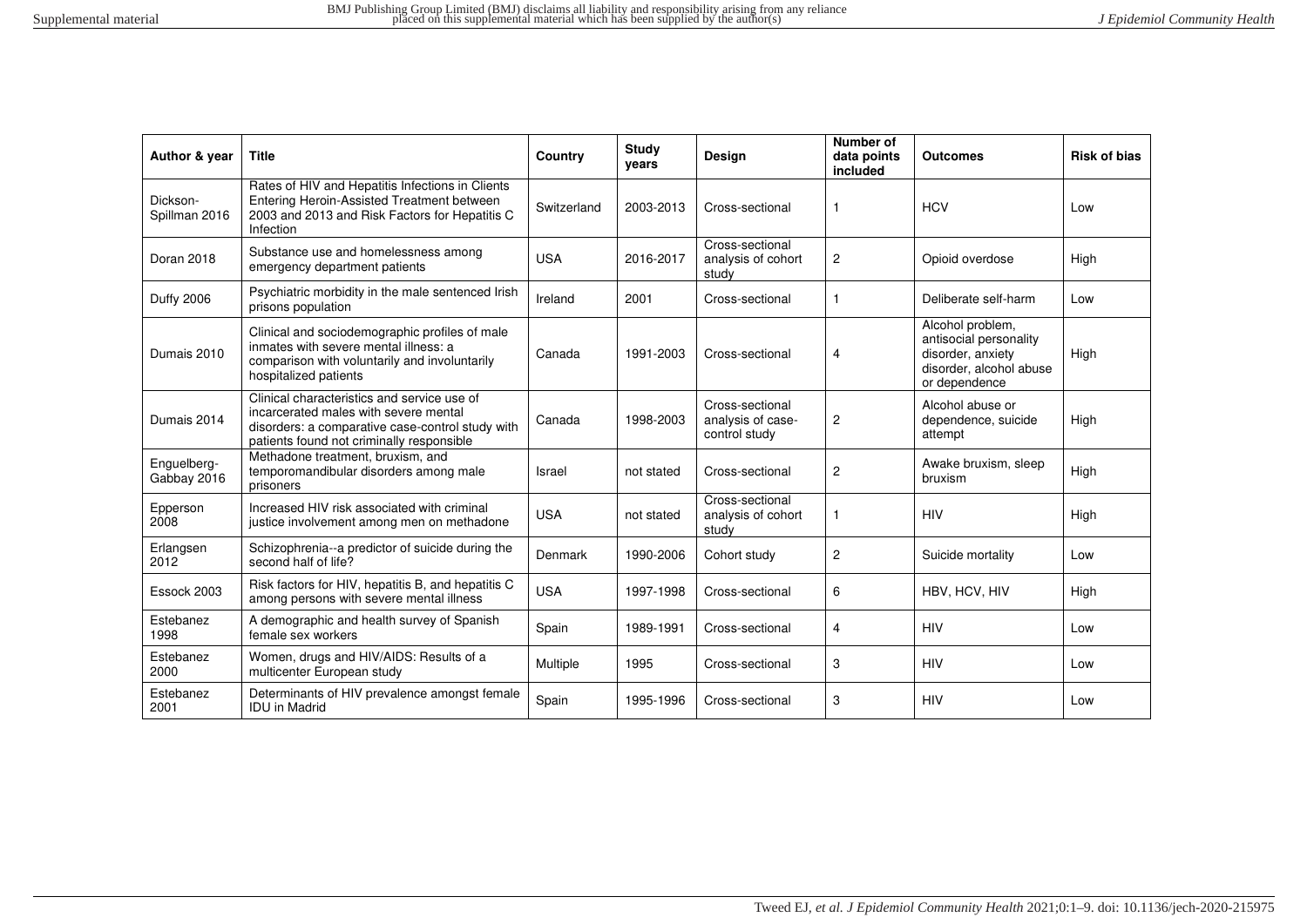| Author & year          | <b>Title</b>                                                                                                                                                                                           | Country    | <b>Study</b><br>years | <b>Design</b>                                  | <b>Number of</b><br>data points<br>included | <b>Outcomes</b>                                                                                                                            | <b>Risk of bias</b> |
|------------------------|--------------------------------------------------------------------------------------------------------------------------------------------------------------------------------------------------------|------------|-----------------------|------------------------------------------------|---------------------------------------------|--------------------------------------------------------------------------------------------------------------------------------------------|---------------------|
| Evans 2015             | Heterogeneity of Mental Health Service<br>Utilization and High Mental Health Service Use<br>Among Women Eight Years After Initiating<br>Substance Use Disorder Treatment                               | <b>USA</b> | 2000-2002             | Cross-sectional<br>analysis of cohort<br>study | 4                                           | Suicidal ideation or<br>attempt                                                                                                            | Low                 |
| Fairbairn 2008         | Crystal methamphetamine use associated with<br>non-fatal overdose among a cohort of injection<br>drug users in Vancouver                                                                               | Canada     | 1996-2005             | Cohort study                                   | 1                                           | Non-fatal overdose                                                                                                                         | High                |
| Falster 2009           | Hepatitis C virus acquisition among injecting<br>drug users: A cohort analysis of a national<br>repeated cross-sectional survey of needle and<br>syringe program attendees in Australia, 1995-<br>2004 | Australia  | 1995-2004             | Cross-sectional                                | 1                                           | <b>HCV</b>                                                                                                                                 | Low                 |
| Feng 2012              | Prevalence and knowledge of sexual transmitted<br>infections, drug abuse, and AIDS among male<br>inmates in a Taiwan prison                                                                            | Taiwan     | 2008                  | Cross-sectional                                | 9                                           | Cellulitis, condyloma<br>acuminata, diabetes<br>mellitus, gonorrhoea,<br>HBV, HCV, herpes<br>simplex urethritis.<br>hypertension, syphilis | High                |
| Feodor<br>Nilsson 2014 | Suicide and unintentional injury mortality among<br>homeless people: a Danish nationwide register-<br>based cohort study                                                                               | Denmark    | 1999-2008             | Cohort study                                   | 23                                          | Suicide mortality.<br>unintentional injury<br>mortality                                                                                    | Low                 |
| Fickenscher<br>2001    | Women behind bars: health needs of inmates in<br>a county jail                                                                                                                                         | <b>USA</b> | 1999                  | Cross-sectional                                | $\overline{2}$                              | Fair/poor self-rated<br>heatlh                                                                                                             | Low                 |
| Finseth 2012           | Risk factors related to lifetime suicide attempts<br>in acutely admitted bipolar disorder inpatients                                                                                                   | Norway     | 2002-2009             | Cross-sectional                                | 1                                           | Suicide attempt                                                                                                                            | Low                 |
| Firestone Cruz<br>2007 | Prevalence and associated factors of hepatitis C<br>infection (HCV) in a multi-site Canadian<br>population of illicit opioid and other drug users<br>(OPICAN)                                          | Canada     | 2002                  | Cross-sectional                                | 2                                           | <b>HCV</b>                                                                                                                                 | Low                 |
| <b>Folch 2016</b>      | High Prevalence and Incidence of HIV and HCV<br>Among New Injecting Drug Users With a Large<br>Proportion of Migrants--Is Prevention Failing?                                                          | Spain      | 2010-2011             | Cross-sectional                                | 12                                          | HCV, HIV                                                                                                                                   | Low                 |
| <b>Ford 2000</b>       | HIV, hepatitis C and risk behaviour in a<br>Canadian medium-security federal penitentiary.<br>Queen's University HIV Prison Study Group                                                                | Canada     | 1998                  | Cross-sectional                                | 1                                           | <b>HCV</b>                                                                                                                                 | High                |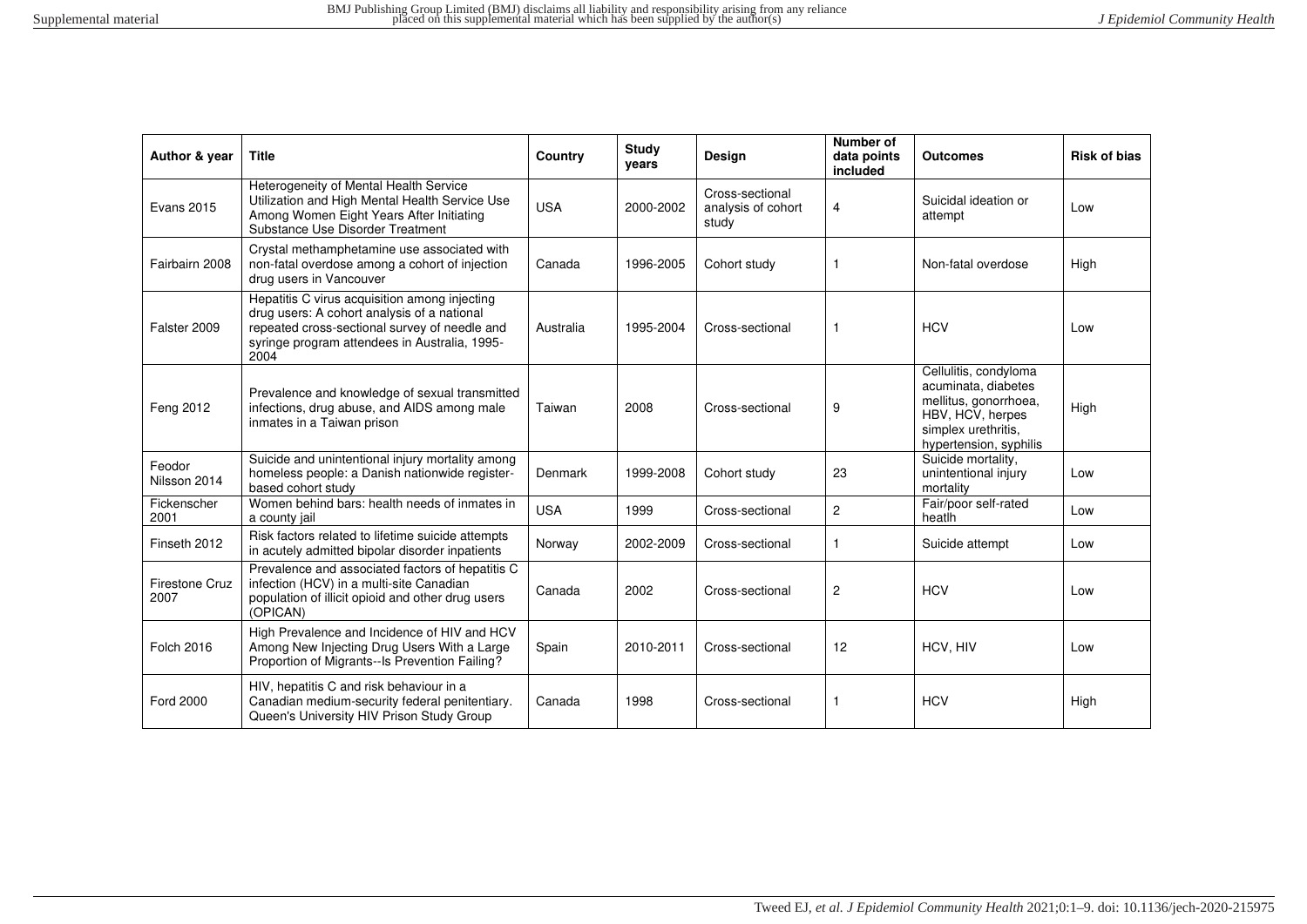| Author & year           | <b>Title</b>                                                                                                                                            | Country    | <b>Study</b><br>years | Design             | <b>Number of</b><br>data points<br>included | <b>Outcomes</b>                                                                                                                                               | <b>Risk of bias</b> |
|-------------------------|---------------------------------------------------------------------------------------------------------------------------------------------------------|------------|-----------------------|--------------------|---------------------------------------------|---------------------------------------------------------------------------------------------------------------------------------------------------------------|---------------------|
| Fowler 1998             | Patterns of current and lifetime substance use in<br>schizophrenia                                                                                      | Australia  | not stated            | Cross-sectional    | $\overline{c}$                              | Suicide attempt                                                                                                                                               | High                |
| Fox 2005                | Hepatitis C virus infection among prisoners in<br>the California state correctional system                                                              | <b>USA</b> | not stated            | Cross-sectional    | 1                                           | <b>HCV</b>                                                                                                                                                    | Low                 |
| Freedenthal<br>2007     | Inhalant use and suicidality among incarcerated<br>vouth                                                                                                | <b>USA</b> | 2003                  | Cross-sectional    | 8                                           | Suicidal ideation or<br>attempt                                                                                                                               | Low                 |
| Fruehwald<br>2004       | Suicide in custody: case-control study                                                                                                                  | Austria    | 1975-1999             | Case-control study | 1                                           | Suicide mortality                                                                                                                                             | High                |
| Fuller 2005             | A comparison of HIV seropositive and<br>seronegative young adult heroin- and cocaine-<br>using men who have sex with men in New York<br>City, 2000-2003 | <b>USA</b> | 2000-2004             | Cross-sectional    | 1                                           | <b>HIV</b>                                                                                                                                                    | High                |
| Fuller 2011             | Prevalence of liver disease in veterans with<br>bipolar disorder or schizophrenia                                                                       | <b>USA</b> | 2001-2006             | Cohort study       | 6                                           | Alcohol-related<br>cirrhosis, non-alcohol<br>fatty liver disease.<br>overall liver disease                                                                    | High                |
| Fuller-<br>Thomson 2016 | Schizophrenia and Suicide Attempts: Findings<br>from a Representative Community-Based<br>Canadian Sample                                                | Canada     | 2012                  | Cross-sectional    | 1                                           | Suicide attempt                                                                                                                                               | High                |
| Gabriel 2008            | Prevalence of Chlamydia trachomatis and<br>associated risk factors in women inmates<br>admitted to a youth offenders institute in the UK                | <b>UK</b>  | 2003-2005             | Cross-sectional    | 5                                           | Chlamydia                                                                                                                                                     | High                |
| Gao 2008                | Differential interactions between comorbid<br>anxiety disorders and substance use disorder in<br>rapid cycling bipolar I or II disorder                 | <b>USA</b> | up to 2005            | Cross-sectional    | 16                                          | Any anxiety disorder,<br>generalised anxiety<br>disorder, obsessive<br>compulsive disorder,<br>panic disorder                                                 | High                |
| Garcia 2004             | Association of Trichomonas vaginalis with<br>sociodemographic factors and other STDs<br>among female inmates in Lisbon                                  | Portugal   | Not stated            | Cross-sectional    | $\overline{c}$                              | Trichomonas vaginalis<br>infection                                                                                                                            | High                |
| Garland 2009            | Nitrous oxide inhalation among adolescents:<br>prevalence, correlates, and co-occurrence with<br>volatile solvent inhalation                            | <b>USA</b> | 2004                  | Cross-sectional    | 13                                          | Anxiety symptoms,<br>depression symptoms,<br>head injury with<br>extended loss of<br>consciousness.<br>obsessive compulsive<br>symptoms, suicidal<br>ideation | Low                 |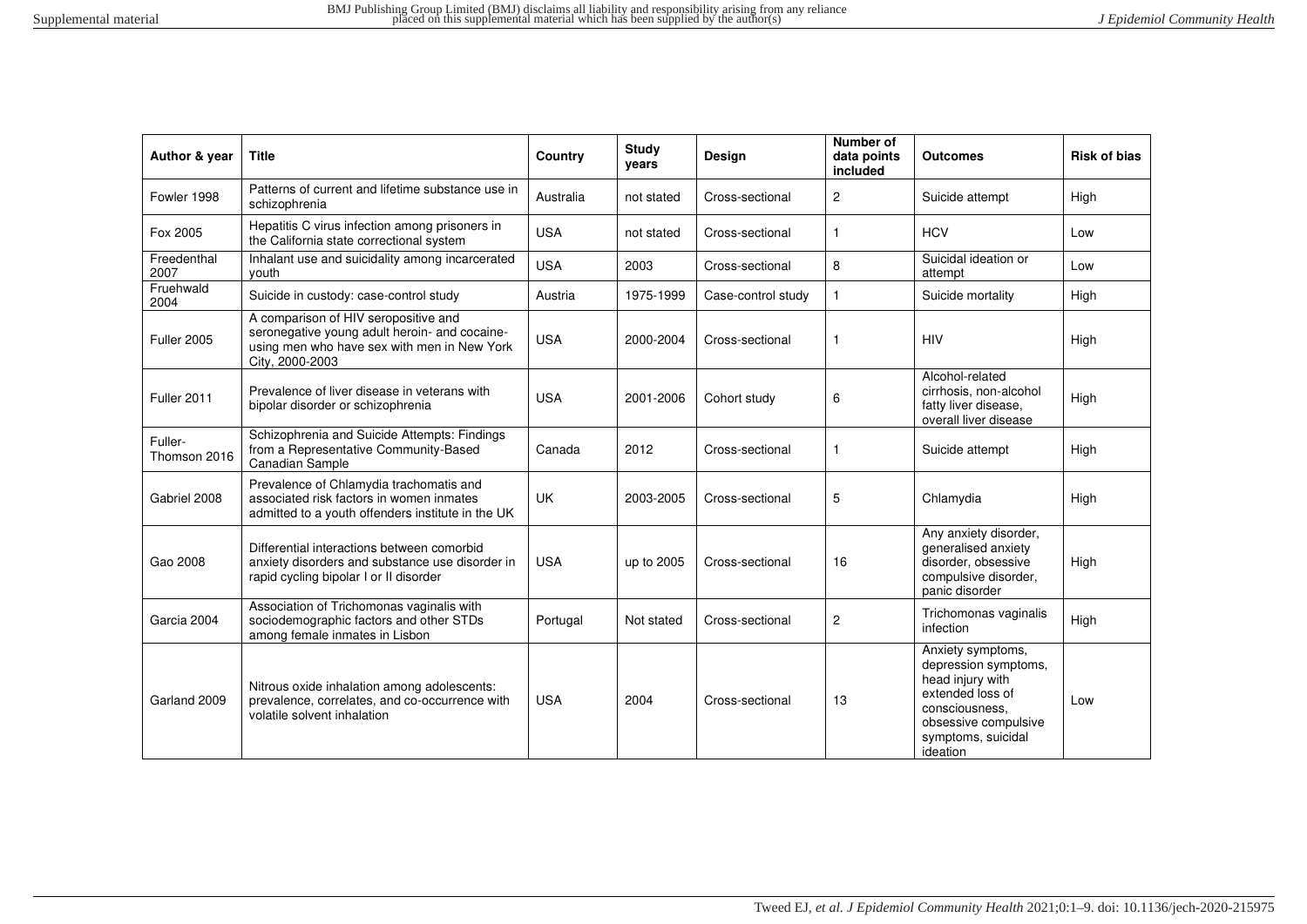| Author & year      | <b>Title</b>                                                                                                                                                                                                  | Country    | <b>Study</b><br>years | <b>Design</b>                                  | Number of<br>data points<br>included | <b>Outcomes</b>                                                                                                                               | <b>Risk of bias</b> |
|--------------------|---------------------------------------------------------------------------------------------------------------------------------------------------------------------------------------------------------------|------------|-----------------------|------------------------------------------------|--------------------------------------|-----------------------------------------------------------------------------------------------------------------------------------------------|---------------------|
| Garno 2005         | Bipolar disorder with comorbid cluster B<br>personality disorder features: impact on<br>suicidality                                                                                                           | <b>USA</b> | not stated            | Cross-sectional                                |                                      | Suicide attempts                                                                                                                              | High                |
| Gates 2004         | Risk factors for hepatitis C infection and<br>perception of antibody status among male prison<br>inmates in the Hepatitis C Incidence and<br>Transmission in Prisons Study cohort, Australia                  | Australia  | 2000-2001             | Nested case-control<br>study                   | $\overline{c}$                       | <b>HCV</b>                                                                                                                                    | Low                 |
| Gelberg 2009       | Hospitalizations among homeless women: are<br>there ethnic and drug abuse disparities?                                                                                                                        | <b>USA</b> | 1997                  | Cross-sectional                                | 5                                    | Alcohol<br>abuse/dependence,<br>depression, fair or poor<br>self-rated health,<br>psychological<br>wellbeing, sexually<br>transmitted disease | Low                 |
| Gelberg 2012       | Prevalence, distribution, and correlates of<br>hepatitis C virus infection<br>among homeless adults in Los Angeles                                                                                            | <b>USA</b> | 2003-2004             | Cross-sectional                                | 9                                    | <b>HCV</b>                                                                                                                                    | Low                 |
| Gilchrist 2005     | Comparison of drug use and psychiatric<br>morbidity between prostitute and non-prostitute<br>female drug users in Glasgow, Scotland                                                                           | <b>UK</b>  | not stated            | Cross-sectional                                | 4                                    | Accidental drug<br>overdose, suicide<br>attempt, deliberate self-<br>harm, eating disorder                                                    | High                |
| Gilfillan 1998     | A comparison of psychotic and nonpsychotic<br>substance users in the psychiatric emergency<br>room                                                                                                            | <b>USA</b> | 1993                  | Cross-sectional                                |                                      | Suicidal behaviour or<br>ideation                                                                                                             | High                |
| Giersing 2014      | Gender differences in mortality and risk factors<br>in a 13-year cohort study of street-recruited<br>injecting drug users.                                                                                    | Norway     | 1997-2010             | Cohort study                                   | 3                                    | All-cause mortality                                                                                                                           | Low                 |
| Goldenberg<br>2017 | Dual sexual and drug-related predictors of<br>hepatitis C incidence among sexworkers in a<br>Canadian setting: gaps and opportunities for<br>scale-up of hepatitis C virus prevention,<br>treatment, and care | Canada     | 2010-2014             | Cohort study                                   | 3                                    | <b>HCV</b>                                                                                                                                    | Low                 |
| Goldstein<br>2005  | History of suicide attempts in pediatric bipolar<br>disorder: factors associated with increased risk                                                                                                          | <b>USA</b> | not stated            | Cross-sectional<br>analysis of cohort<br>study | -1                                   | Suicide attempt                                                                                                                               | High                |
| Goldstein<br>2008  | Substance use disorders among adolescents<br>with bipolar spectrum disorders                                                                                                                                  | <b>USA</b> | not stated            | Cross-sectional<br>analysis of cohort<br>study | 5                                    | ADHD, anxiety,<br>conduct disorder,<br>oppositional defiant<br>disorder, PTSD                                                                 | High                |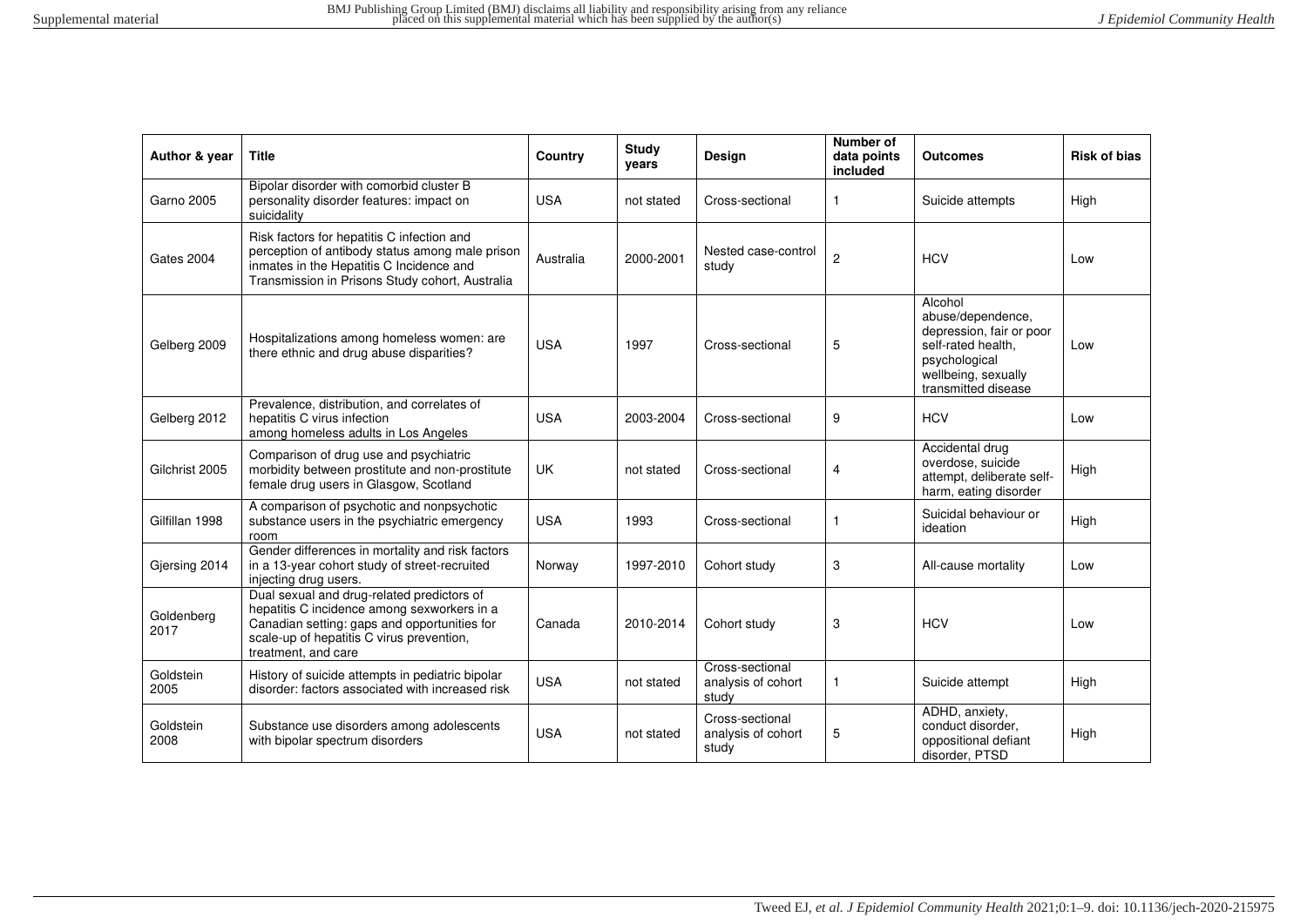| Author & year                  | <b>Title</b>                                                                                                                                                           | Country    | <b>Study</b><br>years | Design                               | Number of<br>data points<br>included | <b>Outcomes</b>                       | <b>Risk of bias</b> |
|--------------------------------|------------------------------------------------------------------------------------------------------------------------------------------------------------------------|------------|-----------------------|--------------------------------------|--------------------------------------|---------------------------------------|---------------------|
| Goldstein<br>2008              | The specific burden of comorbid anxiety<br>disorders and of substance use disorders in<br>bipolar I disorder                                                           | <b>USA</b> | 2001-2002             | Cross-sectional                      | 4                                    | Mental HRQoL,<br>personality disorder | Low                 |
| Goldstein<br>2008              | Preliminary findings regarding overweight and<br>obesity in pediatric bipolar disorder                                                                                 | <b>USA</b> | not stated            | Cross-sectional                      | $\mathbf{1}$                         | Overweight/obesity                    | High                |
| Goldstein<br>2011              | The burden of obesity among adults with bipolar<br>disorder in the United States                                                                                       | <b>USA</b> | 2001-2002             | Cross-sectional                      | $\mathbf{1}$                         | Obesity                               | Low                 |
| Gonzalez-<br>Pinto 2006        | Suicidal risk in bipolar I disorder patients and<br>adherence to long-term lithium treatment                                                                           | Spain      | 1994-2005             | Cohort study                         | -1                                   | Suicidal acts                         | High                |
| Gonzalez-<br><b>Pinto 2007</b> | Predictors of Suicide in First-Episode<br>Affectiveand Nonaffective Psychotic<br>Inpatients: Five-Year Follow-Up of Patients<br>Froma Catchment Area in Vitoria, Spain | Spain      | 1997-1999             | Cohort study                         | -1                                   | Suicide attempt                       | High                |
| <b>Gore 1999</b>               | Prevalence of hepatitis C in prisons: WASH-C<br>surveillance linked to self-reported risk<br>behaviours                                                                | UK         | 1994-1996             | Cross-sectional                      | $\mathbf{1}$                         | <b>HCV</b>                            | Low                 |
| Gossop 2002                    | A prospective study of mortality among drug<br>misusers during a 4-year period after seeking<br>treatment                                                              | <b>UK</b>  | 1995-1999             | Cohort study                         | -1                                   | Overdose mortality                    | High                |
| Graham 2017                    | Trends in hepatitis C antibody prevalence<br>among Aboriginal and Torres Strait Islander<br>people attending Australian Needle and Syringe<br>Programs, 1996-2015      | Australia  | 1996-2015             | Cross-sectional                      | 6                                    | <b>HCV</b>                            | Low                 |
| Grinman 2010                   | Drug problems among homeless individuals in<br>Toronto, Canada: prevalence, drugs of choice,<br>and relation to health status                                          | Canada     | 2004-2005             | Cross-sectional                      | 4                                    | Mental and physical<br><b>HRQoL</b>   | Low                 |
| Gutierrez-<br>Rojas 2008       | Quality of life in bipolar disorder patients: a<br>comparison with a general population sample                                                                         | Spain      | not stated            | Cross-sectional                      | $\overline{2}$                       | Low mental HRQoL                      | High                |
| Hadland 2014                   | Prescription opioid injection and risk of hepatitis<br>C in relation to traditional drugs of misuse in a<br>prospective cohort of street youth                         | Canada     | not stated            | Cohort study                         | 5                                    | <b>HCV</b>                            | Low                 |
| Haglund 2014                   | Suicide after release from prison: a population-<br>based cohort study from Sweden                                                                                     | Sweden     | 2005-2009             | Cohort study                         | $\overline{c}$                       | Suicide mortality                     | Low                 |
| <b>Hahn 2004</b>               | HIV seroconversion among the homeless and<br>marginally housed in San Francisco: a ten-year<br>study                                                                   | <b>USA</b> | 1990-2000             | Repeated cross-<br>sectional studies | $\overline{c}$                       | <b>HIV</b>                            | Low                 |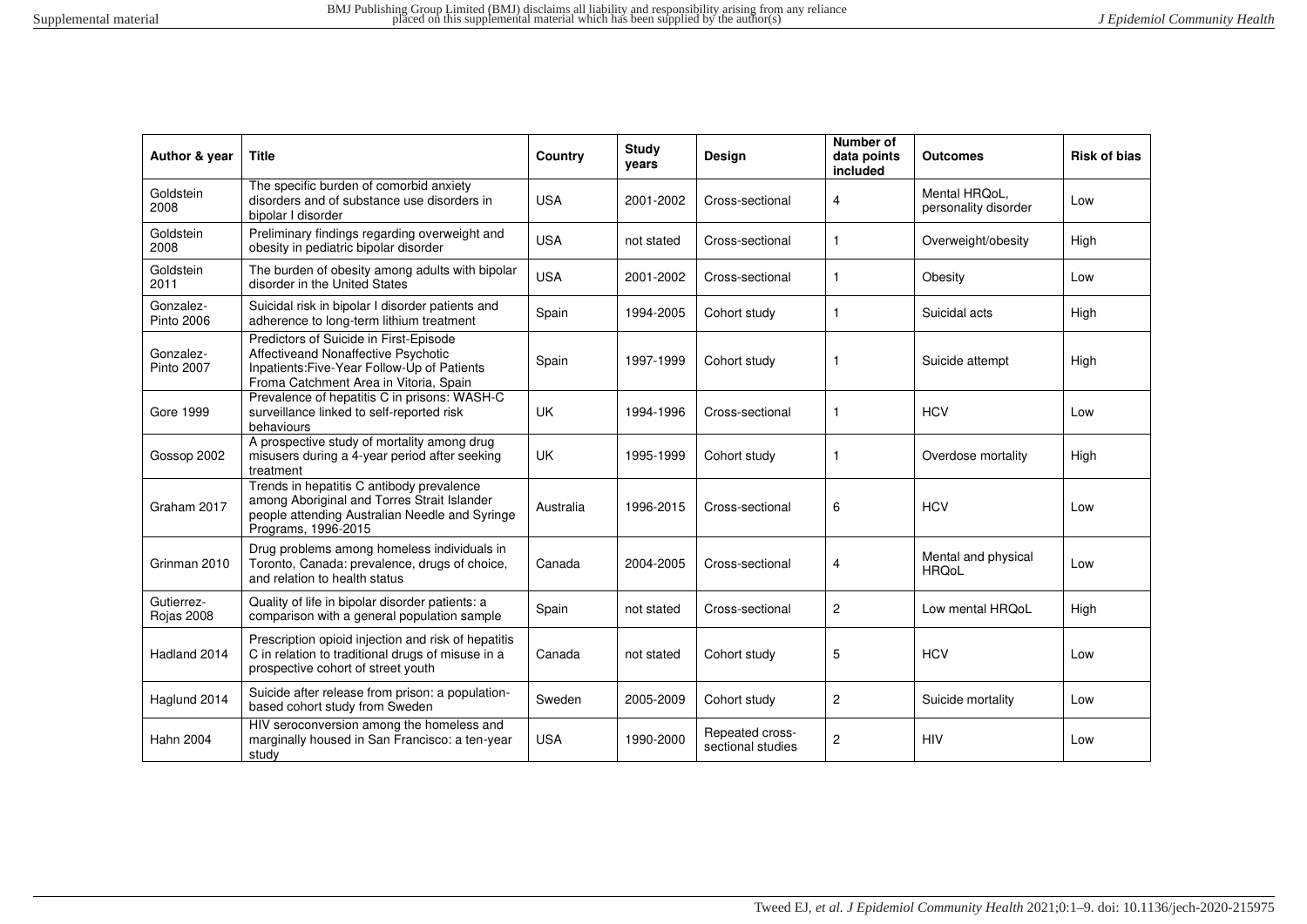| Author & year       | <b>Title</b>                                                                                                                                                              | Country     | <b>Study</b><br>years | <b>Design</b>                                          | Number of<br>data points<br>included | <b>Outcomes</b>                                                                     | <b>Risk of bias</b> |
|---------------------|---------------------------------------------------------------------------------------------------------------------------------------------------------------------------|-------------|-----------------------|--------------------------------------------------------|--------------------------------------|-------------------------------------------------------------------------------------|---------------------|
| Hakansson<br>2013   | All cause mortality in criminal justice clients with<br>substance use problems - a prospective follow-<br>up study                                                        | Sweden      | 2001-2008             | Cohort study                                           |                                      | All-cause mortality                                                                 | Low                 |
| <b>Hall 2000</b>    | Pathological gambling among cocaine-<br>dependent outpatients                                                                                                             | <b>USA</b>  | not stated            | Cross-sectional<br>analysis of<br>interventional study |                                      | Pathological gambling                                                               | High                |
| Han 2003            | Lifetime and current prevalence of mental<br>disorders among homeless men in Korea                                                                                        | South Korea | 1999-2000             | Cross-sectional                                        | $\overline{c}$                       | Mood disorders                                                                      | Low                 |
| Harrison 2008       | Naturalistic follow-up of comorbid substance use<br>in schizophrenia: The West London first-episode<br>study                                                              | <b>UK</b>   | not stated            | Cohort study                                           | 5                                    | Akasthisia, depression,<br>mild dyskinesia,<br>Parkinsonism, tardive<br>dyskinesia, | High                |
| Haussig 2018        | A large proportion of people who inject drugs are<br>susceptible to hepatitis B: results from a bio-<br>behavioural study in eight German cities                          | Germany     | 2011-2014             | Cross-sectional                                        | 2                                    | <b>HBV</b>                                                                          | High                |
| Havens 2006         | Prevalence and correlates of suicidal ideation<br>among young injection vs noninjection drug<br>users                                                                     | <b>USA</b>  | 2000-2002             | Cross-sectional                                        |                                      | Suicidal ideation                                                                   | High                |
| Hellard 2004        | The prevalence and the risk behaviours<br>associated with the transmission of hepatitis C<br>virus in Australian correctional facilities                                  | Australia   | 2001                  | Cross-sectional                                        | $\overline{c}$                       | <b>HCV</b>                                                                          | Low                 |
| Helleberg<br>2015   | Associations between HIV and schizophrenia<br>and their effect on HIV treatment outcomes                                                                                  | Denmark     | 1995-2011             | Cohort study                                           | -1                                   | <b>HIV</b>                                                                          | Low                 |
| Hennessey<br>2009   | Hepatitis A seroprevalence and risk factors<br>among homeless adults in San Francisco:<br>should homelessness be included in the risk-<br>based strategy for vaccination? | <b>USA</b>  | 1999-2000             | Cross-sectional                                        | 3                                    | <b>HAV</b>                                                                          | Low                 |
| Herman 2004         | Neurocognitive functioning and quality of life<br>among dually diagnosed and non-substance<br>abusing schizophrenia inpatients                                            | Australia   | not stated            | Cross-sectional                                        | 1                                    | Quality of life                                                                     | High                |
| Hermanstyne<br>2012 | The association between use of non-injection<br>drug implements and hepatitis C virus antibody<br>status in homeless and marginally housed<br>persons in San Francisco    | <b>USA</b>  | 1999-2000             | Cross-sectional                                        | 6                                    | <b>HCV</b>                                                                          | Low                 |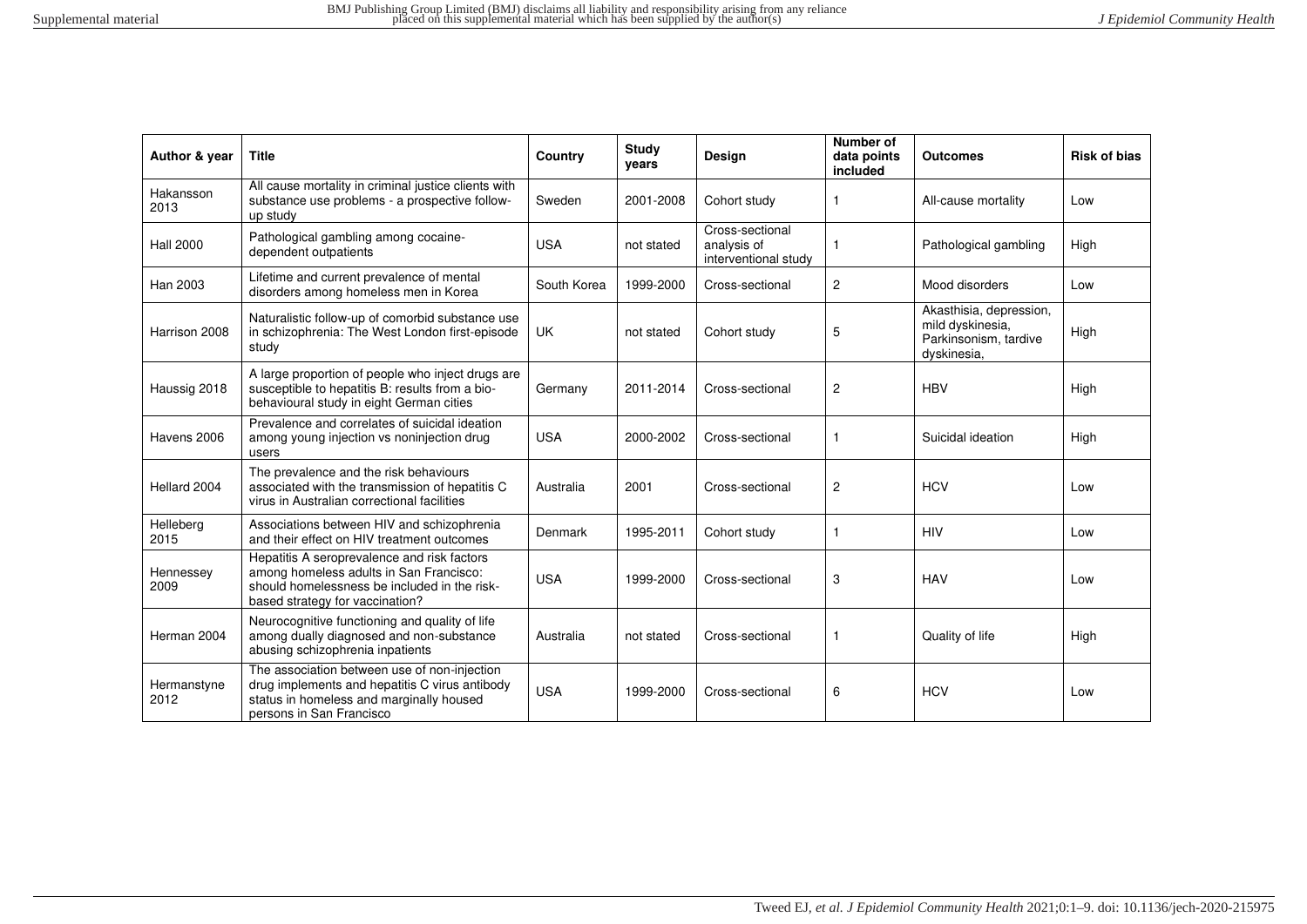| Author & year    | <b>Title</b>                                                                                                                                                            | Country    | Study<br>years                              | Design             | Number of<br>data points<br>included | Outcomes                                                                                                                                                                                             | <b>Risk of bias</b>                                                   |
|------------------|-------------------------------------------------------------------------------------------------------------------------------------------------------------------------|------------|---------------------------------------------|--------------------|--------------------------------------|------------------------------------------------------------------------------------------------------------------------------------------------------------------------------------------------------|-----------------------------------------------------------------------|
| Heslin 2013      | Explaining differences in hepatitis C between<br>U.S. veterans and nonveterans in treatment for<br>substance abuse: results from a regression<br>decomposition          | <b>USA</b> | 2006-2010                                   | Cross-sectional    | $\mathbf{1}$                         | <b>HCV</b>                                                                                                                                                                                           | High                                                                  |
| Hickman 2007     | Hepatitis C virus (HCV) prevalence, and<br>injecting risk behaviour in multiple sites in<br>England in 2004                                                             | UK         | 2003-2004                                   | Cross-sectional    | 3                                    | <b>HCV</b>                                                                                                                                                                                           | 1 datapoint<br>scored as<br>low: 2<br>datapoints<br>scored as<br>high |
| Hjorthoj 2015    | Association between alcohol and substance use<br>disorders and all-cause and cause-specific<br>mortality in schizophrenia, bipolar disorder, and<br>unipolar depression | Denmark    | 1990-2012<br>(for<br>mortality<br>analyses) | Cohort study       | 12                                   | All-cause mortality and<br>cause-specific mortality<br>(cardiovascular,<br>suicide, accidents,<br>malignant tumours<br>other than respiratory<br>organs, digestive<br>organs, respiratory<br>organs) | Low                                                                   |
| Holohan 2000     | Health and homelessness in Dublin                                                                                                                                       | Ireland    | 1997                                        | Cross-sectional    | $\mathbf{1}$                         | Psychiatric disease                                                                                                                                                                                  | High                                                                  |
| <b>Hope 2010</b> | The extent of injection site infection in injecting<br>drug users: findings from a national surveillance<br>study                                                       | <b>UK</b>  | 2006-2008                                   | Cross-sectional    | 3                                    | Abscess, sore, or open<br>wound                                                                                                                                                                      | High                                                                  |
| <b>Hope 2012</b> | Hepatitis C infection among recent initiates to<br>injecting in England 2000-2008: is a national<br>hepatitis C action plan mking a difference                          | <b>UK</b>  | 2000-2008                                   | Cross-sectional    | $\mathbf{1}$                         | <b>HCV</b>                                                                                                                                                                                           | High                                                                  |
| Howard 2008      | Inhalant use among incarcerated adolescents in<br>the United States: prevalence, characteristics,<br>and correlates of use                                              | <b>USA</b> | 2004                                        | Cross-sectional    | 3                                    | Diagnosis of mental<br>illness, head injury,<br>suicide ideation                                                                                                                                     | Low                                                                   |
| Huckans 2006     | Management of hepatitis C disease among VA<br>patients with schizophrenia and substance use<br>disorders                                                                | <b>USA</b> | 1998-2003                                   | Cross-sectional    |                                      | <b>HCV</b>                                                                                                                                                                                           | High                                                                  |
| Hwang 1998       | Risk factors for death in homeless adults in<br>Boston                                                                                                                  | <b>USA</b> | 1988-1993                                   | Case-control study | 5                                    | All-cause mortality                                                                                                                                                                                  | Low                                                                   |
| Hwang 2006       | Relationship of cosmetic procedures and drug<br>use to hepatitis C and hepatitis B virus infections<br>in a low-risk population                                         | <b>USA</b> | 2000-2001                                   | Cross-sectional    | $\mathbf{1}$                         | <b>HCV</b>                                                                                                                                                                                           | High                                                                  |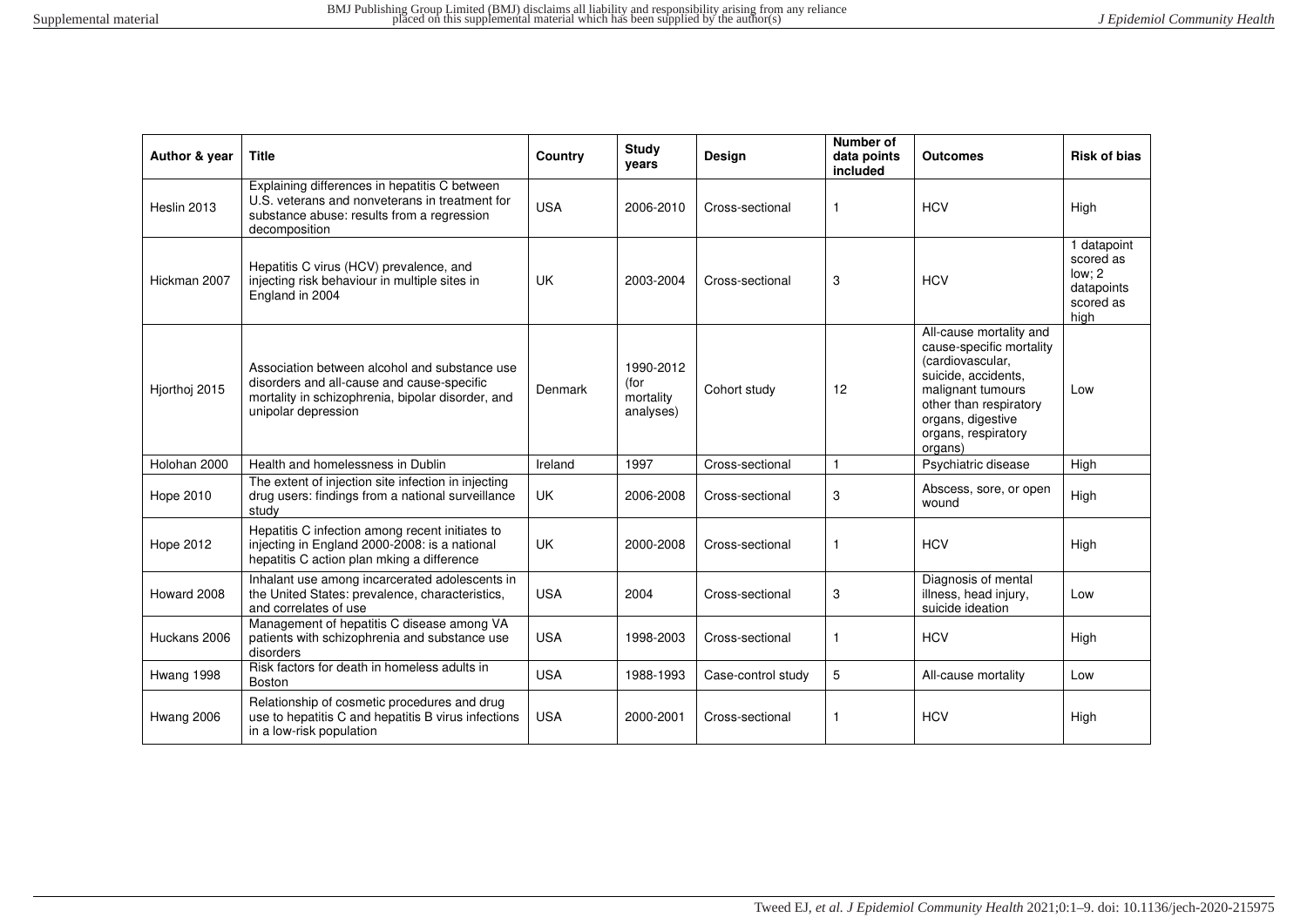| Author & year     | <b>Title</b>                                                                                                                                                    | Country    | <b>Study</b><br>years | Design          | Number of<br>data points<br>included | <b>Outcomes</b>                                                 | <b>Risk of bias</b> |
|-------------------|-----------------------------------------------------------------------------------------------------------------------------------------------------------------|------------|-----------------------|-----------------|--------------------------------------|-----------------------------------------------------------------|---------------------|
| Hwang 2008        | The effect of traumatic brain injury on the health<br>of homeless people                                                                                        | Canada     | 2004-2005             | Cross-sectional | 1                                    | Traumatic brain injury                                          | Low                 |
| Jablensky<br>2000 | Psychotic disorders in urban areas: an overview<br>of the Study on Low Prevalence Disorders                                                                     | Australia  | 1997                  | Cross-sectional | $\mathbf{1}$                         | Alcohol abuse                                                   | High                |
| Jarbin 2004       | Suicide and suicide attempts in adolescent-<br>onset psychotic disorders                                                                                        | Sweden     | 1982-1993             | Cohort study    | $\mathbf{1}$                         | Suicide attempt                                                 | Low                 |
| Jaworski 2011     | Presence of co-morbid substance use disorder<br>in bipolar patients worsens their social<br>functioning to the level observed in patients with<br>schizophrenia | France     | 2004-2005             | Cross-sectional | 2                                    | Suicide attempt                                                 | High                |
| Jenkins 2005      | Psychiatric and social aspects of suicidal<br>behaviour in prisons                                                                                              | UK         | 1997                  | Cross-sectional | 8                                    | Suicidal attempts                                               | Low                 |
| Jin 2014          | Differences in HIV risk behaviors among people<br>who inject drugs by gender and sexual<br>orientation, San Francisco, 2012                                     | <b>USA</b> | 2012                  | Cross-sectional | 3                                    | <b>HIV</b>                                                      | Low                 |
| John 2009         | Prevalence of metabolic syndrome among<br>Australians with severe mental illness                                                                                | Australia  | 2005-2006             | Cross-sectional | 2                                    | Metabolic syndrome                                              | High                |
| Johnson 2006      | Concurrent drug and alcohol dependency and<br>mental health problems among incarcerated<br>women                                                                | Australia  | not stated            | Cross-sectional | 1                                    | Mental health problems                                          | Low                 |
| Jones 2015        | Mortality from treatable illnesses in marginally<br>housed adults: a prospective cohort study                                                                   | Canada     | 2008-2012             | Cohort study    | 4                                    | All-cause mortality                                             | Low                 |
| <b>Judd 2005</b>  | Prevalence of, and risk factors for, hepatitis C<br>virus infection among recent initiates to injecting<br>in London and Glasgow: cross sectional analysis      | <b>UK</b>  | 2001-2002             | Cross-sectional | 1                                    | <b>HCV</b>                                                      | High                |
| <b>Kaba 2010</b>  | Hepatitis E virus infection in sheltered homeless<br>persons, France                                                                                            | France     | 2003,2005,<br>2006    | Cross-sectional | 1                                    | <b>HEV</b>                                                      | High                |
| Kamali 2000       | The prevalence of comorbid substance misuse<br>and its influence on suicidal ideation among in-<br>patients with schizophrenia                                  | Ireland    | not stated            | Cross-sectional | 4                                    | Depression, suicidal<br>ideation                                | Low                 |
| Kavanagh<br>2004  | Demographic and clinical correlates of comorbid<br>substance use disorders in psychosis:<br>multivariate analyses from an epidemiological<br>sample             | Australia  | 1997-1998             | Cross-sectional | 2                                    | Alcohol abuse or<br>dependence, cannabis<br>abuse or dependence | High                |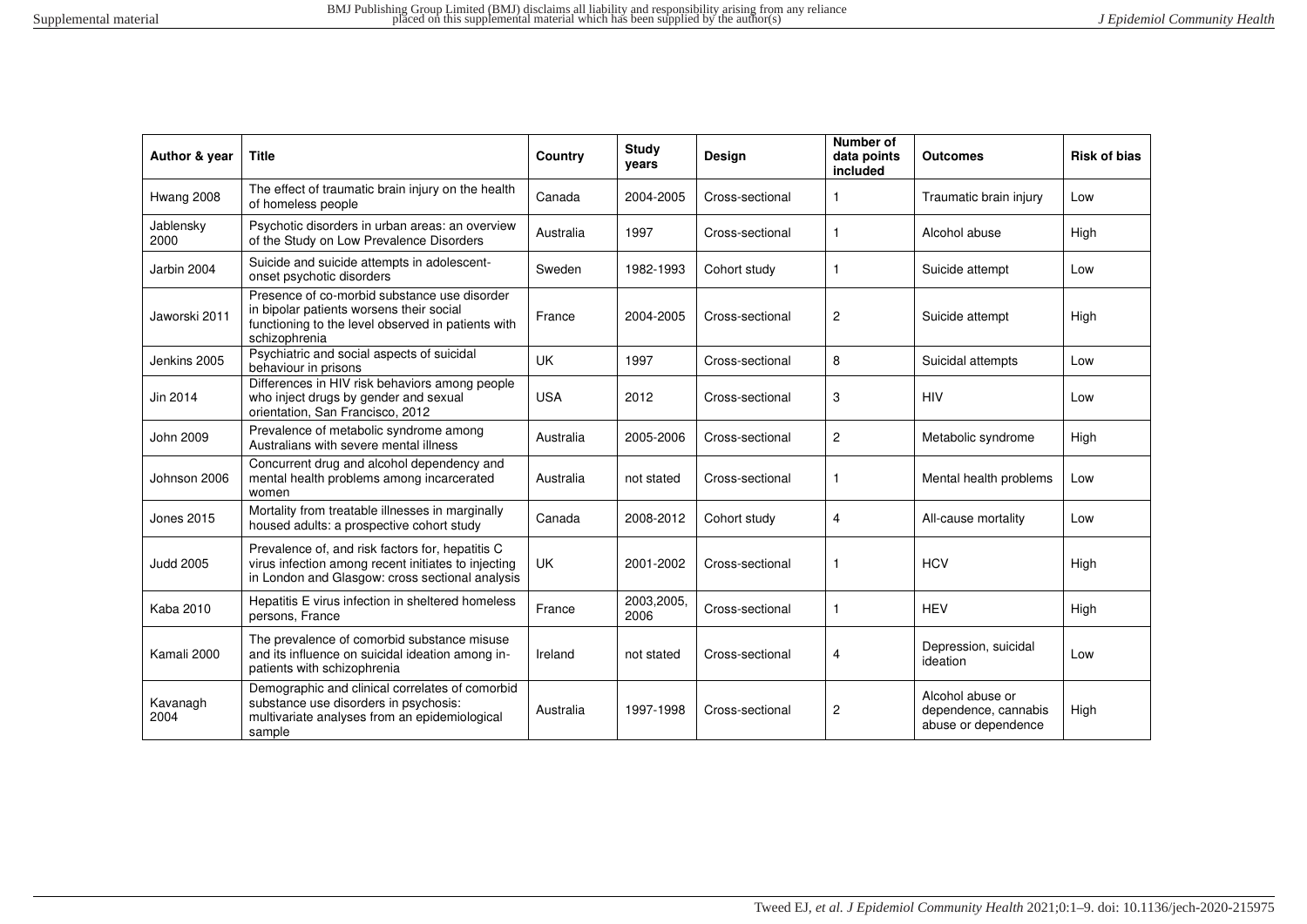| Author & year     | <b>Title</b>                                                                                                                                                                                                      | Country        | <b>Study</b><br>years | Design                                                 | Number of<br>data points<br>included | <b>Outcomes</b>                                                     | <b>Risk of bias</b> |
|-------------------|-------------------------------------------------------------------------------------------------------------------------------------------------------------------------------------------------------------------|----------------|-----------------------|--------------------------------------------------------|--------------------------------------|---------------------------------------------------------------------|---------------------|
| Keaney 2011       | Physical health problems among patients<br>seeking treatment for substance use disorders:<br>A comparison of drug dependent and alcohol<br>dependent patients                                                     | <b>UK</b>      | Not stated            | Cross-sectional                                        | $\overline{c}$                       | Physical health                                                     | High                |
| <b>Kelly 2000</b> | Risk behaviors and the prevalence of Chlamydia<br>in a juvenile detention facility                                                                                                                                | <b>USA</b>     | not stated            | Cross-sectional                                        | 3                                    | Chlamydia                                                           | Low                 |
| <b>Kemp 1999</b>  | Injecting drug users have high rates of hepatitis<br>C, but HIV infection remains uncommon                                                                                                                        | New<br>Zealand | 1997                  | Cross-sectional                                        | 1                                    | <b>HCV</b>                                                          | Low                 |
| Kerfoot 2011      | Substance use and schizophrenia: Adverse<br>correlates in the CATIE study sample                                                                                                                                  | <b>USA</b>     | 2001-2004             | Cross-sectional<br>analysis of<br>interventional study | 2                                    | Depression                                                          | High                |
| <b>Kerr 2007</b>  | Predictors of non-fatal overdose among a cohort<br>of polysubstance-using injection drug users                                                                                                                    | Canada         | 1996-2004             | Cohort study                                           | $\mathbf{1}$                         | Non-fatal overdose                                                  | High                |
| <b>Kerr 2016</b>  | Sex work and HIV incidence among people who<br>inject drugs                                                                                                                                                       | Canada         | 1996-2012             | Cohort study                                           | $\overline{2}$                       | <b>HIV</b>                                                          | Low                 |
| Kertesz 2005      | Homeless chronicity and health-related quality of<br>life trajectories among adults with addictions                                                                                                               | <b>USA</b>     | 1997-1999             | Cross-sectional<br>analysis of<br>interventional study | 8                                    | Mental HRQoL,<br>physical HRQoL,<br>suicidal ideation or<br>attempt | Low                 |
| <b>Khan 2005</b>  | Ongoing transmission of hepatitis B virus<br>infection among inmates at a state correctional<br>facility                                                                                                          | <b>USA</b>     | 2000-2001             | Repeated cross-<br>sectional studies                   | -1                                   | <b>HBV</b>                                                          | High                |
| <b>Khan 2015</b>  | STI/HIV Sexual Risk Behavior and Prevalent STI<br>Among Incarcerated African American Men in<br>Committed Partnerships: The Significance of<br>Poverty, Mood Disorders, and Substance Use                         | <b>USA</b>     | 2011-2014             | Cross-sectional<br>analysis of cohort<br>study         | 5                                    | Sexually transmitted<br>infections                                  | Low                 |
| Kilbourne<br>2009 | Co-occurring conditions and health-related<br>quality of life in patients with bipolar disorder                                                                                                                   | <b>USA</b>     | 2004-2006             | Cohort study                                           | $\overline{c}$                       | Mental or physical<br><b>HRQoL</b>                                  | Low                 |
| <b>Kim 2009</b>   | Use of sentinel surveillance and geographic<br>information systems to monitor trends in HIV<br>prevalence, incidence, and related risk behavior<br>among women undergoing syphilis screening in<br>a jail setting | <b>USA</b>     | 1999-2001             | Cross-sectional                                        | 3                                    | <b>HIV</b>                                                          | Low                 |
| Kimber 2010       | Survival and cessation in injecting drug users:<br>prospective observational study of outcomes<br>and effect of opiate substitution treatment                                                                     | <b>UK</b>      | 1980-2007             | Cohort study                                           | 3                                    | All-cause mortality                                                 | Low                 |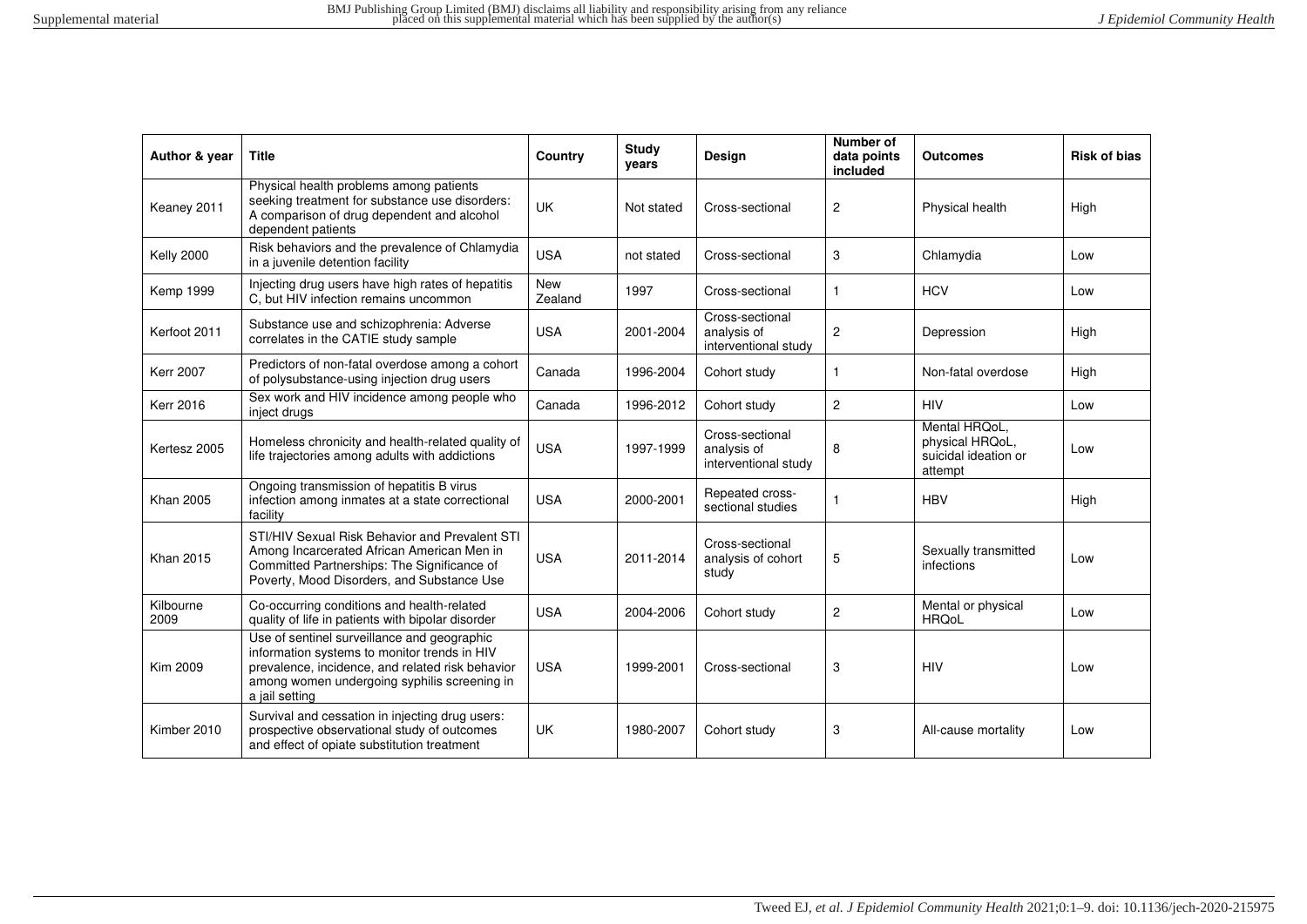| Author & year      | <b>Title</b>                                                                                                                                            | Country     | <b>Study</b><br>vears | Design                                                 | Number of<br>data points<br>included | <b>Outcomes</b>                                                                                                                                                                                                                                                                                                 | <b>Risk of bias</b> |
|--------------------|---------------------------------------------------------------------------------------------------------------------------------------------------------|-------------|-----------------------|--------------------------------------------------------|--------------------------------------|-----------------------------------------------------------------------------------------------------------------------------------------------------------------------------------------------------------------------------------------------------------------------------------------------------------------|---------------------|
| Kinner 2012        | Incidence and risk factors for non-fatal overdose<br>among a cohort of recently incarcerated illicit<br>drug users                                      | Canada      | 1996-2010             | Cohort study                                           | $\mathbf{2}$                         | Non-fatal overdose                                                                                                                                                                                                                                                                                              | High                |
| Kottiri 2005       | A community-based study of hepatitis B infection<br>and immunization among young adults in a high-<br>drug-use neighborhood in New York City            | <b>USA</b>  | 1997-2000             | Cross-sectional                                        | 1                                    | <b>HBV</b>                                                                                                                                                                                                                                                                                                      | Low                 |
| Krabbendam<br>2015 | Personality disorders in previously detained<br>adolescent females: A prospective study                                                                 | Netherlands | 2002-2010             | Cohort study                                           | 3                                    | Antisocial personality<br>disorder, borderline<br>personality disorder,<br>both                                                                                                                                                                                                                                 | Low                 |
| Krupski 2015       | Comparison of Homeless and Non-Homeless<br>Problem Drug Users Recruited from Primary<br>Care Safety-Net Clinics                                         | <b>USA</b>  | 2009-2012             | Cross-sectional<br>analysis of<br>interventional study | 16                                   | Diagnosis of blood<br>disorder, cancer,<br>cardiovascular disease.<br>cerebrovascular<br>disease, diabetes, ear<br>disorder, eye disorder,<br>gastrointestinal<br>disorder, genital<br>disorder, infection,<br>metabolic disorder,<br>nervous system<br>disease, pulmonary,<br>renal, skeletal problem,<br>skin | High                |
| <b>Kuo 2004</b>    | Hepatitis B virus infection and vaccination<br>among young injection and non-injection drug<br>users: missed opportunities to prevent infection         | <b>USA</b>  | 1999-2002             | Cross-sectional<br>analysis of cohort<br>study         | 3                                    | <b>HBV</b>                                                                                                                                                                                                                                                                                                      | High                |
| Kuo 2005           | Risk factors for completed suicide in<br>schizophrenia                                                                                                  | Taiwan      | 1985-2000             | Case-control study                                     | $\mathbf{1}$                         | Suicide                                                                                                                                                                                                                                                                                                         | High                |
| Kuyper 2005        | The prevalence and incidence of sexually<br>transmitted infections in a prospective cohort of<br>injection drug users in Vancouver, British<br>Columbia | Canada      | 1996-2003             | Cohort study                                           | 6                                    | <b>STI</b>                                                                                                                                                                                                                                                                                                      | High                |
| Langendam<br>1999  | Methadone maintenance treatment modalities in<br>relation to incidence of HIV: results of the<br>Amsterdam cohort study                                 | Netherlands | 1985-1996             | Cohort study                                           | 2                                    | <b>HIV</b>                                                                                                                                                                                                                                                                                                      | High                |
| Laporte 2017       | Deliberate self-harm behavior among young<br>violent offenders                                                                                          | Sweden      | 2010-2012             | Cross-sectional                                        | 5                                    | Deliberate self-harm                                                                                                                                                                                                                                                                                            | High                |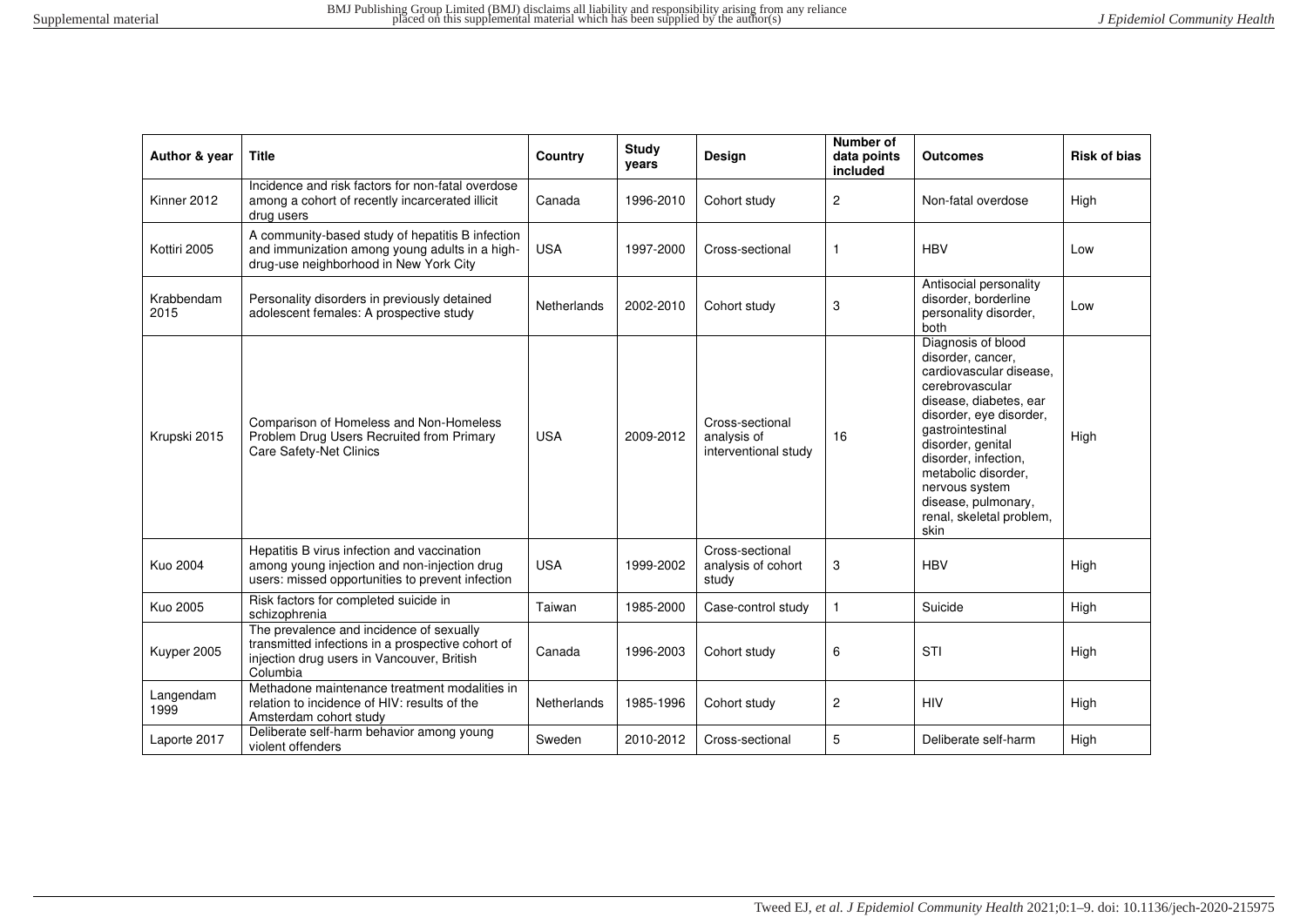| Author & year       | <b>Title</b>                                                                                                                                                   | Country    | <b>Study</b><br>years | Design                                         | Number of<br>data points<br>included | <b>Outcomes</b>                                                                          | <b>Risk of bias</b> |
|---------------------|----------------------------------------------------------------------------------------------------------------------------------------------------------------|------------|-----------------------|------------------------------------------------|--------------------------------------|------------------------------------------------------------------------------------------|---------------------|
| Laslett 2008        | The oral health of street-recruited injecting drug<br>users: prevalence and correlates of problems                                                             | Australia  | 2002                  | Cross-sectional                                | 1                                    | Dental problems                                                                          | High                |
| Latimer 2007        | Prevalence and correlates of hepatitis A among<br>adult drug users: The significance of<br>incarceration and race/ethnicity                                    | <b>USA</b> | not stated            | Cross-sectional<br>analysis of cohort<br>study | $\overline{c}$                       | <b>HAV</b>                                                                               | Low                 |
| Latka 2001          | Prevalence, incidence, and correlates of<br>chlamydia and gonorrhoea among young adult<br>injection drug users                                                 | <b>USA</b> | 1997-1999             | Cross-sectional<br>analysis of cohort<br>study | 6                                    | Chlamydia, gonorrhoea                                                                    | Low                 |
| LaTorre 2007        | Socio-demographic determinants of coinfections<br>by HIV, hepatitis B and hepatitis C viruses in<br>central Italian prisoners                                  | Italy      | 1995-2000             | Cross-sectional                                | 3                                    | HBV/HCV coinfection.<br>HIV/HBV coinfection.<br>HIV/HCV coinfection                      | Low                 |
| Lim 2012            | Risks of drug-related death, suicide, and<br>homicide during the immediate post-release<br>period among people released from New York<br>City jails, 2001-2005 | <b>USA</b> | 2001-2005             | Cohort study                                   | 3                                    | All-cause and cause-<br>specific mortality<br>(homicide, suicide,<br>drug-related death) | Low                 |
| Lim 2015            | All-cause, drug-related, and HIV-related<br>mortality risk by trajectories of jail incarceration<br>and homelessness among adults in New York<br>City          | <b>USA</b> | 2001-2005             | Cohort study                                   | 18                                   | All-cause and cause-<br>specific mortality (drug-<br>related death, HIV)                 | Low                 |
| Limosin 2007        | Ten-year prospective follow-up study of the<br>mortality by suicide in schizophrenic patients                                                                  | France     | 1993-2002             | Cohort study                                   | -1                                   | All-cause mortality                                                                      | Low                 |
| Lin 2010            | Prevalence and determinants of hepatitis B<br>antigenemia in 15,007 inmates in Taiwan                                                                          | Taiwan     | 1994                  | Cross-sectional                                | 1                                    | <b>HBV</b>                                                                               | Low                 |
| <b>Lize 2015</b>    | Violent Death Rates and Risk for Released<br>Prisoners in North Carolina                                                                                       | <b>USA</b> | 2006-2007             | Cohort study                                   | $\overline{c}$                       | Mortality from homicide<br>or suicide                                                    | Low                 |
| Lloyd-Smith<br>2005 | Prevalence and correlates of abscesses among<br>a cohort of injection drug users                                                                               | Canada     | 1996-2004             | Cross-sectional<br>analysis of cohort<br>study | 3                                    | Abscess                                                                                  | Low                 |
| Lloyd-Smith<br>2008 | Risk factors for developing a cutaneous<br>injection-related infection among injection drug<br>users: a cohort study                                           | Canada     | 2004-2005             | Cohort study                                   | $\overline{2}$                       | Cutaneous injecting-<br>related infection                                                | Low                 |
| Long 2001           | Prevalence of antibodies to hepatitis B, hepatitis<br>C, and HIV and risk factors in entrants to Irish<br>prisons: a national cross sectional survey           | Ireland    | 1999                  | Cross-sectional                                | 3                                    | HIV, HBV, HCV                                                                            | Low                 |
| Lopez 2001          | Suicide attempts in bipolar patients                                                                                                                           | Spain      | 1994-1996             | Cross-sectional                                |                                      | Suicide attempts                                                                         | High                |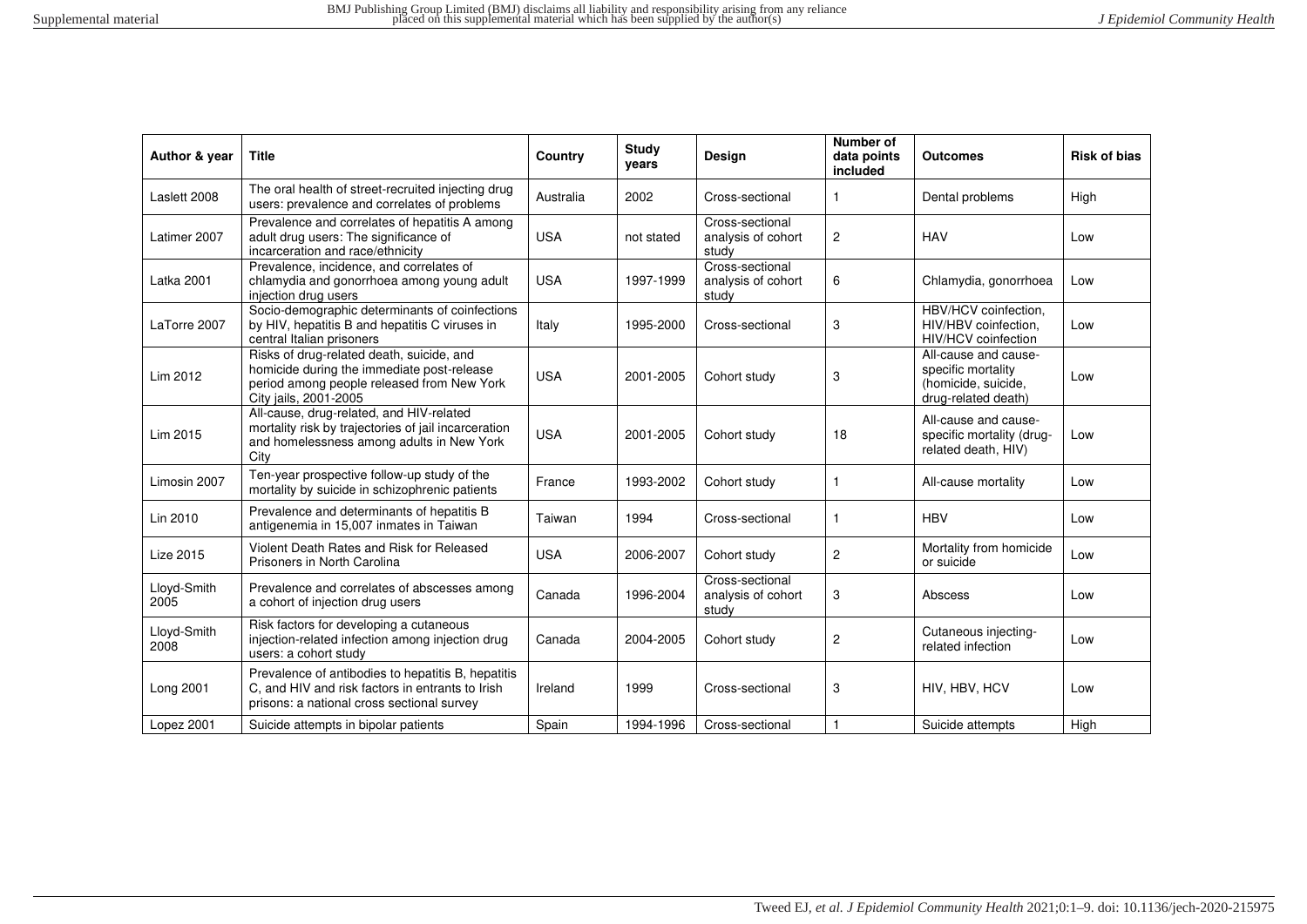| Author & year        | <b>Title</b>                                                                                                                                                                        | Country    | Study<br>years | <b>Design</b>                                  | Number of<br>data points<br>included | <b>Outcomes</b>                                                                                                                          | <b>Risk of bias</b> |
|----------------------|-------------------------------------------------------------------------------------------------------------------------------------------------------------------------------------|------------|----------------|------------------------------------------------|--------------------------------------|------------------------------------------------------------------------------------------------------------------------------------------|---------------------|
| Lopez-Zetina<br>2001 | Prevalence of HIV and hepatitis B and self-<br>reported injection risk behavior during detention<br>among street-recruited injection drug users in<br>Los Angeles County, 1994-1996 | <b>USA</b> | 1994-1996      | Cross-sectional                                | 1                                    | <b>HBV</b>                                                                                                                               | Low                 |
| Lozano 2017          | Psychiatric comorbidity and severity of<br>dependence on substance users: how it impacts<br>on their health-related quality of life?                                                | Spain      | not stated     | Cross-sectional                                | 1                                    | <b>HRQoL</b>                                                                                                                             | High                |
| Lukasiewicz<br>2007  | Prevalence and factors associated with alcohol<br>and drug-related disorders in prison: a French<br>national study                                                                  | France     | 2003-2004      | Cross-sectional                                | $\overline{7}$                       | Alcohol<br>abuse/dependence,<br>antisocial personality<br>disorder, anxiety<br>disorder, history of<br>suicide attempt, mood<br>disorder | Low                 |
| Lumme 2016           | Excess Mortality in Patients with Severe Mental<br>Disorders in 1996-2010 in Finland                                                                                                | Finland    | 1990-2010      | Cohort study                                   | 50                                   | All-cause mortality and<br>cause-specific mortality<br>(alcohol, amenable,<br>disease, IHD)                                              | Low                 |
| Macalino 2004        | Prevalence and incidence of HIV, hepatitis B<br>virus, and hepatitis C virus infections among<br>males in Rhode Island prisons                                                      | <b>USA</b> | 1998-2000      | Cohort study                                   | 12                                   | HBV, HCV, HIV                                                                                                                            | Low                 |
| Macalino 2005        | A missed opportunity: hepatitis C screening of<br>prisoners                                                                                                                         | <b>USA</b> | 1998-200       | Cross-sectional                                | $\overline{2}$                       | <b>HCV</b>                                                                                                                               | High                |
| Mackelprang<br>2014  | Adverse outcomes among homeless<br>adolescents and young adults who report a<br>history of traumatic brain injury                                                                   | <b>USA</b> | 2006 &<br>2009 | Cross-sectional                                | 6                                    | Traumatic brain injury                                                                                                                   | High                |
| Maden 2000           | Deliberate self-harm in sentenced male<br>prisoners in England and Wales: Some ethnic<br>factors                                                                                    | UK         | 1988-1989      | Cross-sectional                                | 1                                    | Deliberate self-harm                                                                                                                     | Low                 |
| Mahajan 2013         | Hepatitis E virus among persons who inject<br>drugs, San Diego, California, USA, 2009-2010                                                                                          | <b>USA</b> | 2009-2010      | Cross-sectional                                | 3                                    | <b>HEV</b>                                                                                                                               | High                |
| Maher 2004           | Risk behaviors and antibody hepatitis B and C<br>prevalence among injecting drug users in south-<br>western Sydney, Australia                                                       | Australia  | 1999-2002      | Cross-sectional<br>analysis of cohort<br>study | 1                                    | <b>HCV</b>                                                                                                                               | Low                 |
| Mannocci<br>2014     | A cross sectional study on dermatological<br>diseases among male prisoners in southern<br>Lazio, Italy                                                                              | Italy      | 1995-2000      | Cross-sectional                                | 3                                    | Mycosis, non-specific<br>dermatitis, psoriasis                                                                                           | Low                 |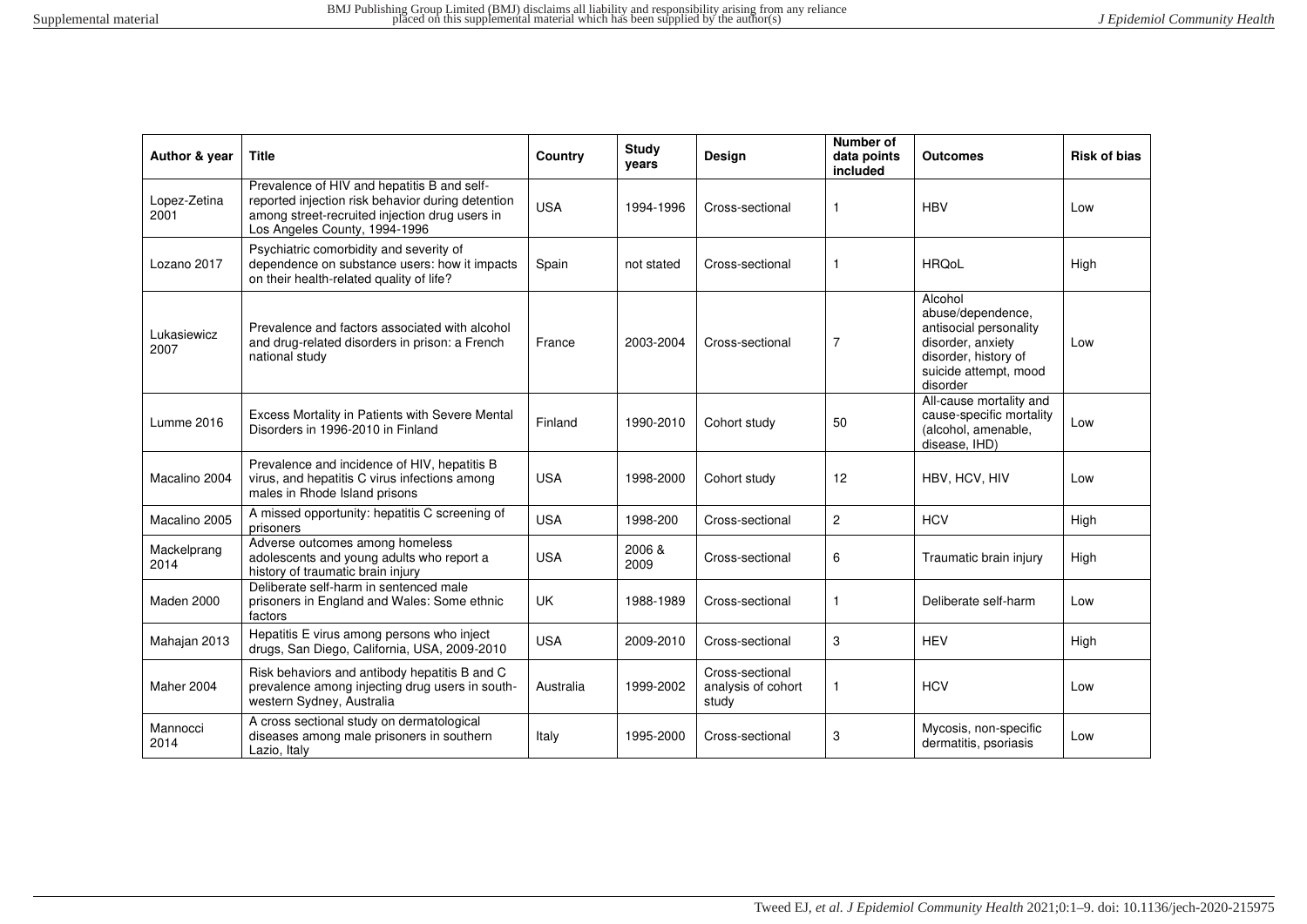| Author & year     | <b>Title</b>                                                                                                                                                                                         | Country   | <b>Study</b><br>years | Design                                         | <b>Number of</b><br>data points<br>included | Outcomes                       | <b>Risk of bias</b>                                                           |
|-------------------|------------------------------------------------------------------------------------------------------------------------------------------------------------------------------------------------------|-----------|-----------------------|------------------------------------------------|---------------------------------------------|--------------------------------|-------------------------------------------------------------------------------|
| Mansson 2000      | Continued transmission of hepatitis B and C<br>viruses, but no transmission of human<br>immunodeficiency virus among intravenous drug<br>users participating in a syringe/needle exchange<br>program | Sweden    | 1990-1993             | Cohort study                                   | $\mathbf{1}$                                | HBV, HCV                       | High                                                                          |
| March 2007        | Factors associated with reported hepatitis C and<br>HIV among injecting drug users in ten European<br>cities                                                                                         | Multiple  | 1998-2000             | Cross-sectional                                | 8                                           | HCV, HIV                       | 4 data points<br>scored as<br>low risk: 4<br>data points<br>scored as<br>high |
| Marco 2012        | Prevalence of latent tuberculosis infection in<br>inmates recently incarcerated in a men's prison<br>in Barcelona                                                                                    | Spain     | 2009                  | Cross-sectional                                | $\overline{c}$                              | Latent TB                      | Low                                                                           |
| Marco 2014        | Incidence of hepatitis C infection among<br>prisoners by routine laboratory values during a<br>20-year period                                                                                        | Spain     | 1992-2012             | Cohort study                                   | $\mathbf{1}$                                | <b>HCV</b>                     | Low                                                                           |
| Margolese<br>2004 | Drug and alcohol use among patients with<br>schizophrenia and related psychoses: levels and<br>consequences                                                                                          | Canada    | not stated            | Cross-sectional<br>analysis of cohort<br>study | $\mathbf{1}$                                | Depression                     | Low                                                                           |
| Margolese<br>2006 | A 12-month prospective follow-up study of<br>patients with schizophrenia-spectrum disorders<br>and substance abuse: changes in psychiatric<br>symptoms and substance use                             | Canada    | not stated            | Cross-sectional                                | $\mathbf{1}$                                | Depression                     | High                                                                          |
| Marshall 2008     | High prevalence of HIV infection among<br>homeless and street-involved Aboriginal youth in<br>a Canadian setting                                                                                     | Canada    | 2005-2006             | Cross-sectional<br>analysis of cohort<br>study | 3                                           | <b>HIV</b>                     | High                                                                          |
| Martin 2005       | Drug use and risk of bloodborne infections: a<br>survey of female prisoners in British Columbia                                                                                                      | Canada    | 2001                  | Cross-sectional                                | 3                                           | <b>HCV</b>                     | 2 datapoints<br>scored as<br>low: 1<br>datapoint<br>scored as<br>high         |
| Marzano 2010      | Psychiatric disorders in women prisoners who<br>have engaged in near-lethal self-harm: case-<br>control study                                                                                        | <b>UK</b> | 2007-2008             | Case-control study                             | $\overline{c}$                              | Near-lethal suicide<br>attempt | Low                                                                           |
| Mathei 2005       | Prevalence of hepatitis C in drug users in<br>Flanders: determinants and geographic<br>differences                                                                                                   | Belgium   | 1999-2000             | Cross-sectional                                | $\mathbf{1}$                                | <b>HCV</b>                     | Low                                                                           |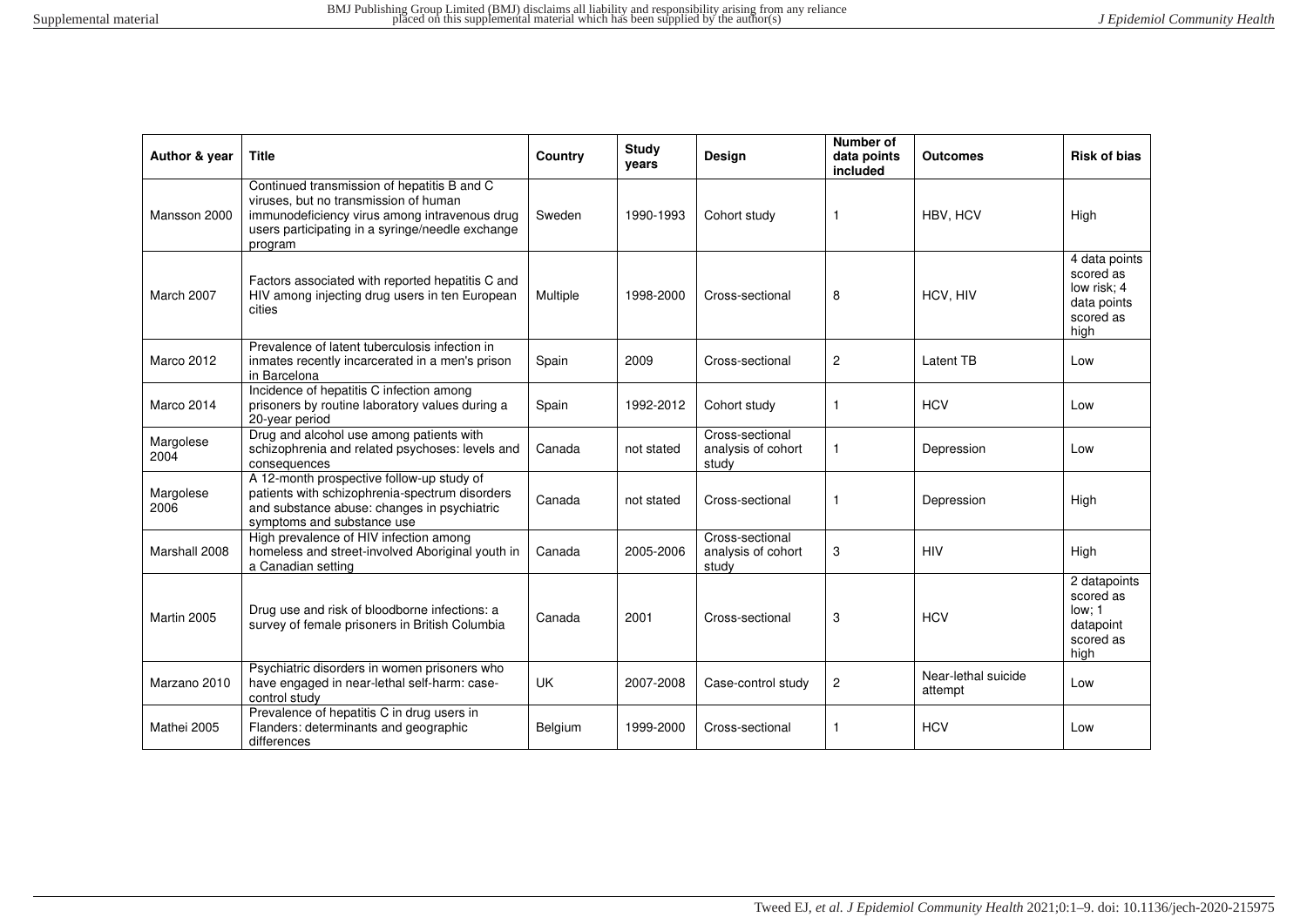| Author & year           | <b>Title</b>                                                                                                                                                                 | Country    | <b>Study</b><br>years | Design                                         | <b>Number of</b><br>data points<br>included | Outcomes                                                                                                                                                                                                                                                                                                                                                                                                               | <b>Risk of bias</b> |
|-------------------------|------------------------------------------------------------------------------------------------------------------------------------------------------------------------------|------------|-----------------------|------------------------------------------------|---------------------------------------------|------------------------------------------------------------------------------------------------------------------------------------------------------------------------------------------------------------------------------------------------------------------------------------------------------------------------------------------------------------------------------------------------------------------------|---------------------|
| <b>Matthews</b><br>2008 | Hepatitis C testing and infection rates in bipolar<br>patients with and without comorbid substance<br>use disorders                                                          | <b>USA</b> | 1998-2004             | Cross-sectional                                | $\mathbf{1}$                                | <b>HCV</b>                                                                                                                                                                                                                                                                                                                                                                                                             | High                |
| Mazza 2009              | Clinical features, response to treatment and<br>functional outcome of bipolar disorder patients<br>with and without co-occurring substance use<br>disorder: 1-year follow-up | Italy      | 2006-2007             | Cross-sectional<br>analysis of cohort<br>study | 12                                          | Antisocial personality<br>disorder, anxiety,<br>avoidant personality<br>disorder, borderline<br>personality disorder,<br>dependent personality<br>disorder, histrionic<br>personality disorder,<br>narcisstic personality<br>disorder, obsessive<br>compulsive personality<br>disorder, paranoid<br>personality disorder,<br>quality of life, schizoid<br>personality disorder,<br>schizotypal personality<br>disorder | High                |
| McDonnell<br>1998       | Health risk profile of prostitutes in Dublin                                                                                                                                 | Ireland    | 1991-1997             | Cross-sectional                                | 3                                           | HBV, HCV, HIV                                                                                                                                                                                                                                                                                                                                                                                                          | Low                 |
| McDonnell<br>2009       | Risk factors for Chlamydia among young women<br>in a northern california juvenile detention facility:<br>implications for community intervention                             | <b>USA</b> | 2002-2005             | Cross-sectional                                | 5                                           | Chlamydia                                                                                                                                                                                                                                                                                                                                                                                                              | High                |
| McIntyre 2007           | Substance use disorders and overweight/obesity<br>in bipolar I disorder: preliminary evidence for<br>competing addictions                                                    | Canada     | 2002                  | Cross-sectional                                | $\mathbf{1}$                                | Overweight/obesity                                                                                                                                                                                                                                                                                                                                                                                                     | Low                 |
| Miller 2002             | Opportunities for prevention: hepatitis C<br>prevalence and incidence in a cohort of young<br>injection drug users                                                           | Canada     | 1996-?                | Cohort study                                   | $\mathbf{1}$                                | <b>HCV</b>                                                                                                                                                                                                                                                                                                                                                                                                             | High                |
| Miller 2006             | Binge drug use independently predicts HIV<br>seroconversion among injection drug users:<br>implications for public health strategie                                          | Canada     | 1996-2003             | Cohort study                                   | $\mathbf{1}$                                | <b>HIV</b>                                                                                                                                                                                                                                                                                                                                                                                                             | Low                 |
| Miller 2007             | The social epidemiology of HIV transmission<br>among African American women who use drugs<br>and their social network members                                                | <b>USA</b> | 2002-2004             | Cross-sectional<br>analysis of cohort<br>study | 3                                           | <b>HIV</b>                                                                                                                                                                                                                                                                                                                                                                                                             | High                |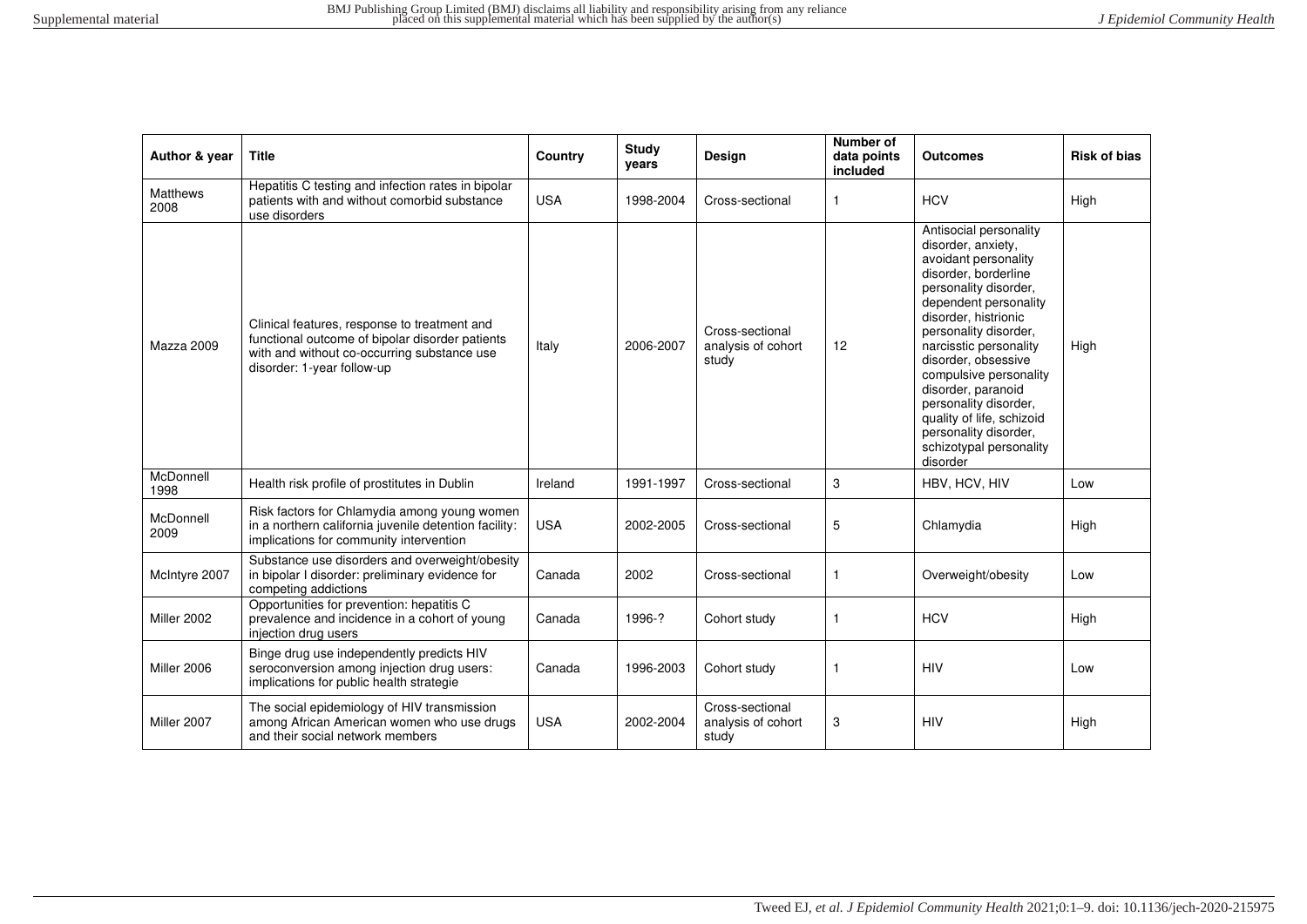| Author & year     | <b>Title</b>                                                                                                                        | Country    | Study<br>years | Design                                                 | Number of<br>data points<br>included | <b>Outcomes</b>                                     | <b>Risk of bias</b>                                                           |
|-------------------|-------------------------------------------------------------------------------------------------------------------------------------|------------|----------------|--------------------------------------------------------|--------------------------------------|-----------------------------------------------------|-------------------------------------------------------------------------------|
| Miller 2007       | Factors associated with premature mortality<br>among young injection drug users in Vancouver                                        | Canada     | 1996-2004      | Cohort study                                           | 2                                    | All-cause mortality                                 | Low                                                                           |
| Miller 2008       | HIV, the clustering of sexually transmitted<br>infections, and sex risk among African American<br>women who use drugs               | <b>USA</b> | 2003-2005      | Cross-sectional                                        | 2                                    | <b>HIV</b>                                          | High                                                                          |
| Miller 2009       | Markers and risk factors for HCV, HBV and HIV<br>in a network of injecting drug users in Melbourne<br>Australia                     | Australia  | 2005-2007      | Cross-sectional                                        | 9                                    | HBV, HCV, HIV                                       | 4 data points<br>scored as<br>low risk: 5<br>data points<br>scored as<br>high |
| Miller 2013       | Quality of life among patients with bipolar<br>disorder in primary care versus community<br>mental health settings                  | <b>USA</b> | not stated     | Cross-sectional<br>analysis of<br>interventional study | 4                                    | Mental and physical<br><b>HRQoL</b>                 | High                                                                          |
| Milloy 2008       | Non-fatal overdose among a cohort of active<br>injection drug users recruited from a supervised<br>injection facility               | Canada     | 2003-2005      | Cohort study                                           | $\mathbf{2}$                         | Non-fatal overdose                                  | 1 data point<br>scored as<br>low: 1 data<br>point scored<br>as high           |
| Milloy 2010       | Recent incarceration linked to cutaneous<br>injection-related infections among active<br>injection drug users in a Canadian setting | Canada     | 2004-2006      | Cohort study                                           | 1                                    | Cutaneous injecting-<br>related infection           | Low                                                                           |
| <b>Mitra 2015</b> | Drug use patterns predict risk of non-fatal<br>overdose among street-involved youth in a<br>Canadian setting                        | Canada     | 2005-2012      | Cohort study                                           | $\mathbf{2}$                         | Non-fatal overdose                                  | Low                                                                           |
| Mohamed<br>2013   | Dual diagnosis among intensive case<br>management participants in the veterans health<br>administration: Correlates and outcomes    | <b>USA</b> | 2000-2009      | Cross-sectional<br>analysis of<br>interventional study | 6                                    | Quality of life, suicidal<br>act, suicidal ideation | High                                                                          |
| Mooney 2002       | Perceived quality of life and mental health status<br>of Irish female prisoners                                                     | Ireland    | not stated     | Cross-sectional                                        | 1                                    | Quality of life                                     | High                                                                          |
| Moore 2013        | Non-fatal overdose among adult prisoners with a<br>history of injecting drug use in two Australian<br>states                        | Australia  | 2008-2010      | Cross-sectional                                        | $\mathbf{2}$                         | Non-fatal overdose                                  | Low                                                                           |
| Moran 2004        | The correlates of comorbid antisocial personality<br>disorder in schizophrenia                                                      | Multiple   | not stated     | Cross-sectional                                        | 1                                    | Antisocial personaltiy<br>disorder                  | High                                                                          |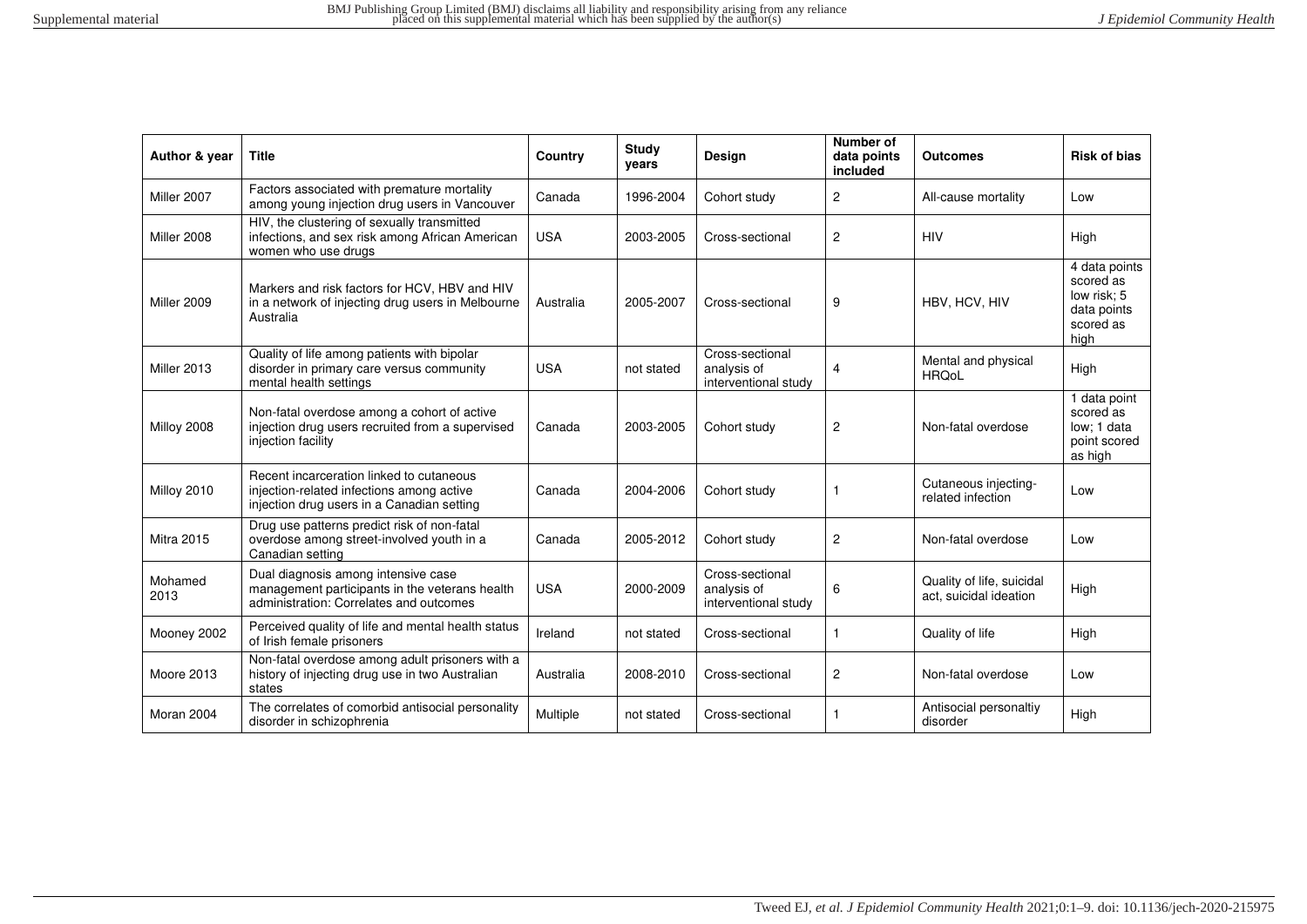| Author & year     | <b>Title</b>                                                                                                                                              | Country    | <b>Study</b><br>vears | Design                                                 | Number of<br>data points<br>included | <b>Outcomes</b>                                             | <b>Risk of bias</b> |
|-------------------|-----------------------------------------------------------------------------------------------------------------------------------------------------------|------------|-----------------------|--------------------------------------------------------|--------------------------------------|-------------------------------------------------------------|---------------------|
| Morrison 2009     | Homelessness as an independent risk factor for<br>mortality: results from a retrospective cohort<br>study                                                 | <b>UK</b>  | 2000-2005             | Cohort study                                           | -1                                   | Drug-related death                                          | High                |
| Mueser 2004       | Interpersonal trauma and post-traumatic stress<br>disorder in patients with severe mental illness:<br>demographic, clinical, and health correlates        | <b>USA</b> | not stated            | Cross-sectional                                        | 8                                    | <b>PTSD</b>                                                 | Low                 |
| Murray 2003       | Prevalence of hepatitis C virus infection and risk<br>factors in an incarcerated juvenile population: a<br>pilot study                                    | <b>USA</b> | 1999-2001             | Cross-sectional                                        |                                      | <b>HCV</b>                                                  | High                |
| Naeem 2005        | Cognitive behaviour therapy for schizophrenia in<br>patients with mild to moderate substance misuse<br>problems                                           | UK         | not stated            | Cross-sectional<br>analysis of<br>interventional study | $\overline{4}$                       | Anxiety, depression                                         | High                |
| Nambiar 2015      | Mortality in the Melbourne injecting drug user<br>cohort study (MIX)                                                                                      | Australia  | 2008-2012             | Cohort study                                           | 3                                    | All-cause mortality                                         | Low                 |
| Neale 2004        | Measuring the health of Scottish drug users                                                                                                               | <b>UK</b>  | 2001-2002             | Cross-sectional<br>analysis of cohort<br>study         | 16                                   | Self-rated health                                           | High                |
| <b>Neria 2002</b> | Trauma exposure and posttraumatic stress<br>disorder in psychosis: findings from a first-<br>admission cohort                                             | <b>USA</b> | not stated            | Cross-sectional<br>analysis of cohort<br>study         | 1                                    | <b>PTSD</b>                                                 | High                |
| Nerlander<br>2017 | Exchange Sex and HIV Infection Among Women<br>Who Inject Drugs-20 US Cities, 2009                                                                         | <b>USA</b> | 2009                  | Cross-sectional                                        | $\overline{2}$                       | <b>HIV</b>                                                  | Low                 |
| Ng 2016           | Posttraumatic stress disorder symptoms and<br>social and occupational functioning of people<br>with schizophrenia                                         | <b>USA</b> | 1999-2002             | Cross-sectional                                        | 3                                    | <b>PTSD</b>                                                 | High                |
| Nielsen 2011      | Psychiatric disorders and mortality among<br>people in homeless shelters in Denmark: a<br>nationwide register-based cohort study                          | Denmark    | 1999-2009             | Cohort study                                           | 6                                    | All-cause mortality                                         | Low                 |
| Nijhawan 2012     | Prevalence and predictors of trichomonas<br>infection in newly incarcerated women                                                                         | <b>USA</b> | 2009-2011             | Cross-sectional                                        | 8                                    | Trichomonas vaginalis<br>infection                          | High                |
| Nikoo 2017        | Incidence and Associated Risk Factors of<br>Traumatic Brain Injury in a Cohort of Homeless<br>and Vulnerably Housed Adults in 3 Canadian<br><b>Cities</b> | Canada     | 2009-2012             | Cohort study                                           | 1                                    | Traumatic brain injury                                      | Low                 |
| Noell 2001        | Incidence and prevalence of chlamydia, herpes,<br>and viral hepatitis in a homeless adolescent<br>population                                              | <b>USA</b> | 1994-1997             | Cohort study                                           | $\overline{4}$                       | Chlamydia, herpes<br>simplex virus 2<br>infection, HBV, HCV | Low                 |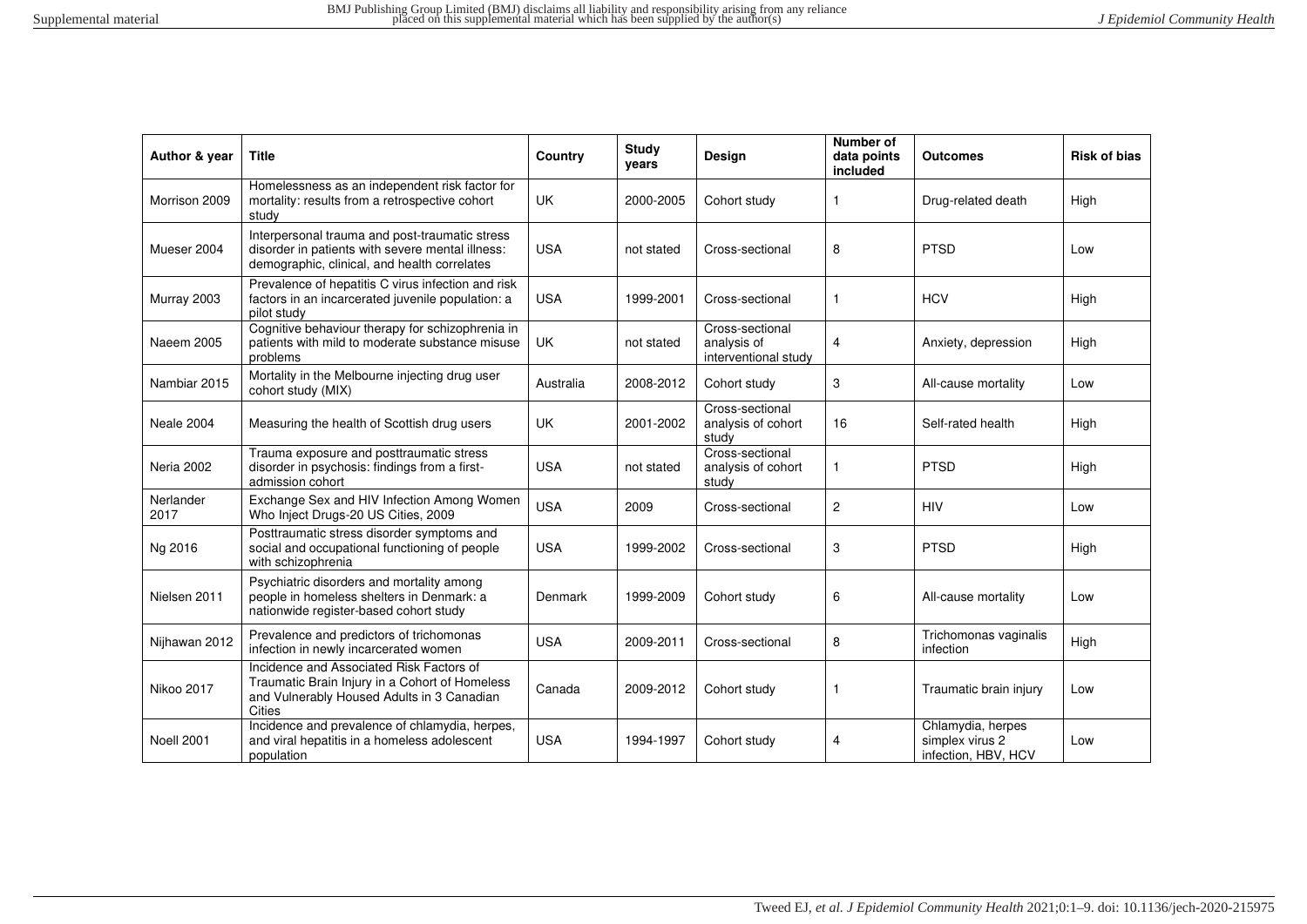| Author & year      | <b>Title</b>                                                                                                                                                   | Country    | <b>Study</b><br>years | <b>Design</b>                                  | Number of<br>data points<br>included | <b>Outcomes</b>                                                                                                                                                                                                                                                                                                                                                                                                                                                                                                        | <b>Risk of bias</b> |
|--------------------|----------------------------------------------------------------------------------------------------------------------------------------------------------------|------------|-----------------------|------------------------------------------------|--------------------------------------|------------------------------------------------------------------------------------------------------------------------------------------------------------------------------------------------------------------------------------------------------------------------------------------------------------------------------------------------------------------------------------------------------------------------------------------------------------------------------------------------------------------------|---------------------|
| Nordentoft<br>2003 | 10 Year follow up study of mortality among<br>users of hostels for homeless people in<br>Copenhagen                                                            | Denmark    | 1992-2002             | Cohort study                                   | 4                                    | All-cause mortality                                                                                                                                                                                                                                                                                                                                                                                                                                                                                                    | Low                 |
| <b>Noska 2016</b>  | History of sex exchange in women with a history<br>of incarceration                                                                                            | <b>USA</b> | 2009-2011             | Cross-sectional                                | $\overline{c}$                       | Sexually transmitted<br>infections                                                                                                                                                                                                                                                                                                                                                                                                                                                                                     | Low                 |
| <b>Nower 2015</b>  | Problem gambling and homelessness: results<br>from an epidemiologic study                                                                                      | <b>USA</b> | not stated            | Cross-sectional<br>analysis of cohort<br>study | 3                                    | Problem gambling                                                                                                                                                                                                                                                                                                                                                                                                                                                                                                       | Low                 |
| Nyamathi<br>2002   | Risk factors for hepatitis C virus infection among<br>homeless adults                                                                                          | <b>USA</b> | 1995-1999             | Cross-sectional                                | $\overline{c}$                       | <b>HCV</b>                                                                                                                                                                                                                                                                                                                                                                                                                                                                                                             | Low                 |
| Nyamathi<br>2006   | Hepatitis C virus infection among homeless men<br>referred from a community clinic                                                                             | <b>USA</b> | 2002-2003             | Case-control study                             | 5                                    | <b>HCV</b>                                                                                                                                                                                                                                                                                                                                                                                                                                                                                                             | Low                 |
| Nyhlen 2011        | Substance abuse and psychiatric co-morbidity<br>as predictors of premature mortality in Swedish<br>drug abusers: a prospective longitudinal study<br>1970-2006 | Sweden     | 1970-2007             | Cohort study                                   | 1                                    | Drug-related death                                                                                                                                                                                                                                                                                                                                                                                                                                                                                                     | Low                 |
| O'Brien 2015       | Health, perceived quality of life and health<br>services use among homeless illicit drug users                                                                 | Ireland    | 2011                  | Cross-sectional                                | 46                                   | AIDS, accidental<br>overdose, anaemia,<br>angina, anxiety, athritis,<br>asthma, back<br>problems, better quality<br>of life, COPD, cancer,<br>chest infection or<br>bronchitis, DVT, dental<br>problems, depression<br>and/or anxiety,<br>diabetes, eczema,<br>epilepsy, eye problems,<br>foot problems,<br>qood/excellent self-<br>rated physical health,<br>HIV, heart attack, heart<br>disease, HBV, HCV,<br>hypertension, joint<br>problems, kidney<br>problems.<br>migraine/regular severe<br>headaches, other GI | High                |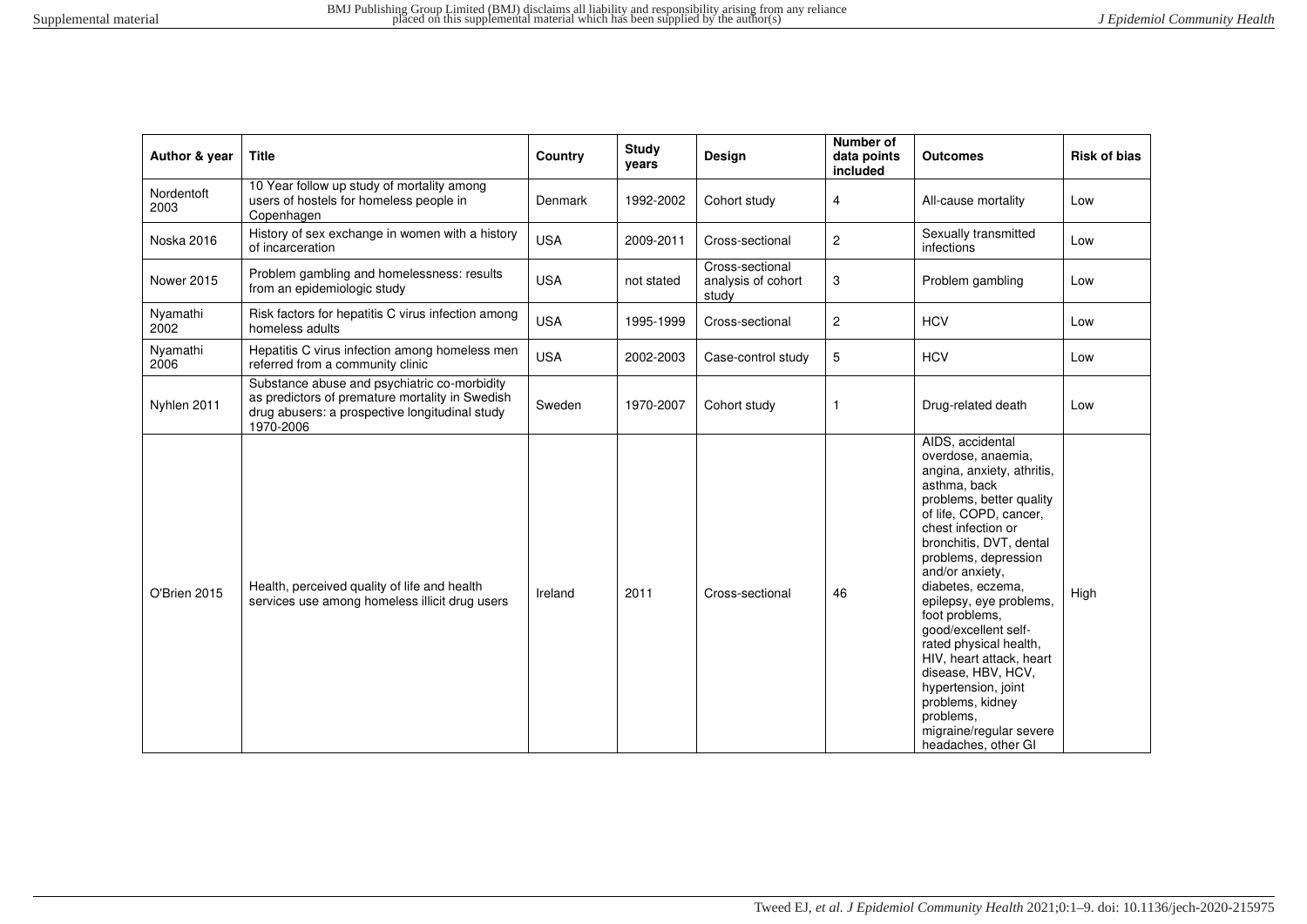| Author & year                 | <b>Title</b>                                                                                                                                             | Country    | Study<br>years | Design                                         | Number of<br>data points<br>included | <b>Outcomes</b>                                                                                                                                                                                                                                   | <b>Risk of bias</b> |
|-------------------------------|----------------------------------------------------------------------------------------------------------------------------------------------------------|------------|----------------|------------------------------------------------|--------------------------------------|---------------------------------------------------------------------------------------------------------------------------------------------------------------------------------------------------------------------------------------------------|---------------------|
|                               |                                                                                                                                                          |            |                |                                                |                                      | tract disorder.<br>pulmonary embolism,<br>peptic ulcer disease.<br>problem alcohol<br>drinking, psoriasis,<br>sexually transmitted<br>infection, skin<br>problems, skin ulcers,<br>stroke, suicidal<br>feelings, suicide<br>attempt, tuberculosis |                     |
| Ochoa 2005                    | Heroin overdose among young injection drug<br>users in San Francisco                                                                                     | <b>USA</b> | 2000-2001      | Case-control study                             | 5                                    | Overdose                                                                                                                                                                                                                                          | High                |
| O'Driscoll<br>2001            | Predictors of accidental fatal drug overdose<br>among a cohort of injection drug users                                                                   | <b>USA</b> | 1994-1997      | Cohort study                                   | $\mathbf{1}$                         | Overdose mortality                                                                                                                                                                                                                                | High                |
| Ogilvie 1999                  | Hepatitis infection among adolescents resident<br>in Melbourne Juvenile Justice Centre: risk<br>factors and challenges                                   | Australia  | 1996           | Cross-sectional                                | 3                                    | HAV, HBV, HCV                                                                                                                                                                                                                                     | Low                 |
| Onyeka 2016                   | Association between routes of drug<br>administration and all-cause mortality among<br>drug users                                                         | Finland    | 1997-2010      | Cohort study                                   | 1                                    | All-cause mortality                                                                                                                                                                                                                               | Low                 |
| Ortiz 2014                    | Oral human papillomavirus infection among drug<br>users in Puerto Rico                                                                                   | <b>USA</b> | 2008-2010      | Cross-sectional                                | 3                                    | Oral HPV infection                                                                                                                                                                                                                                | High                |
| Ouellet-<br>Plamondon<br>2017 | Specific impact of stimulant, alcohol, and<br>cannabis use disorders on first-episode<br>psychosis: 2-year functional and symptomatic<br>outcomes        | Canada     | 2005-2010      | Cross-sectional<br>analysis of cohort<br>study | 4                                    | Depression, quality of<br>life                                                                                                                                                                                                                    | Low                 |
| Painter 2018                  | High inpatient utilization among Veterans Health<br>Administration patients with substance-use<br>disorders and co-occurring mental health<br>conditions | <b>USA</b> | 2011-2012      | Cross-sectional<br>analysis of cohort<br>study | 1                                    | Chronic pain                                                                                                                                                                                                                                      | Low                 |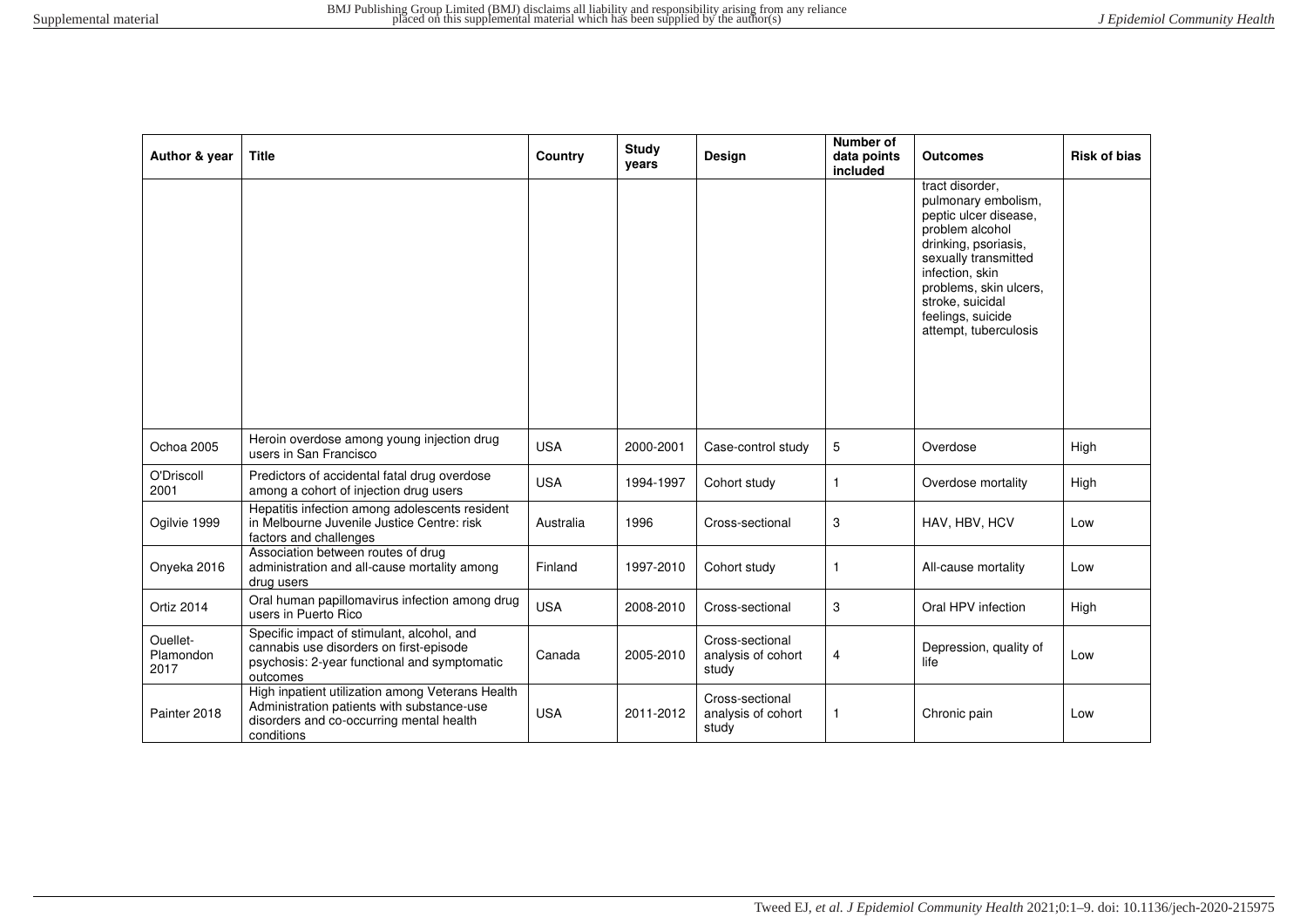| Author & year         | <b>Title</b>                                                                                                                                              | Country    | <b>Study</b><br>years | Design             | Number of<br>data points<br>included | Outcomes                                                             | <b>Risk of bias</b>                                                     |
|-----------------------|-----------------------------------------------------------------------------------------------------------------------------------------------------------|------------|-----------------------|--------------------|--------------------------------------|----------------------------------------------------------------------|-------------------------------------------------------------------------|
| Pallas 1999           | Risk factors for monoinfections and coinfections<br>with HIV, hepatitis B and hepatitis C viruses in<br>northern Spanish prisoners                        | Spain      | 1992-1994             | Cross-sectional    | 4                                    | HBV, HCV, HBV-HCV<br>coinfection, HIV-HBV-<br><b>HCV</b> coinfection | Low                                                                     |
| Palmateer<br>2017     | Association between universal hepatitis b prison<br>vaccination, vaccine uptake and hepatitis b<br>infection among people who inject drugs                | <b>UK</b>  | 1993-2014             | Cross-sectional    | $\overline{c}$                       | <b>HBV</b>                                                           | High                                                                    |
| Pan 2016              | Three-year mortality in relation to early<br>hospitalization and number of outpatient clinic<br>visits in people with newly diagnosed bipolar<br>disorder | Taiwan     | 2008-2011             | Cohort study       | -1                                   | All-cause mortality                                                  | Low                                                                     |
| Pavarin 2008          | Cocaine consumption and death risk: a follow-up<br>study on 347 cocaine addicts in the metropolitan<br>area of Bologna                                    | Italy      | 1989-2006             | Cohort study       | $\overline{2}$                       | All-cause mortality                                                  | Low                                                                     |
| Pena-Orellana<br>2011 | Prevalence of HCV risk behaviors among prison<br>inmates: tattooing and injection drug use                                                                | <b>USA</b> | 2004-2005             | Cross-sectional    | $\overline{2}$                       | <b>HCV</b>                                                           | Low                                                                     |
| Peng 2011             | A case-control study of HIV infection among<br>incarcerated female drug users: impact of<br>sharing needles and having drug-using sexual<br>partners      | Taiwan     | 2007                  | Case-control study |                                      | <b>HIV</b>                                                           | Low                                                                     |
| Perron 2008           | Prevalence and correlates of traumatic brain<br>injury among delinquent youths                                                                            | <b>USA</b> | 2003                  | Cross-sectional    | 3                                    | Traumatic brain injury                                               | Low                                                                     |
| Perugi 2013           | Attention deficit/hyperactivity disorder symptoms<br>in Italian bipolar adult patients: a preliminary<br>report                                           | Italy      | not stated            | Cross-sectional    | 3                                    | <b>ADHD</b>                                                          | High                                                                    |
| Perugi 2015           | General medical conditions in 347 bipolar<br>disorder patients: clinical correlates of metabolic<br>and autoimmune-allergic diseases                      | Italy      | not stated            | Cross-sectional    | $\overline{c}$                       | Autoimmune/allergic<br>diseases, metabolic<br>disease                | High                                                                    |
| Piselli 2009          | Co-occurring psychiatric and substance use<br>disorders among male detainees in Italy                                                                     | Italy      | 2005-2006             | Cross-sectional    | $\overline{4}$                       | Suicide attempt, HBV,<br><b>HCV</b>                                  | High                                                                    |
| Piselli 2015          | Psychiatric needs of male prison inmates in Italy                                                                                                         | Italy      | 2010-2011             | Cross-sectional    | 4                                    | Anxiety disorder, mood<br>disorder, personality<br>disorder          | 1 data point<br>scored as<br>low; 3 data<br>points<br>scored as<br>high |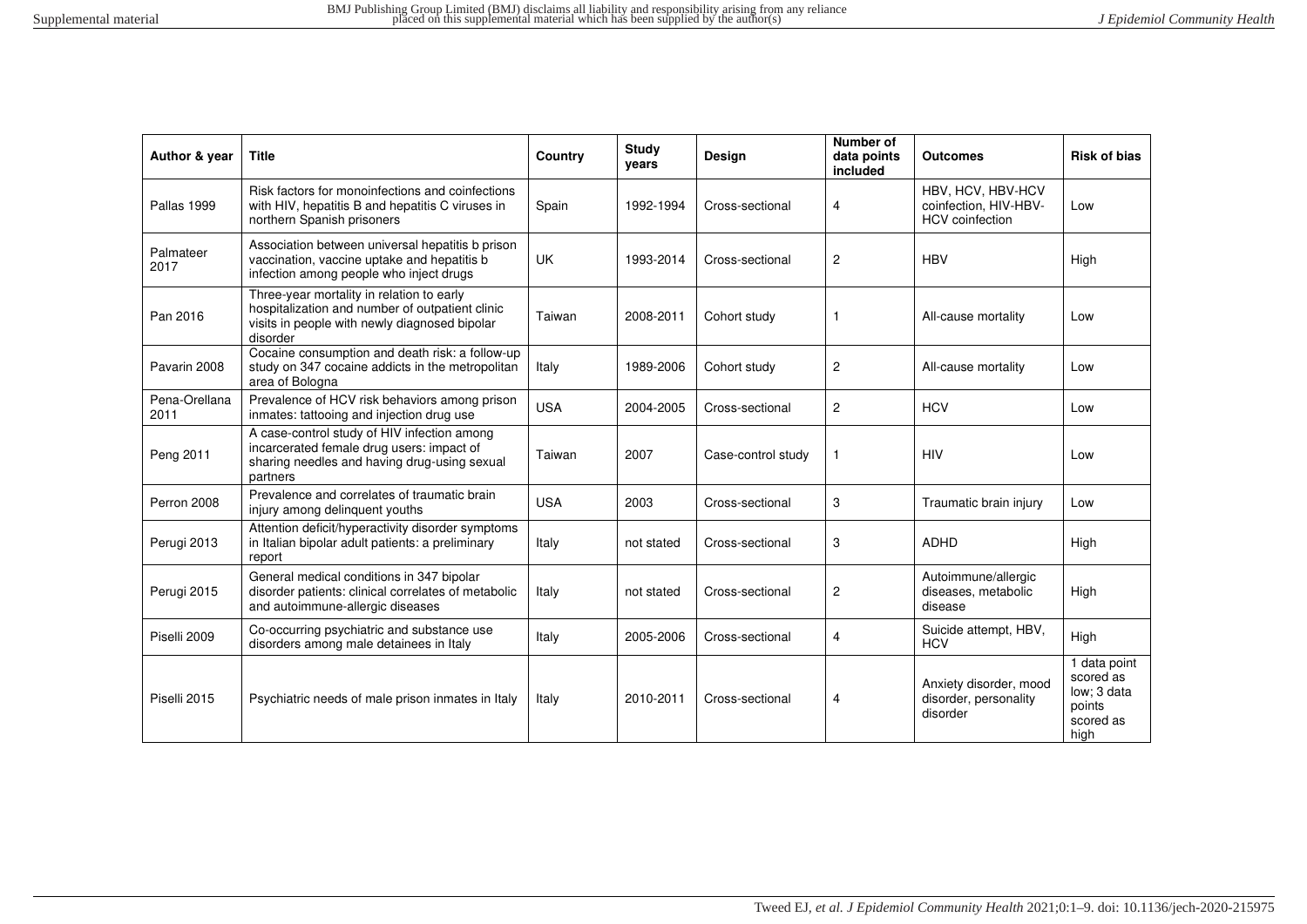| Author & year       | <b>Title</b>                                                                                                                                                 | Country    | <b>Study</b><br>vears            | <b>Design</b>                                          | Number of<br>data points<br>included | Outcomes                                                                                       | <b>Risk of bias</b> |
|---------------------|--------------------------------------------------------------------------------------------------------------------------------------------------------------|------------|----------------------------------|--------------------------------------------------------|--------------------------------------|------------------------------------------------------------------------------------------------|---------------------|
| <b>Platt 2011</b>   | Risk of sexually transmitted infections and<br>violence among indoor-working female sex<br>workers in London: the effect of migration from<br>Eastern Europe | <b>UK</b>  | 2008-2009                        | Cross-sectional                                        | $\mathbf{1}$                         | HIV, syphilis,<br>Chlamydia, gonorrhoea                                                        | Low                 |
| Pliszka 2000        | Affective disorder in juvenile offenders: A<br>preliminary study                                                                                             | <b>USA</b> | not stated                       | Cross-sectional                                        | 4                                    | Alcohol dependence,<br>conduct disorder, major<br>depressive disorder,<br>marijuana dependence | Low                 |
| <b>Pluck 2013</b>   | Self-harm and homeless adults                                                                                                                                | <b>UK</b>  | not stated                       | Cross-sectional                                        | $\overline{c}$                       | Self-harm                                                                                      | High                |
| Ponizovksy<br>2015  | Trends in dual diagnosis of severe mental illness<br>and substance use disorders, 1996-2010, Israel                                                          | Israel     | 1996-2010                        | Cross-sectional                                        | -1                                   | Suicide attempt                                                                                | High                |
| Potvin 2006         | Increased extrapyramidal symptoms in patients<br>with schizophrenia and a comorbid substance<br>use disorder                                                 | Canada     | not stated                       | Cross-sectional                                        |                                      | Extrapyramidal<br>symptoms                                                                     | High                |
| Poulin 2007         | Prevalence of HIV and hepatitis C virus<br>infections among inmates of Quebec provincial<br>prisons                                                          | Canada     | 2003                             | Cross-sectional                                        | 4                                    | HCV, HIV                                                                                       | Low                 |
| Poulin 2018         | Tattooing in prison: a risk factor for HCV<br>infection among inmates in the Quebec's<br>provincial correctional system                                      | Canada     | not stated                       | Cross-sectional                                        | 4                                    | <b>HCV</b>                                                                                     | Low                 |
| <b>Preti 2009</b>   | Risk of suicide and suicidal ideation in<br>psychosis: Results from an Italian multi-modal<br>pilot program on early intervention in psychosis               | Italy      | not stated                       | Cross-sectional<br>analysis of cohort<br>study         | $\overline{c}$                       | Suicide attempt                                                                                | High                |
| Prigerson<br>2003   | Suicidal ideation and suicide attempts in<br>homeless mentally ill persons: age-specific risks<br>of substance abuse                                         | <b>USA</b> | 1994-1996                        | Cross-sectional<br>analysis of<br>interventional study | $\overline{2}$                       | Suicidal ideation,<br>suicide attempt                                                          | High                |
| Rash 2016           | A retrospective and prospective analysis of<br>trading sex for drugs or money in women<br>substance abuse treatment patients                                 | <b>USA</b> | not stated                       | Cross-sectional                                        |                                      | <b>HIV</b>                                                                                     | High                |
| Reekie 2014         | Trends in prevalence of HIV infection, hepatitis<br>B and hepatitis C among Australian prisoners -<br>2004, 2007, 2010                                       | Australia  | 2004-2010                        | Repeated cross-<br>sectional studies                   | 4                                    | HBV, HCV, HIV                                                                                  | Low                 |
| Reininghaus<br>2015 | Mortality in schizophrenia and other psychoses:<br>a 10 year follow-up of the AESOP first-episode<br>cohort                                                  | <b>UK</b>  | end 2012,<br>start not<br>stated | Cohort study                                           | 3                                    | All-cause mortality,<br>mortality from "natural<br>causes" (ICD A00-<br>Q99), mortality from   | Low                 |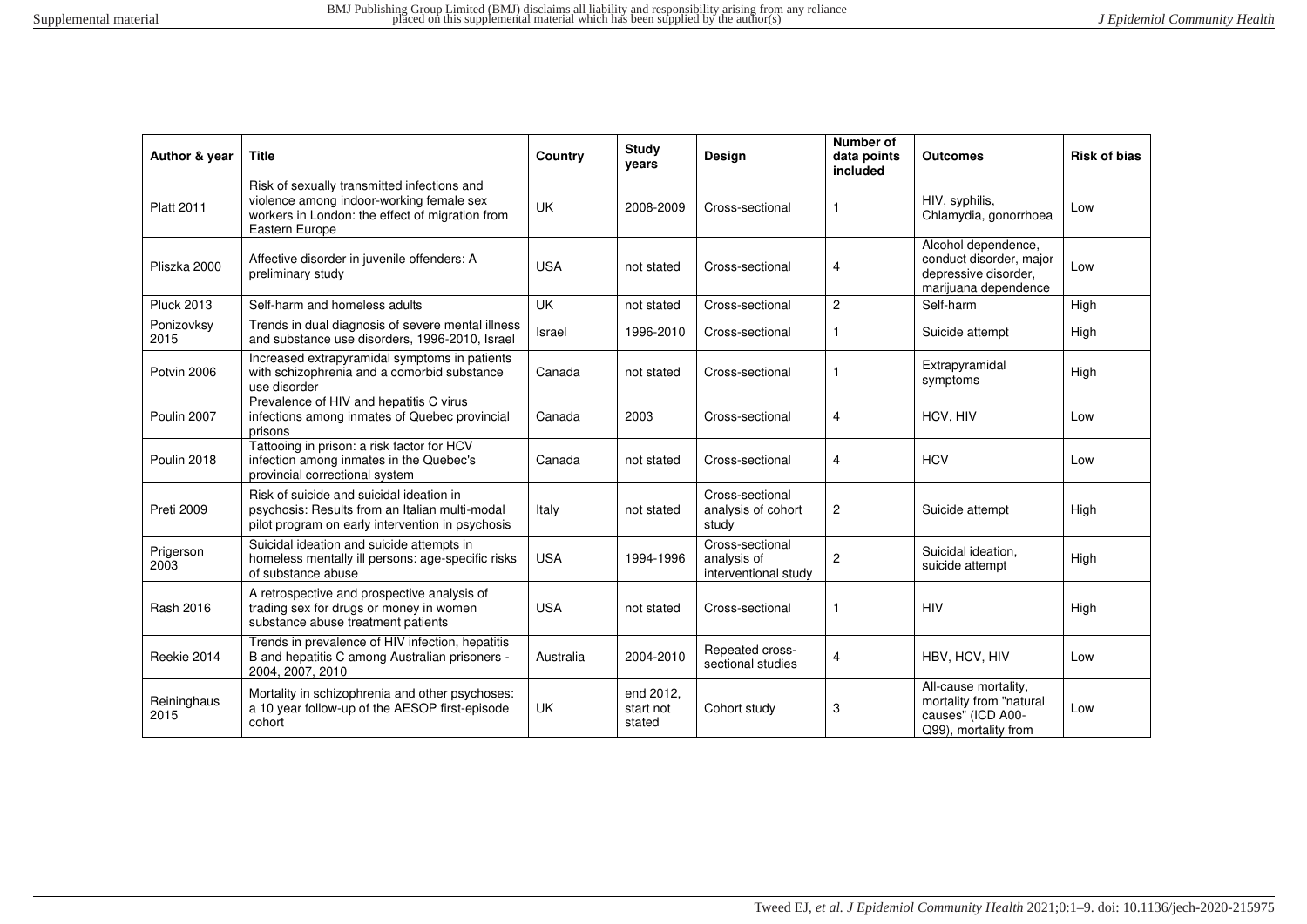| Author & year        | <b>Title</b>                                                                                                                        | Country    | <b>Study</b><br>years | Design                                                 | Number of<br>data points<br>included | <b>Outcomes</b>                        | <b>Risk of bias</b> |
|----------------------|-------------------------------------------------------------------------------------------------------------------------------------|------------|-----------------------|--------------------------------------------------------|--------------------------------------|----------------------------------------|---------------------|
|                      |                                                                                                                                     |            |                       |                                                        |                                      | "unnatural causes"<br>(U50.9, V01-Y89) |                     |
| <b>Reves 2006</b>    | Prevalence and correlates of hepatitis C virus<br>infection among street-recruited injection drug<br>users in San Juan, Puerto Rico | <b>USA</b> | not stated            | Cross-sectional                                        | $\overline{c}$                       | <b>HCV</b>                             | Low                 |
| Reyes-Uruena<br>2015 | Cross sectional study of factors associated to<br>self-reported blood-borne infections among drug<br>users                          | Spain      | not stated            | Cross-sectional                                        | -1                                   | <b>HIV</b>                             | High                |
| Reynolds 2003        | Using the quality of well-being scale to assess<br>quality of life in out-of-treatment drug users                                   | <b>USA</b> | Not stated            | Cross-sectional                                        | $\mathbf{1}$                         | Quality of life                        | High                |
| Rhoades 2011         | The social context of homeless men's substance<br>use                                                                               | <b>USA</b> | not stated            | Cross-sectional                                        | $\mathbf{1}$                         | Binge drinking                         | Low                 |
| Rhoades 2014         | Prescription drug misuse among homeless<br>youth                                                                                    | <b>USA</b> | 2012-2013             | Cross-sectional<br>analysis of cohort<br>study         | 3                                    | Depression, PTSD,<br>suicidal ideation | High                |
| <b>Ribe 2015</b>     | Long-term Risk of Dementia in Persons With<br>Schizophrenia: A Danish Population-Based<br><b>Cohort Study</b>                       | Denmark    | 1995-2013             | Cohort study                                           |                                      | Dementia                               | Low                 |
| <b>Rich 1999</b>     | Prevalence and incidence of HIV among<br>incarcerated and reincarcerated women in<br>Rhode Island                                   | <b>USA</b> | 1992-1996             | Nested case-control<br>study                           | $\overline{2}$                       | <b>HIV</b>                             | High                |
| Riddell 2006         | The relationship between amphetamine use,<br>crime, and psychiatric disorder among prisoners<br>in New South Wales                  | Australia  | not stated            | Cross-sectional                                        | $\overline{c}$                       | Anxiety, depression                    | High                |
| Rivlin 2010          | Psychiatric disorders in male prisoners who<br>made near-lethal suicide attempts: case-control<br>study                             | UK         | not stated            | Case-control study                                     | 3                                    | Near-lethal suicide<br>attempt         | High                |
| Robinson<br>2009     | Prevalence and predictors of suicide attempt in<br>an incidence cohort of 661 young people with<br>first episode psychosis          | Australia  | 1998-2000             | Cohort study                                           | $\overline{c}$                       | Suicide attempt                        | High                |
| Rodriguez<br>2008    | GC-MS confirmation of xylazine (Rompun), a<br>veterinary sedative, in exchanged needles                                             | <b>USA</b> | 2005-2007             | Cross-sectional                                        | 1                                    | Skin uclers                            | Low                 |
| Rondinelli<br>2009   | Young adult injection drug users in the United<br>States continue to practice HIV risk behaviors                                    | <b>USA</b> | 2002-2004             | Cross-sectional<br>analysis of<br>interventional study | 3                                    | <b>HIV</b>                             | Low                 |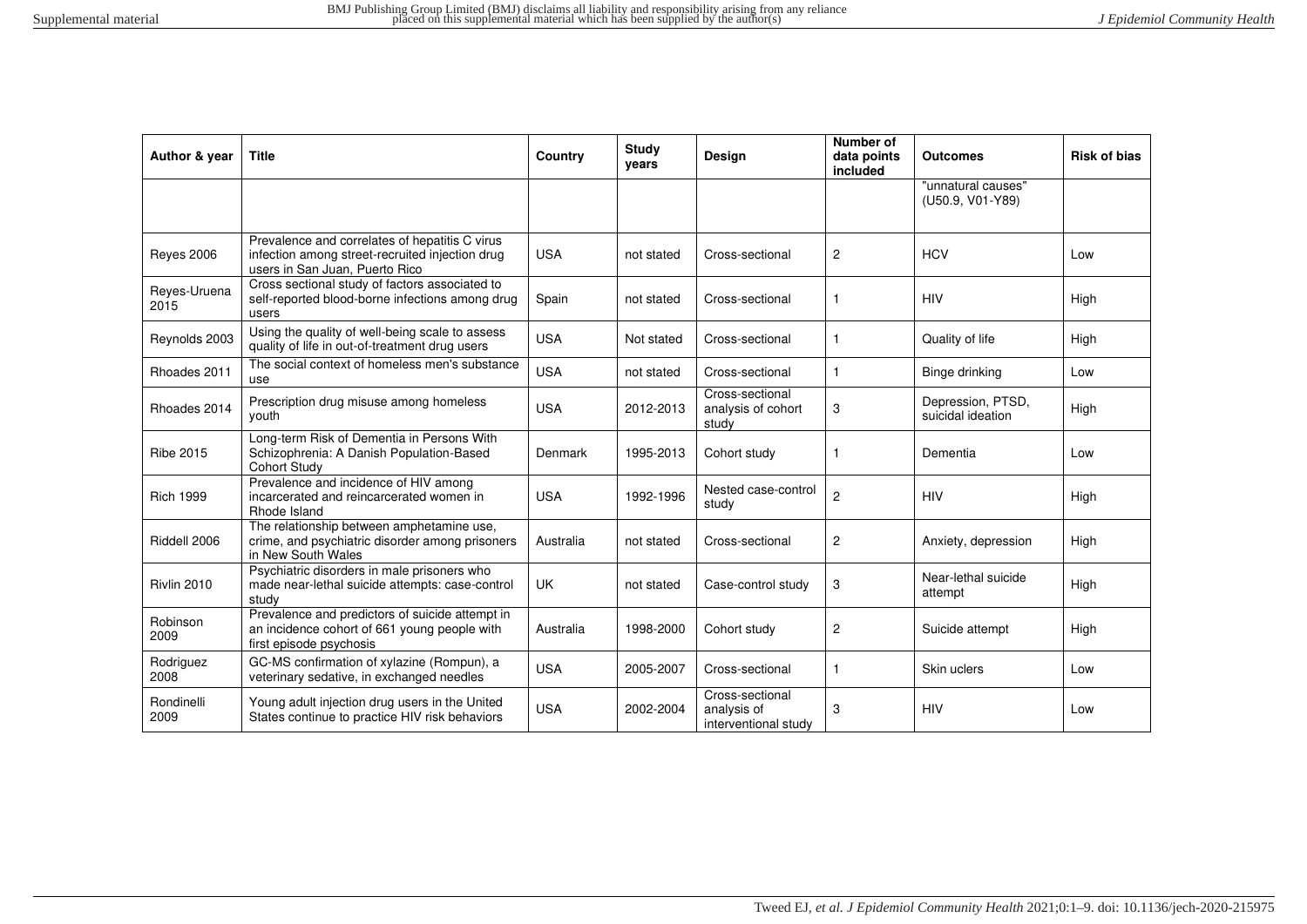| Author & year       | <b>Title</b>                                                                                                                                                                                  | Country    | Study<br>years | Design          | Number of<br>data points<br>included | <b>Outcomes</b>                 | <b>Risk of bias</b> |
|---------------------|-----------------------------------------------------------------------------------------------------------------------------------------------------------------------------------------------|------------|----------------|-----------------|--------------------------------------|---------------------------------|---------------------|
| <b>Rosen 2009</b>   | Characteristics and behaviors associated with<br>HIV infection among inmates in the North<br>Carolina prison system                                                                           | <b>USA</b> | 2004-2006      | Cross-sectional | $\overline{c}$                       | <b>HIV</b>                      | High                |
| Rosenberg<br>2005   | Hepatitis C virus and HIV co-infection in people<br>with severe mental illness and substance use<br>disorders.                                                                                | <b>USA</b> | 1997-1998      | Cross-sectional | $\mathbf{1}$                         | HIV-HCV co-infection            | High                |
| Rotily 1999         | Prevalence of HCV and HIV antibodies and<br>related risk factors among entrants to the main<br>southeastern French prison                                                                     | France     | 1995           | Cross-sectional | $\overline{2}$                       | HCV, HIV                        | Low                 |
| Rotily 2001         | Surveillance of HIV infection and related risk<br>behaviour in European prisons. A multicentre<br>pilot stdy                                                                                  | Multiple   | 1996-1997      | Cross-sectional | 3                                    | HCV, HIV,<br>jaundice/hepatitis | Low                 |
| <b>Roux 2014</b>    | HCV seropositivity in inmates and in the general<br>population: an averaging approach to establish<br>priority prevention interventions                                                       | France     | 2004-2010      | Cross-sectional | 3                                    | <b>HCV</b>                      | Low                 |
| Roy 2007            | High hepatitis C prevalence and incidence<br>among Canadian intravenous drug users                                                                                                            | Canada     | 1997-2003      | Cohort study    | $\mathbf{1}$                         | <b>HCV</b>                      | Low                 |
| Roy 2011            | Temporal changes in risk factors associated with<br>HIV seroconversion among injection drug users<br>in eastern central Canada                                                                | Canada     | 1995-2009      | Cohort study    | 2                                    | <b>HIV</b>                      | Low                 |
| <b>Russi 2003</b>   | Sexual transmission of hepatitis B virus,<br>hepatitis C virus, and Human Immunodeficiency<br>Virus type 1 infections among male transvestite<br>comercial sex workers in Montevideo, Uruguay | Uruguay    | 1999           | Cross-sectional | 6                                    | HBV, HCV, HIV                   | Low                 |
| Ruutel 2014         | Prevalence of IGRA-positivity and risk factors for<br>tuberculosis among injecting drug users in<br>Estonia and Latvia                                                                        | Multiple   | 2007           | Cross-sectional | $\mathbf{1}$                         | Latent TB                       | High                |
| Saddichha<br>2014   | Homeless and incarcerated: an epidemiological<br>study from Canada                                                                                                                            | Canada     | 2009           | Cross-sectional | $\mathbf{1}$                         | Depressive disorder             | High                |
| Sailas 2006         | The mortality of young offenders sentenced to<br>prison and its association with psychiatric<br>disorders: a register study                                                                   | Finland    | 1984-2002      | Cohort study    | $\overline{2}$                       | All-cause mortality             | Low                 |
| Sakelliadis<br>2010 | Self-injurious behaviour among Greek male<br>prisoners: prevalence and risk factors                                                                                                           | Greece     | not stated     | Cross-sectional | $\mathbf{1}$                         | Self-injurious behaviour        | Low                 |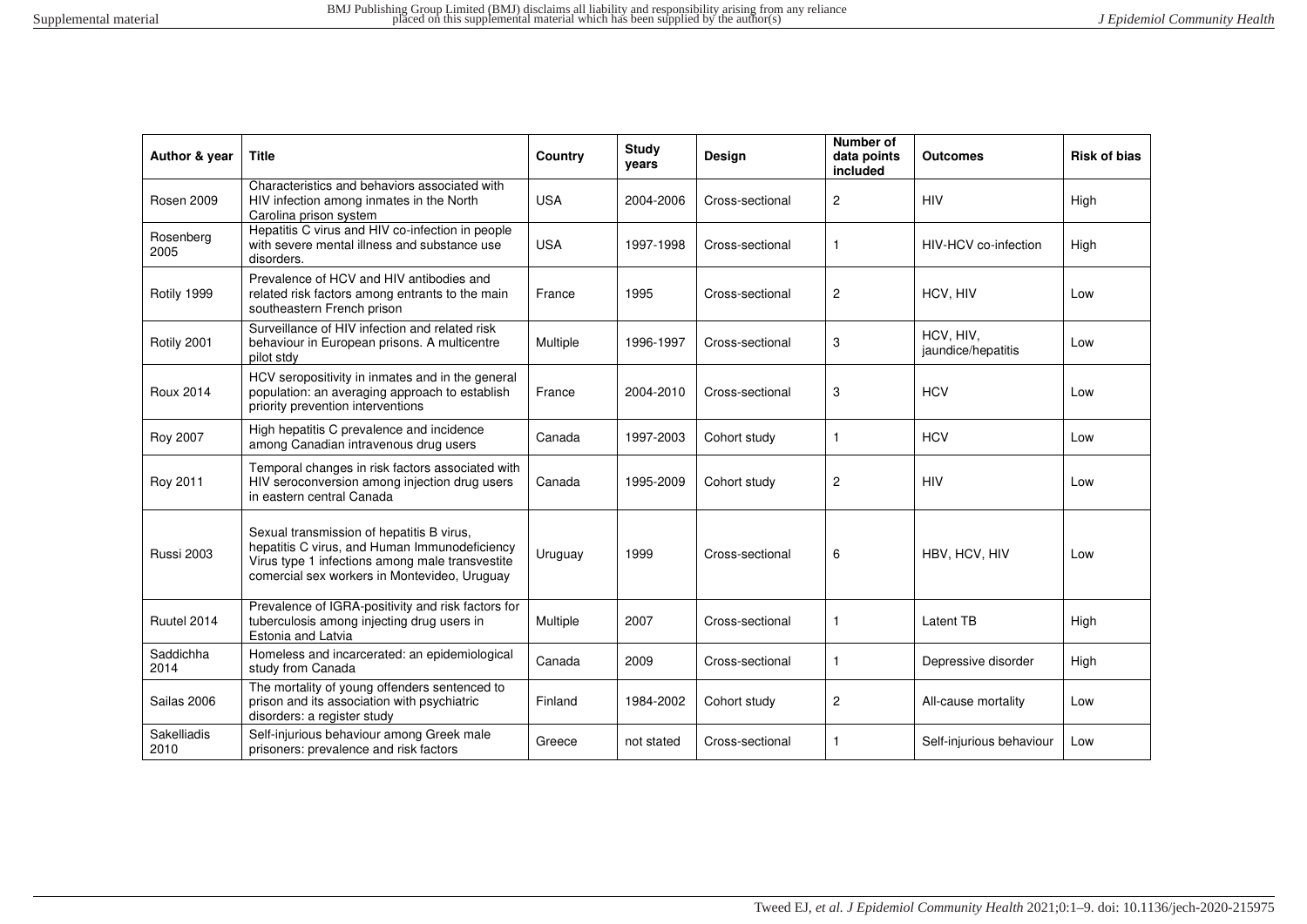| Author & year            | Title                                                                                                                               | Country    | <b>Study</b><br>years | <b>Design</b>   | Number of<br>data points<br>included | <b>Outcomes</b>                                                                                                          | <b>Risk of bias</b> |
|--------------------------|-------------------------------------------------------------------------------------------------------------------------------------|------------|-----------------------|-----------------|--------------------------------------|--------------------------------------------------------------------------------------------------------------------------|---------------------|
| Salmon 2009              | Injecting-related injury and disease among<br>clients of a supervised injecting facility                                            | Australia  | 2001-2007             | Cross-sectional | $\overline{c}$                       | Injecting related injury<br>or disease (abscesses<br>or skin infections.<br>endocarditis.<br>septicaemia,<br>thrombosis) | Low                 |
| Sara 2013                | Differences in associations between cannabis<br>and stimulant disorders in first admission<br>psychosis                             | Australia  | 2005-2012             | Cross-sectional | 1                                    | Alcohol disorder                                                                                                         | Low                 |
| Sara 2014                | Stimulant and other substance use disorders in<br>schizophrenia: prevalence, correlates, and<br>impacts in a population sample      | Australia  | 2000-2011             | Cohort study    | 6                                    | Cardiac disease.<br>infectious disease, self-<br>harm and injury                                                         | Low                 |
| Sato 2004                | Cincinnati criteria for mixed mania and<br>suicidality in patients with acute mania                                                 | Germany    | 1980-1997             | Cross-sectional | $\mathbf{1}$                         | Suicidal ideation                                                                                                        | High                |
| Savilla 2008             | Relationships between cognitive deficits,<br>symptoms and quality of life in schizophrenia                                          | Australia  | not stated            | Cross-sectional | $\overline{2}$                       | Quality of life                                                                                                          | High                |
| Scheller-<br>Gilkey 2002 | Increased early life stress and depressive<br>symptoms in patients with comorbid substance<br>abuse and schizophrenia               | <b>USA</b> | not stated            | Cross-sectional | $\mathbf{1}$                         | Depression                                                                                                               | High                |
| Scheller-<br>Gilkey 2003 | Relationship of clinical symptoms and substance<br>use in schizophrenia patients on conventional<br>versus atypical antipsychotics  | <b>USA</b> | not stated            | Cross-sectional | $\overline{2}$                       | Depression, extra-<br>pyramidal symptoms                                                                                 | High                |
| Scheller-<br>Gilkey 2004 | Early life stress and PTSD symptoms in patients<br>with comorbid schizophrenia and substance<br>abuse                               | <b>USA</b> | 1999-2000             | Cross-sectional | $\mathbf{1}$                         | Depression                                                                                                               | High                |
| Scherbaum<br>2005        | Prevalence and risk factors of syphilis infection<br>among drug addicts                                                             | Germany    | 2000-2001             | Cross-sectional | $\overline{2}$                       | Syphilis                                                                                                                 | Low                 |
| Schinka 2017             | Predictors of Mortality in Older Homeless<br>Veterans                                                                               | <b>USA</b> | 2000-2011             | Cohort study    | $\mathbf{1}$                         | All-cause mortality                                                                                                      | Low                 |
| Schladweiler<br>2009     | Factors associated with substance use problem<br>among Maryland Medicaid enrollees affected by<br>serious mental illness            | <b>USA</b> | 1993-2000             | Cohort study    | -1                                   | Alcohol problem                                                                                                          | Low                 |
| Schmidt 2011             | The impact of substance use disorders on the<br>course of schizophrenia--a 15-year follow-up<br>study: dual diagnosis over 15 years | Denmark    | 1993-2008             | Cohort study    | -1                                   | All-cause mortality                                                                                                      | Low                 |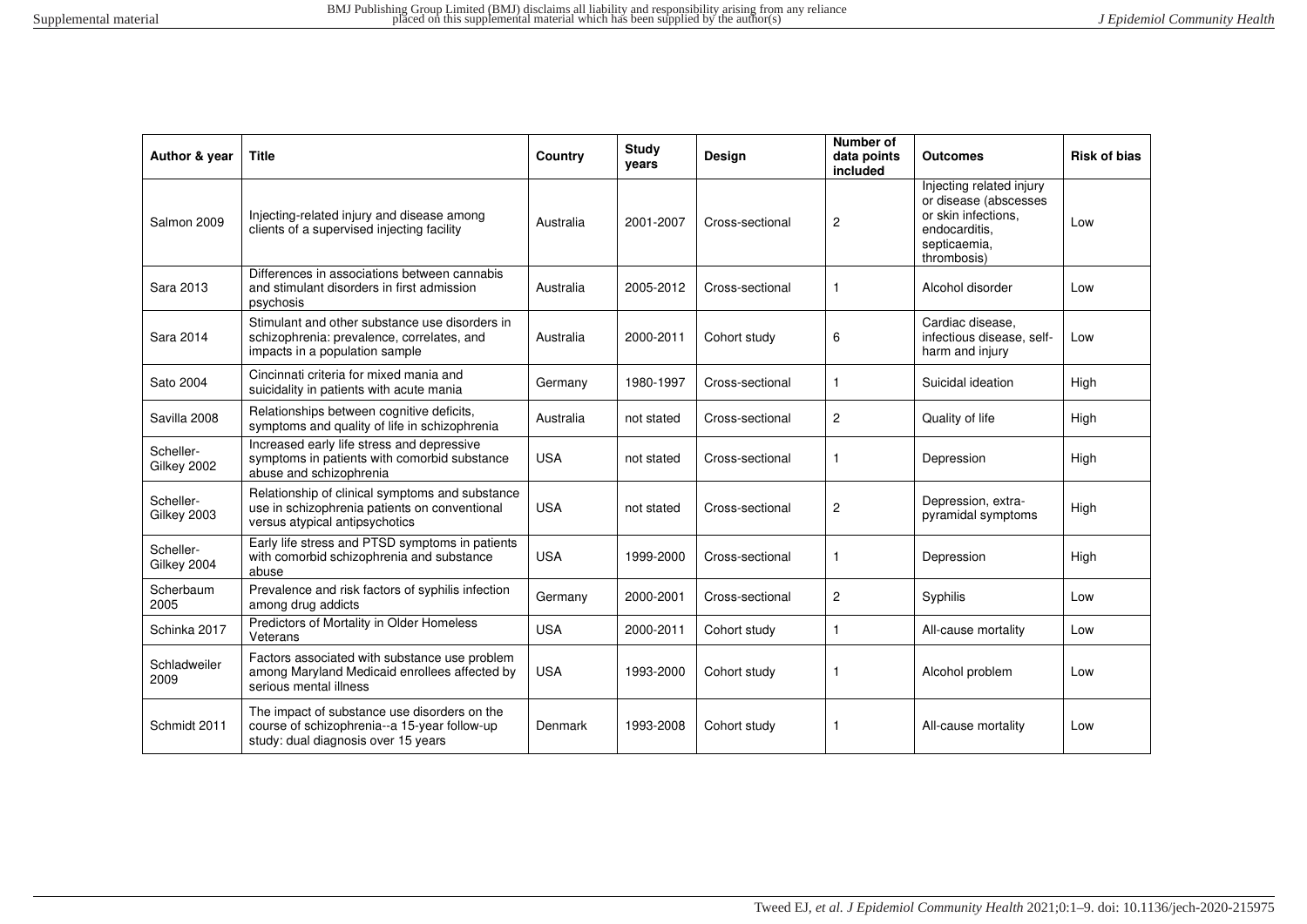| Author & year    | <b>Title</b>                                                                                                                                                                                                    | Country    | <b>Study</b><br>years | Design                                         | Number of<br>data points<br>included | <b>Outcomes</b>                                                        | <b>Risk of bias</b>                                       |
|------------------|-----------------------------------------------------------------------------------------------------------------------------------------------------------------------------------------------------------------|------------|-----------------------|------------------------------------------------|--------------------------------------|------------------------------------------------------------------------|-----------------------------------------------------------|
| <b>Seal 2001</b> | Predictors and prevention of nonfatal overdose<br>among street-recruited injection heroin users in<br>the San Francisco Bay Area, 1998-1999                                                                     | <b>USA</b> | 1998-1999             | Cohort study                                   | 3                                    | Non-fatal overdose                                                     | High                                                      |
| Sethi 2006       | HIV, sexually transmitted infections, and risk<br>behaviours in male sex workers in London over<br>a 10 year period                                                                                             | UK         | 1994-2003             | Cross-sectional<br>analysis of cohort<br>study | 1                                    | <b>HIV</b>                                                             | High                                                      |
| Shah 2000        | Correlates of enrollment in methadone<br>maintenance treatment programs differ by HIV-<br>serostatus                                                                                                            | <b>USA</b> | 1994-1998             | Cross-sectional<br>analysis of cohort<br>study | $\mathbf{1}$                         | <b>HIV</b>                                                             | High                                                      |
| Shannon 2007     | Sexual and drug-related vulnerabilities for HIV<br>infection among women engaged in survival sex<br>work in Vancouver, Canada                                                                                   | Canada     | 2004                  | Cross-sectional                                | 6                                    | <b>HIV</b>                                                             | High                                                      |
| Shannon 2010     | Survival sex work involvement as a primary risk<br>factor for hepatitis C virus acquisition in drug-<br>using youths in a canadian setting                                                                      | Canada     | 1996-2007             | Cohort study                                   | $\overline{c}$                       | <b>HCV</b>                                                             | Low                                                       |
| Sherman 2007     | Prevalence and correlates of opiate overdose<br>among young injection drug users in a large US<br>city                                                                                                          | <b>USA</b> | 1999-2002             | Cross-sectional<br>analysis of cohort<br>study |                                      | Non-fatal overdose                                                     | Low                                                       |
| Sherriff 2003    | A survey of hepatitis C prevalence amongst the<br>homeless community of Oxford                                                                                                                                  | <b>UK</b>  | 2002                  | Cross-sectional                                | $\overline{2}$                       | <b>HCV</b>                                                             | Low                                                       |
| Shewan 2000      | Fatal drug overdose after liberation from prison:<br>A retrospective study of female ex-prisoners<br>from Strathclyde region (Scotland)                                                                         | UK         | 1993-1995             | Cohort study                                   | 5                                    | HIV, HBV, HCV                                                          | 2 data points<br>scored as<br>low: 3<br>scored as<br>high |
| Shoptaw 2003     | Psychiatric and substance dependence<br>comorbidities, sexually transmitted diseases,<br>and risk behaviors among methamphetamine-<br>dependent gay and bisexual men seeking<br>outpatient drug abuse treatment | <b>USA</b> | 1997-2000             | Cross-sectional                                | 5                                    | Chlamydia, genital<br>gonorrhoea, oral<br>gonorrhoea, HIV,<br>syphilis | High                                                      |
| Shoval 2006      | Substance use, suicidality, and adolescent-<br>onset schizophrenia: an Israeli 10-year<br>retrospective study                                                                                                   | Israel     | 1994-2004             | Cross-sectional                                | 6                                    | Suicide attempt                                                        | Low                                                       |
| Shoval 2007      | A 10-year retrospective study of inpatient<br>adolescents with schizophrenia/schizoaffective<br>disorder and substance use                                                                                      | Israel     | 1994-2004             | Cross-sectional                                | 5                                    | Anxiety disorder,<br>depression, mood<br>disorder, self-injurious      | High                                                      |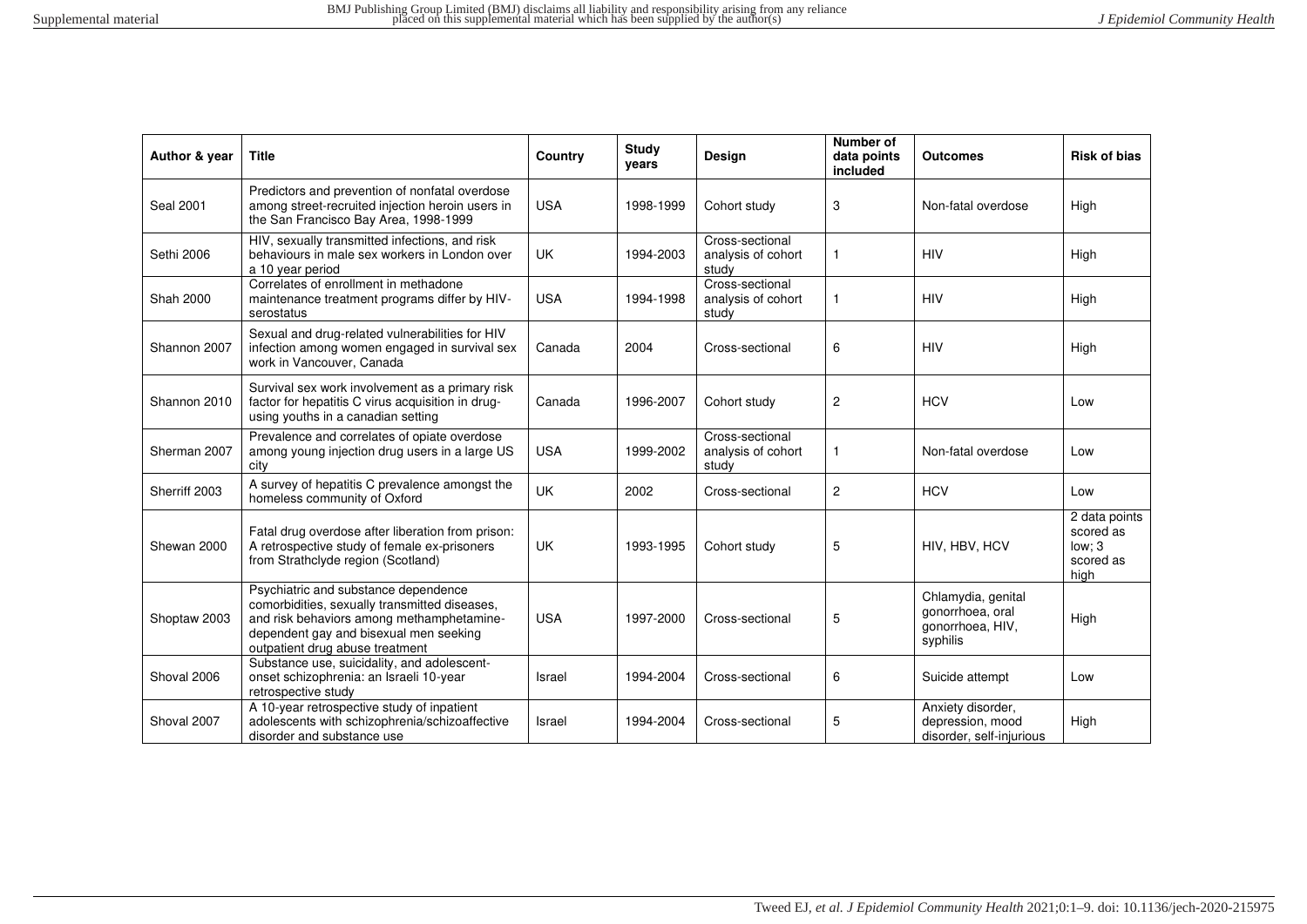| Author & year     | Title                                                                                                                                                                                      | Country    | <b>Study</b><br>years | Design             | Number of<br>data points<br>included | <b>Outcomes</b>                                                                      | <b>Risk of bias</b> |
|-------------------|--------------------------------------------------------------------------------------------------------------------------------------------------------------------------------------------|------------|-----------------------|--------------------|--------------------------------------|--------------------------------------------------------------------------------------|---------------------|
|                   |                                                                                                                                                                                            |            |                       |                    |                                      | behaviour, suicidal<br>ideation                                                      |                     |
| Shuter 1998       | Rates of and risk factors for Trichmoniasis<br>among pregntnant inmates in New York City                                                                                                   | <b>USA</b> | 1996-1997             | Cross-sectional    | 3                                    | Trichomoniasis                                                                       | Low                 |
| <b>Simon 2007</b> | Risk of suicide attempt and suicide death in<br>patients treated for bipolar disorder                                                                                                      | <b>USA</b> | 1994-2001             | Cohort study       | 3                                    | Suicide attempt                                                                      | Low                 |
| Smereck 1998      | Prevalence of HIV infection and HIV risk<br>behaviors associated with living place: on-the-<br>street homeless drug users as a special target<br>population for public health intervention | <b>USA</b> | 1992-1994             | Cross-sectional    | 18                                   | <b>HIV</b>                                                                           | Low                 |
| Smyth 2003        | Retrospective cohort study examining incidence<br>of HIV and hepatitis C infection among injecting<br>drug users in Dublin                                                                 | Ireland    | 1992-1998             | Cohort study       | $\overline{2}$                       | <b>HCV</b>                                                                           | High                |
| Sorensen<br>2005  | Drug-use pattern, comorbid psychosis and<br>mortality in people with a history of opioid<br>addiction                                                                                      | Denmark    | 1984-1999             | Cohort study       | 1                                    | All-cause mortality                                                                  | Low                 |
| Spittal 2012      | The Cedar Project: high incidence of HCV<br>infections in a longitudinal study of young<br>Aboriginal people who use drugs in two<br>Canadian cities                                       | Canada     | 2003-2009             | Cohort study       | 3                                    | <b>HCV</b>                                                                           | Low                 |
| Spittal 2017      | Modifiable risk factors for external cause<br>mortality after release from prison: a nested<br>case-control study                                                                          | Australia  | 1994-2007             | Case-control study | 5                                    | Mortality from drug<br>overdose, suicide,<br>transport accidents.<br>external causes | Low                 |
| Stephens<br>2016  | Correlates of African American female<br>adolescent offenders 3, 4-<br>Methylenedioxymethamphetamine (MDMA or<br>'Ecstasy') use and sexually transmitted infection<br>morbidity            | <b>USA</b> | not stated            | Cross-sectional    | 5                                    | Chlamydia, genital<br>warts, gonorrhoea,<br>herpes, trichomoniasis                   | High                |
| Stoove 2008       | Mortality among injecting drug users in<br>Melbourne: a 16-year follow-up of the Victorian<br>Injecting Cohort Study (VICS)                                                                | Australia  | 1990-2006             | Cohort study       | 2                                    | All-cause mortality                                                                  | Low                 |
| Strehlow 2012     | Hepatitis C among clients of healthcare for the<br>homeless primary care clinics                                                                                                           | <b>USA</b> | not stated            | Cross-sectional    | 11                                   | <b>HCV</b>                                                                           | Low                 |
| Surratt 2007      | Sex work in the Caribbean Basin: patterns of<br>substance use and HIV risk among migrant sex<br>workers in the US Virgin Islands                                                           | <b>USA</b> | 2004                  | Cross-sectional    | 1                                    | Sexually transmitted<br>infections                                                   | High                |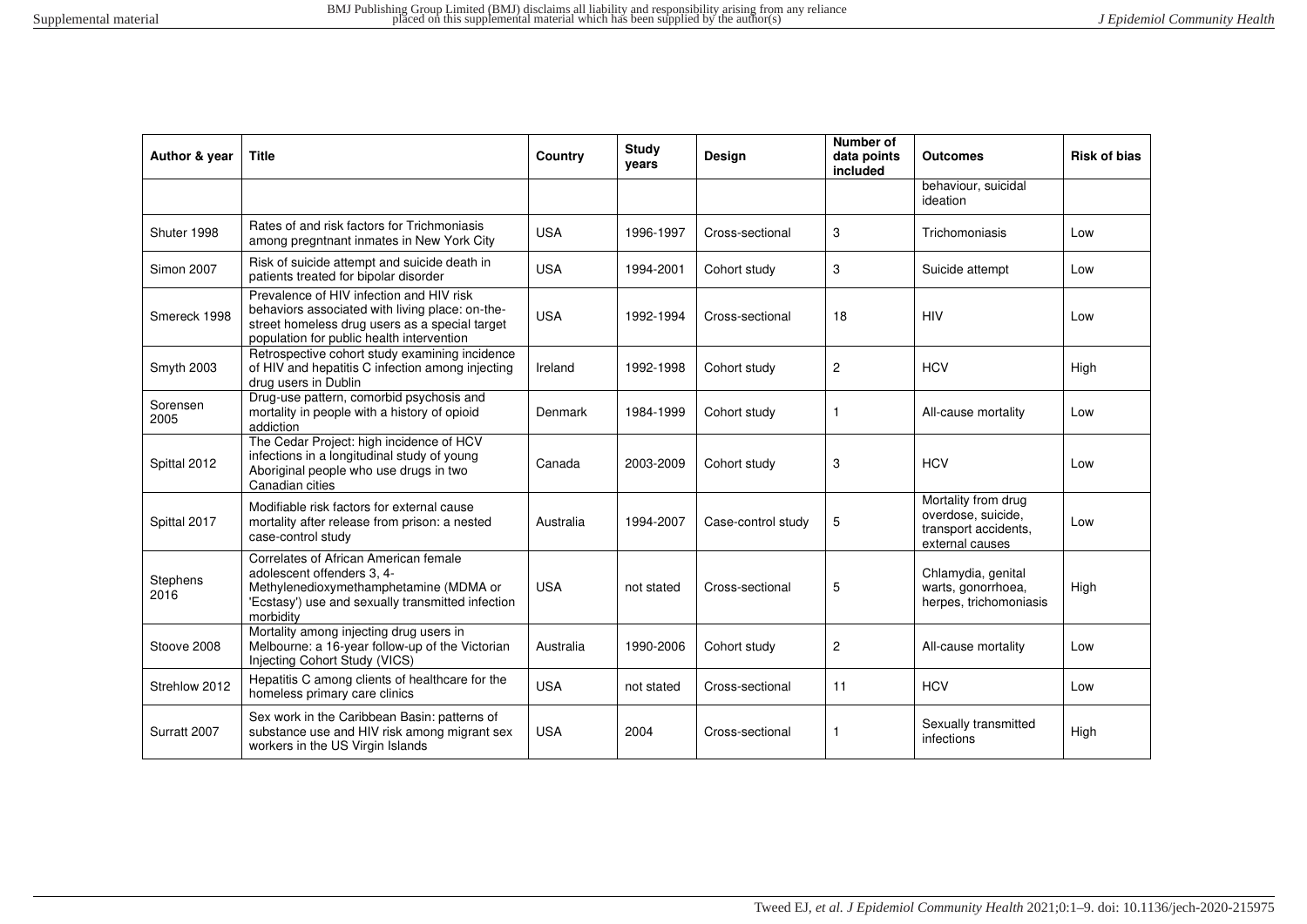| Author & year             | <b>Title</b>                                                                                                                                                                    | Country    | Study<br>vears | <b>Design</b>                                          | Number of<br>data points<br>included | <b>Outcomes</b>                                                             | <b>Risk of bias</b> |
|---------------------------|---------------------------------------------------------------------------------------------------------------------------------------------------------------------------------|------------|----------------|--------------------------------------------------------|--------------------------------------|-----------------------------------------------------------------------------|---------------------|
| Sutton 2012               | Estimating the variability in the risk of infection<br>for hepatitis C in the Glasgow injecting drug user<br>population                                                         | UK.        | 1990-2007      | Repeated cross-<br>sectional studies                   |                                      | <b>HCV</b>                                                                  | Low                 |
| Swofford 2000             | Double jeopardy: schizophrenia and substance<br>use                                                                                                                             | <b>USA</b> | not stated     | Cross-sectional                                        | $\mathbf{1}$                         | Tardive dyskinesia                                                          | High                |
| Sylvia 2015               | Medical burden in bipolar disorder: findings from<br>the Clinical and Health Outcomes Initiative in<br>Comparative Effectiveness for Bipolar Disorder<br>study (Bipolar CHOICE) | <b>USA</b> | not stated     | Cross-sectional<br>analysis of<br>interventional study |                                      | Cardiometabolic<br>disorder                                                 | High                |
| Sylvia 2017               | Poor quality of life and functioning in bipolar<br>disorder                                                                                                                     | <b>USA</b> | not stated     | Cross-sectional<br>analysis of<br>interventional study |                                      | Quality of life                                                             | High                |
| Sypsa 2017                | Rapid Decline in HIV Incidence Among Persons<br>Who Inject Drugs During a Fast-Track<br>Combination Prevention Program After an HIV<br>Outbreak in Athens                       | Greece     | 2012-2013      | Cohort study                                           | 3                                    | <b>HIV</b>                                                                  | High                |
| Taylor 2008               | Prevalence and determinants of hepatitis C virus<br>infection among female drug injecting sex<br>workers in Glasgow                                                             | UK.        | 1999           | Cross-sectional                                        | $\overline{c}$                       | <b>HCV</b>                                                                  | High                |
| Taylor 2013               | Low incidence of hepatitis C virus among<br>prisoners in Scotland                                                                                                               | <b>UK</b>  | 2010-2011      | Cross-sectional                                        | 1                                    | <b>HCV</b>                                                                  | Low                 |
| Thompson<br>2012          | Psychiatric disorders and treatment among<br>newly homeless young adults with histories of<br>foster care                                                                       | <b>USA</b> | 2007-2008      | Cross-sectional                                        |                                      | Any psychiatric<br>disorder                                                 | High                |
| Toftdahl 2016             | Prevalence of substance use disorders in<br>psychiatric patients: a nationwide Danish<br>population-based study                                                                 | Denmark    | 1969-2013      | Cohort study                                           | 4                                    | Mortality from<br>"unnatural" causes -<br>accidents, suicides,<br>homicides | Low                 |
| Topolovec-<br>Vranic 2017 | The high burden of traumatic brain injury and<br>comorbidities amongst homeless adults with<br>mental illness                                                                   | Canada     | 2009-2011      | Cross-sectional<br>analysis of<br>interventional study |                                      | Traumatic brain injury                                                      | High                |
| Torchalla 2011            | Substance use and predictors of substance<br>dependence in homeless women                                                                                                       | Canada     | 2009           | Cross-sectional                                        | 1                                    | Suicide attempt                                                             | Low                 |
| Torchalla 2014            | Posttraumatic stress disorder and substance<br>use disorder comorbidity in homeless adults:<br>Prevalence, correlates, and sex differences                                      | Canada     | 2009           | Cross-sectional                                        | $\mathbf{1}$                         | <b>PTSD</b>                                                                 | Low                 |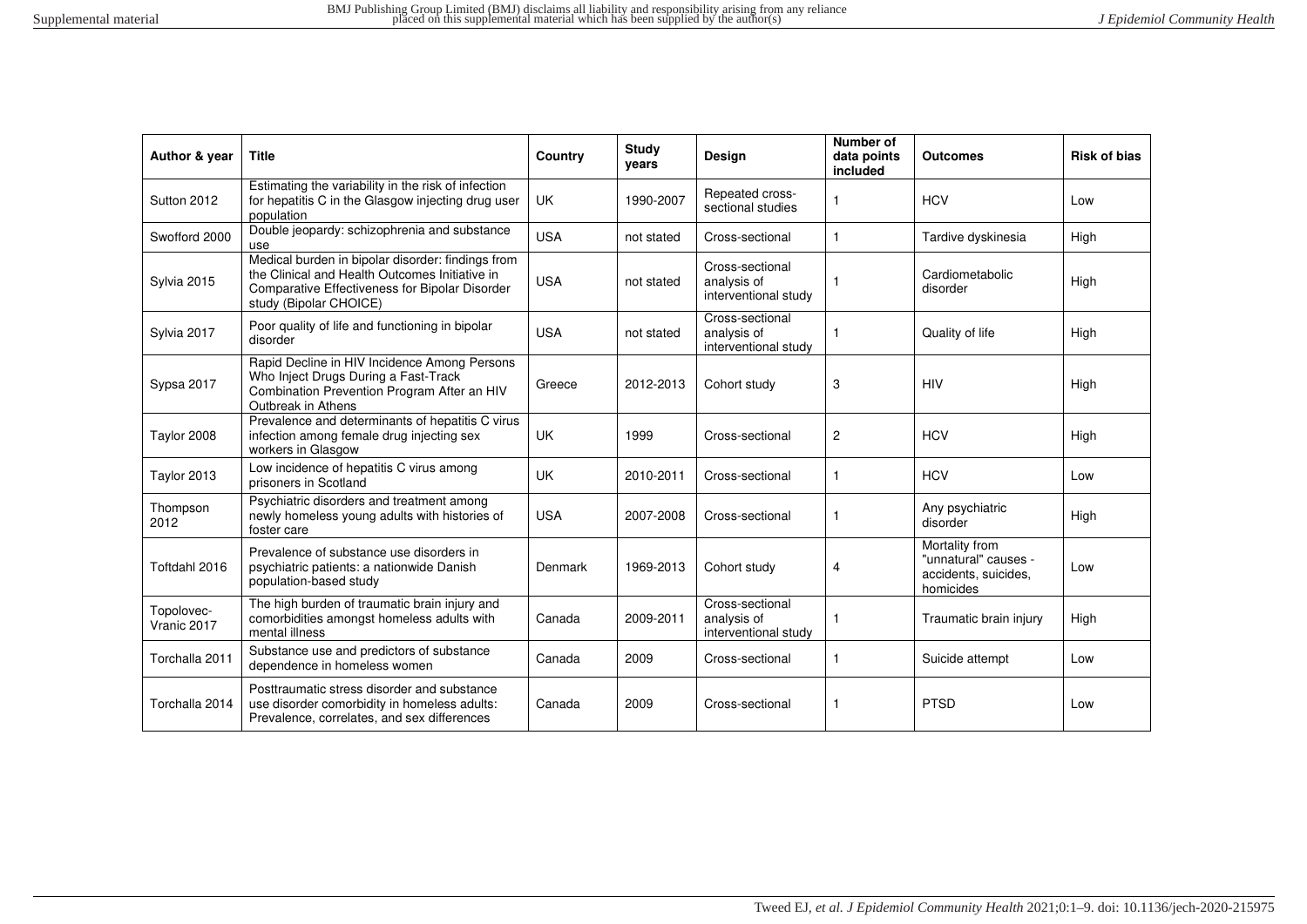| Author & year       | <b>Title</b>                                                                                                                                            | Country    | <b>Study</b><br>years | Design                                                 | Number of<br>data points<br>included | <b>Outcomes</b>                    | <b>Risk of bias</b>                                                                      |
|---------------------|---------------------------------------------------------------------------------------------------------------------------------------------------------|------------|-----------------------|--------------------------------------------------------|--------------------------------------|------------------------------------|------------------------------------------------------------------------------------------|
| Torres 2015         | Bipolar disorder with comorbid attention-deficit<br>and hyperactivity disorder. Main clinical features<br>and clues for an accurate diagnosis           | Spain      | 2008-2013             | Cross-sectional                                        | 3                                    | <b>ADHD</b>                        | High                                                                                     |
| <b>Treso 2012</b>   | Prevalence and correlates of HCV, HVB, and<br>HIV infection among prison inmates and staff,<br>Hungary                                                  | Hungary    | 2007-2009             | Cross-sectional                                        | $\mathbf{2}$                         | HBV, HCV                           | High                                                                                     |
| Truszkowska<br>2015 | Case-control study of risks and causes of death<br>amongst opioid dependent patients on<br>methadone maintenance treatment                              | Canada     | 2005-2012             | Case-control study                                     | 2                                    | All-cause mortality                | $\overline{1}$ data point<br>scored as<br>low risk; 1<br>data point<br>scored as<br>high |
| <b>Tsui 2014</b>    | Association of opioid agonist therapy with lower<br>incidence of hepatitis C virus infection in young<br>adult injection drug users                     | <b>USA</b> | 2000-2012             | Cohort study                                           | $\overline{2}$                       | <b>HCV</b>                         | Low                                                                                      |
| Turkington<br>2009  | Impact of persistent substance misuse on 1-year<br>outcome in first-episode psychosis                                                                   | UK         | 2003-2004             | Cross-sectional<br>analysis of cohort<br>study         | 1                                    | Depression                         | Low                                                                                      |
| <b>Tyler 2007</b>   | Sexual health of homeless youth: prevalence<br>and correlates of sexually transmissible<br>infections                                                   | <b>USA</b> | not stated            | Cross-sectional                                        | $\mathbf{2}$                         | Sexually transmitted<br>infections | Low                                                                                      |
| Tyndall 2006        | HIV seroprevalence among participants at a<br>Supervised Injection Facility in Vancouver,<br>Canada: Implications for prevention, care and<br>treatment | Canada     | 2003-2005             | Cross-sectional<br>analysis of cohort<br>study         | 2                                    | <b>HIV</b>                         | Low                                                                                      |
| Upshur 2017         | Prevalence and predictors of substance use<br>disorders among homeless women seeking<br>primary care: An 11 site survey                                 | <b>USA</b> | 2015                  | Cross-sectional                                        | 1                                    | Alcohol use disorder               | Low                                                                                      |
| Urbanoski<br>2007   | Substance abuse and quality of life among<br>severely mentally ill consumers: a longitudinal<br>modelling analysis                                      | Canada     | 1998-2004             | Cross-sectional<br>analysis of<br>interventional study | $\mathbf{1}$                         | Quality of life                    | High                                                                                     |
| Uuskula 2008        | A study on HIV and hepatitis C virus among<br>commercial sex workers in Tallinn                                                                         | Estonia    | 2005-2006             | Cross-sectional                                        | $\mathbf{2}$                         | <b>HIV</b>                         | High                                                                                     |
| Van Dooren<br>2014  | A comparison of risk factors for hepatitis C<br>among young and older adult prisoners                                                                   | Australia  | not stated            | Cross-sectional<br>analysis of<br>interventional study | $\overline{2}$                       | <b>HCV</b>                         | High                                                                                     |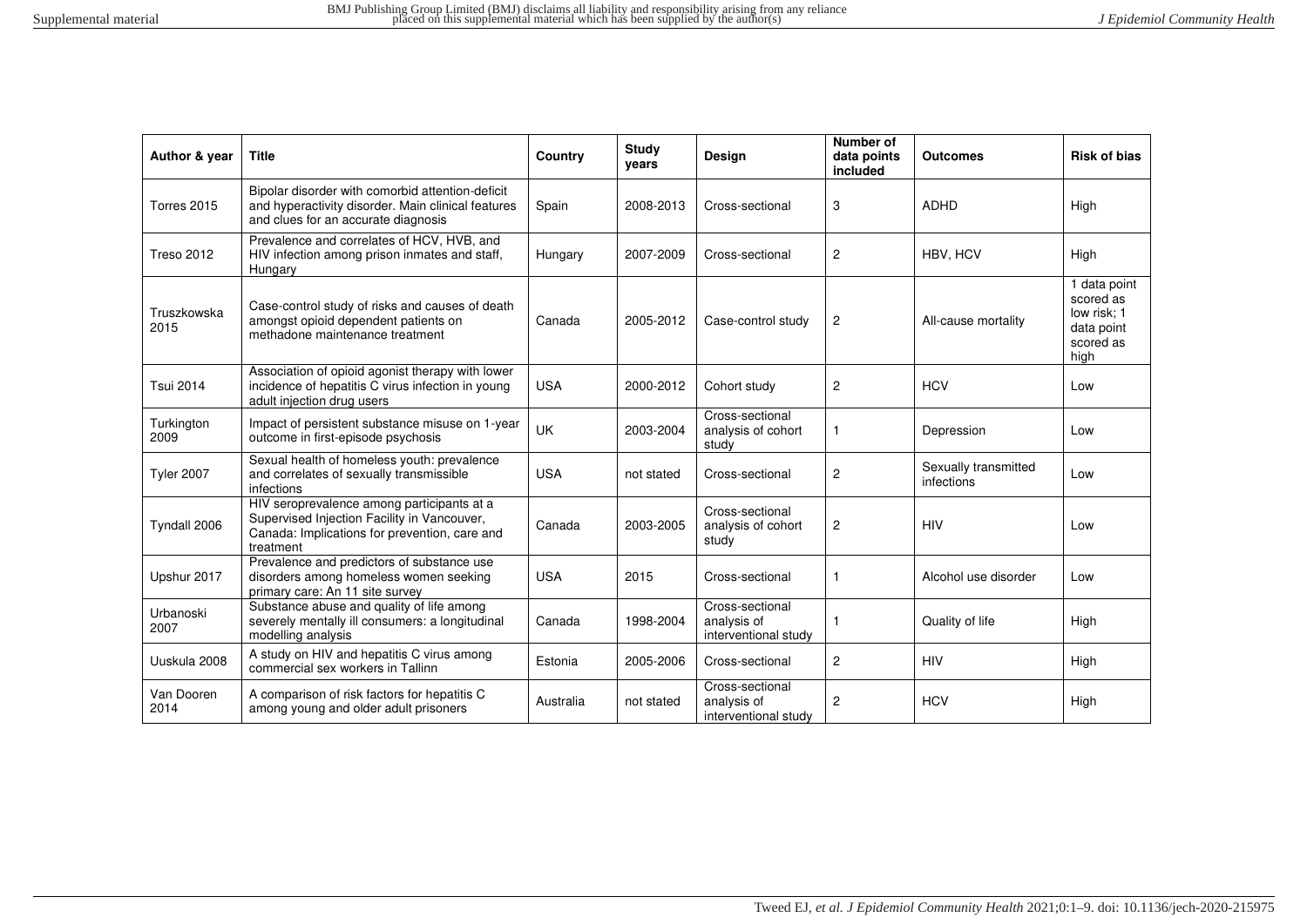| Author & year      | <b>Title</b>                                                                                                                                                      | Country            | <b>Study</b><br>years | Design                               | Number of<br>data points<br>included | <b>Outcomes</b>                                                                                                                                              | <b>Risk of bias</b> |
|--------------------|-------------------------------------------------------------------------------------------------------------------------------------------------------------------|--------------------|-----------------------|--------------------------------------|--------------------------------------|--------------------------------------------------------------------------------------------------------------------------------------------------------------|---------------------|
| Van Ness<br>2004   | Socioeconomic marginality and health services<br>utilization among Central Harlem substance<br>users                                                              | <b>USA</b>         | 1998-1999             | Cross-sectional                      | 3                                    | <b>HIV</b>                                                                                                                                                   | Low                 |
| van Veen<br>2010   | HIV and sexual risk behavior among commercial<br>sex workers in the Netherlands                                                                                   | Netherlands        | 2002-2005             | Cross-sectional                      | $\mathbf{1}$                         | <b>HIV</b>                                                                                                                                                   | Low                 |
| VanBeek 1998       | Infection with HIV and hepatitis C virus among<br>injecting drug users in a prevention setting:<br>retrospective cohort study                                     | Australia          | 1992-1995             | Cohort study                         | 1                                    | <b>HCV</b>                                                                                                                                                   | High                |
| VanBeek 2004       | The Sydney Medically Supervised Injecting<br>Centre: reducing harm associated with heroin<br>overdose                                                             | Australia          | 2001-2002             | Cross-sectional                      | 3                                    | Heroin overdose                                                                                                                                              | Low                 |
| vanderPlas<br>2012 | Perceptions of quality of life and disability in<br>homeless persons with schizophrenia and<br>persons with schizophrenia living in non-<br>institutional housing | <b>Netherlands</b> | 2000-2001             | Cross-sectional                      | 5                                    | Quality of life                                                                                                                                              | High                |
| Verdolini 2017     | The aggressor at the mirror: Psychiatric<br>correlates of deliberate self-harm in prison<br>inmates                                                               | Italy              | 2010-2011             | Cross-sectional                      | 9                                    | Deliberate self-harm                                                                                                                                         | Low                 |
| Verdoux 2001       | Predictors and outcome characteristics<br>associated with suicidal behaviour in early<br>psychosis: a two-year follow-up of first-admitted<br>steps               | France             | not stated            | Cohort study                         | -1                                   | Self-harm or suicide                                                                                                                                         | Low                 |
| Verneuil 2009      | Prevalence and risk factors of the whole<br>spectrum of sexually transmitted diseases in<br>male incoming prisoners in France                                     | France             | 2000-2003             | Cross-sectional                      | $\overline{c}$                       | HCV, any sexually<br>transmitted disease or<br>blood-borne virus                                                                                             | High                |
| Viitanen 2011      | Hepatitis A, B, C and HIV infections among<br>Finnish female prisoners--young females a risk<br>group                                                             | Finland            | 2006                  | Cross-sectional                      | $\overline{c}$                       | <b>HCV</b>                                                                                                                                                   | High                |
| <b>Vik 2007</b>    | Methamphetamine use by incarcerated women:<br>comorbid mood and anxiety problems                                                                                  | <b>USA</b>         | not stated            | Cross-sectional                      | 10                                   | Depression, dysthymia,<br>generalised anxiety<br>disorder, PTSD, panic<br>disorder                                                                           | High                |
| Vincenti 2010      | Characteristics and clinical changes during<br>hospitalization in bipolar and psychotic disorder<br>patients with versus without substance-use<br>disorders       | <b>USA</b>         | 2004-2009             | Repeated cross-<br>sectional studies | 8                                    | Anxiety disorder,<br>generalised anxiety<br>disorder, obsessive<br>compulsive disorder,<br>post-traumatic stress<br>disorder, panic<br>disorder, personality | Low                 |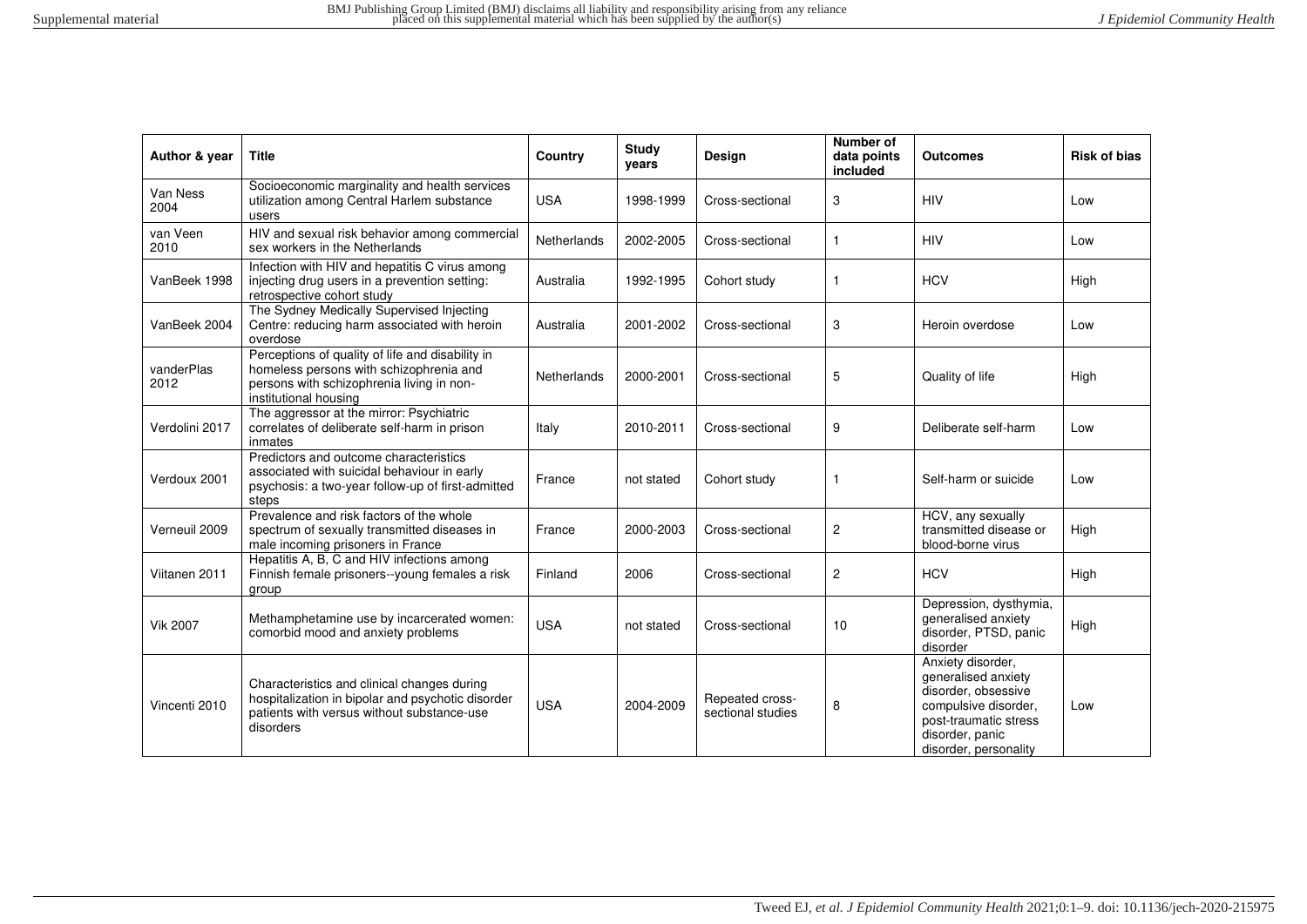| Author & year       | <b>Title</b>                                                                                                                                            | Country            | <b>Study</b><br>years | <b>Design</b>                        | Number of<br>data points<br>included | <b>Outcomes</b>                                                                          | <b>Risk of bias</b> |
|---------------------|---------------------------------------------------------------------------------------------------------------------------------------------------------|--------------------|-----------------------|--------------------------------------|--------------------------------------|------------------------------------------------------------------------------------------|---------------------|
|                     |                                                                                                                                                         |                    |                       |                                      |                                      | disorder, social phobia,<br>suicide attempts                                             |                     |
| Vioque 1998         | Prospective cohort study of female sex workers<br>and the risk of HIV infection in Alicante, Spain<br>$(1986 - 96)$                                     | Spain              | 1986-1996             | Cohort study                         | $\mathbf{1}$                         | <b>HIV</b>                                                                               | High                |
| Vreugdenhil<br>2003 | Substance use, substance use disorders, and<br>comorbidity patterns in a representative sample<br>of incarcerated male Dutch adolescents                | <b>Netherlands</b> | 1998-1999             | Cross-sectional                      | $\overline{c}$                       | Anxiety and affective<br>disorders, disruptive<br>behaviour disorders                    | Low                 |
| <b>Ward 2000</b>    | Health issues associated with increasing use of<br>"crack" cocaine among female sex workers in<br>London                                                | <b>UK</b>          | 1989-1996             | Repeated cross-<br>sectional studies | 3                                    | HBV. HCV                                                                                 | High                |
| <b>Warf 2013</b>    | Coming of age on the streets: survival sex<br>among homeless young women in Hollywood                                                                   | <b>USA</b>         | 2006-2008             | Cross-sectional                      | $\overline{c}$                       | Sexually transmitted<br>infections, suicide<br>attempt                                   | High                |
| <b>Webb 2014</b>    | Suicide, hospital-presenting suicide attempts,<br>and criminality in bipolar disorder: examination<br>of risk for multiple adverse outcomes             | Sweden             | 1973-2009             | Cohort study                         | $\overline{c}$                       | Suicide or attempted<br>suicide                                                          | Low                 |
| <b>Weild 2000</b>   | Prevalence of HIV, hepatitis B, and hepatitis C<br>antibodies in prisoners in England and Wales: a<br>national survey                                   | <b>UK</b>          | 1997-1998             | Cross-sectional                      | 6                                    | HBV, HCV, HIV                                                                            | Low                 |
| Weinstock<br>2016   | Demographic and clinical characteristics<br>associated with comorbid cannabis use<br>disorders (CUDs) in hospitalised patients with<br>bipolar disorder | <b>USA</b>         | 2010                  | Cross-sectional                      | $\mathbf{1}$                         | Cannabis use disorder                                                                    | Low                 |
| <b>Weiss 2005</b>   | Does recovery from substance use disorder<br>matter in patients with bipolar disorder?                                                                  | <b>USA</b>         | 1999-2001             | Cross-sectional                      | 10                                   | ADHD, anxiety<br>disorder, eating<br>disorder, quality of life,<br>suicide attempt       | High                |
| Wenger 2014         | Assessment of hepatitis C risk factors and<br>infection prevalence in a jail population                                                                 | <b>USA</b>         | 2012-2013             | Cross-sectional                      | 3                                    | <b>HCV</b>                                                                               | Low                 |
| Whittaker<br>2015   | Multiply disadvantaged: Health and service<br>utilisation factors faced by homeless injecting<br>drug consumers in Australia                            | Australia          | 2012                  | Cross-sectional                      | 4                                    | Mental HRQoL, mental<br>health problem, non-<br>fatal overdose, physical<br><b>HRQoL</b> | High                |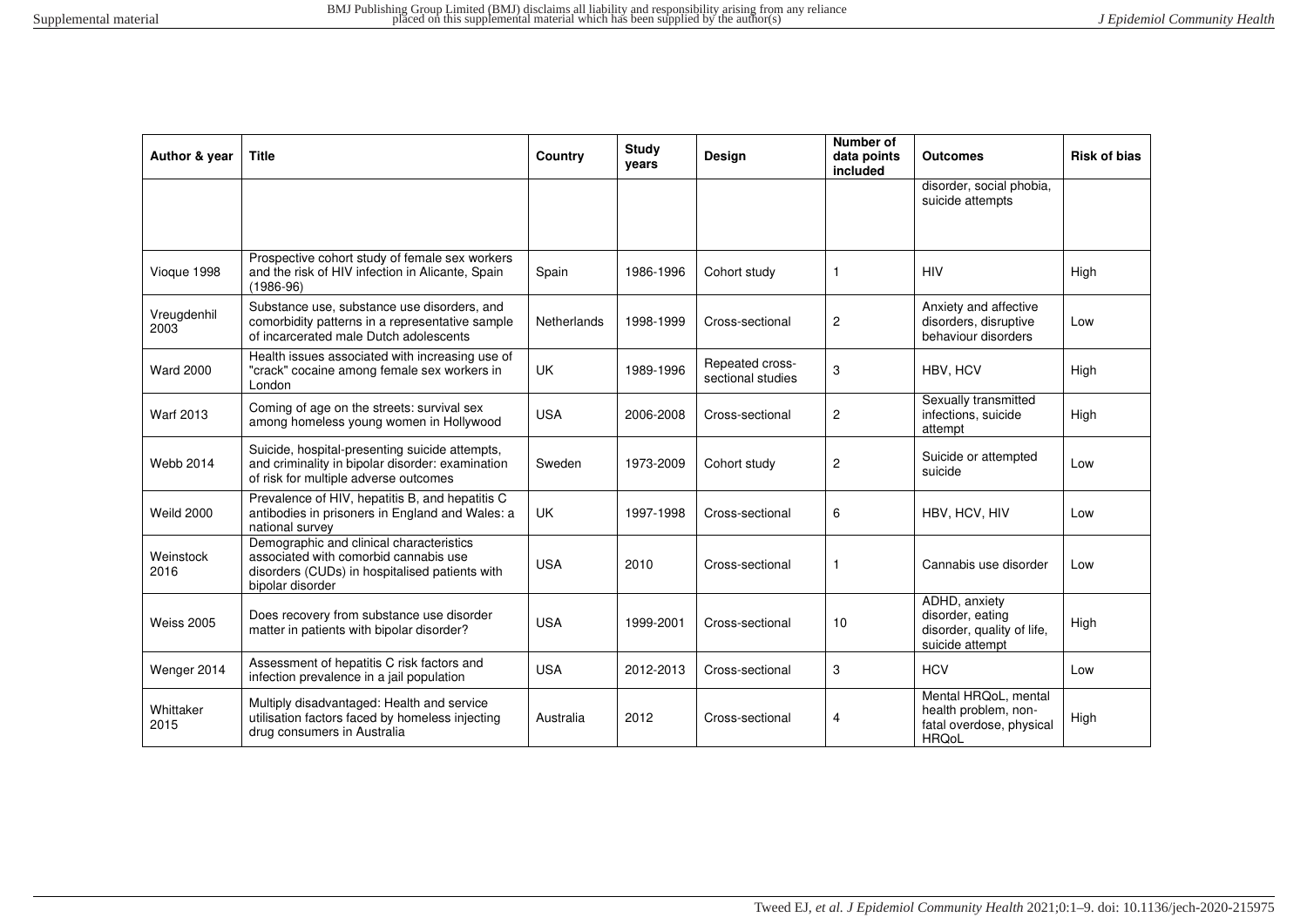| Author & year     | <b>Title</b>                                                                                                                                    | Country     | <b>Study</b><br>years | Design                                                 | <b>Number of</b><br>data points<br>included | <b>Outcomes</b>                    | <b>Risk of bias</b>                                                         |
|-------------------|-------------------------------------------------------------------------------------------------------------------------------------------------|-------------|-----------------------|--------------------------------------------------------|---------------------------------------------|------------------------------------|-----------------------------------------------------------------------------|
| Willers 2008      | Prevalence and predictors of sexually<br>transmitted infection among newly incarcerated<br>females                                              | <b>USA</b>  | 2003-2003             | Cross-sectional                                        | 3                                           | Sexually transmitted<br>infection  | 2 data points<br>scored as<br>low: 1<br>scored as<br>high                   |
| Williams 2014     | Pain behind bars: the epidemiology of pain in<br>older jail inmates in a county jail                                                            | <b>USA</b>  | 2012                  | Cross-sectional                                        | 3                                           | Severe frequent pain               | Low                                                                         |
| Winter 2013       | Hepatitis B virus exposure and vaccination in a<br>cohort of people who inject drugs: what has<br>been the impact of targeted free vaccination? | Australia   | 2005-2008             | Cohort study                                           | $\overline{2}$                              | <b>HBV</b>                         | 1 data point<br>scored as<br>low risk: 1<br>data point<br>scored as<br>high |
| Winter 2015       | Incidence and predictors of non-fatal drug<br>overdose after release from prison among<br>people who inject drugs in Queensland,<br>Australia   | Australia   | 2008-2010             | Cross-sectional<br>analysis of<br>interventional study | -1                                          | Non-fatal overdose                 | High                                                                        |
| <b>Wolff 2011</b> | Health problems among detainees in<br>Switzerland: a study using the ICPC-2<br>classification                                                   | Switzerland | 2007                  | Cross-sectional                                        | 1                                           | <b>HCV</b>                         | Low                                                                         |
| <b>Wood 2005</b>  | Prevalence and correlates of hepatitis C<br>infection among users of North America's first<br>medically supervised safer injection facility     | Canada      | 2003-2004             | Cross-sectional<br>analysis of cohort<br>study         | $\overline{\mathbf{c}}$                     | <b>HCV</b>                         | 1 data point<br>scored as<br>low: 1 data<br>point scored<br>as high         |
| Wright 2006       | Psychiatric morbidity among women prisoners<br>newly committed and amongst remanded and<br>sentenced women in the Irish prison system           | Ireland     | 2002                  | Cross-sectional                                        | $\mathbf{1}$                                | Personality disorder               | Low                                                                         |
| Yen 2012          | HIV infection risk among injection drug users in<br>a methadone maintenance treatment program,<br>Taipei. Taiwan 20072010                       | Taiwan      | 2007-2010             | Cross-sectional                                        | $\mathbf{1}$                                | <b>HIV</b>                         | High                                                                        |
| Yen 2014          | Prevalence and factors associated with HIV<br>infection among injection drug users at<br>methadone clinics in Taipei, Taiwan                    | Taiwan      | 2012-2013             | Cross-sectional                                        | $\mathbf{1}$                                | <b>HIV</b>                         | Low                                                                         |
| Yen 2015          | Factors associated with health-related quality of<br>life among injection drug users at methadone<br>clinics in Taipei, Taiwan                  | Taiwan      | 2012-2013             | Cross-sectional                                        | 4                                           | Physical HRQoL,<br>qualtiy of life | High                                                                        |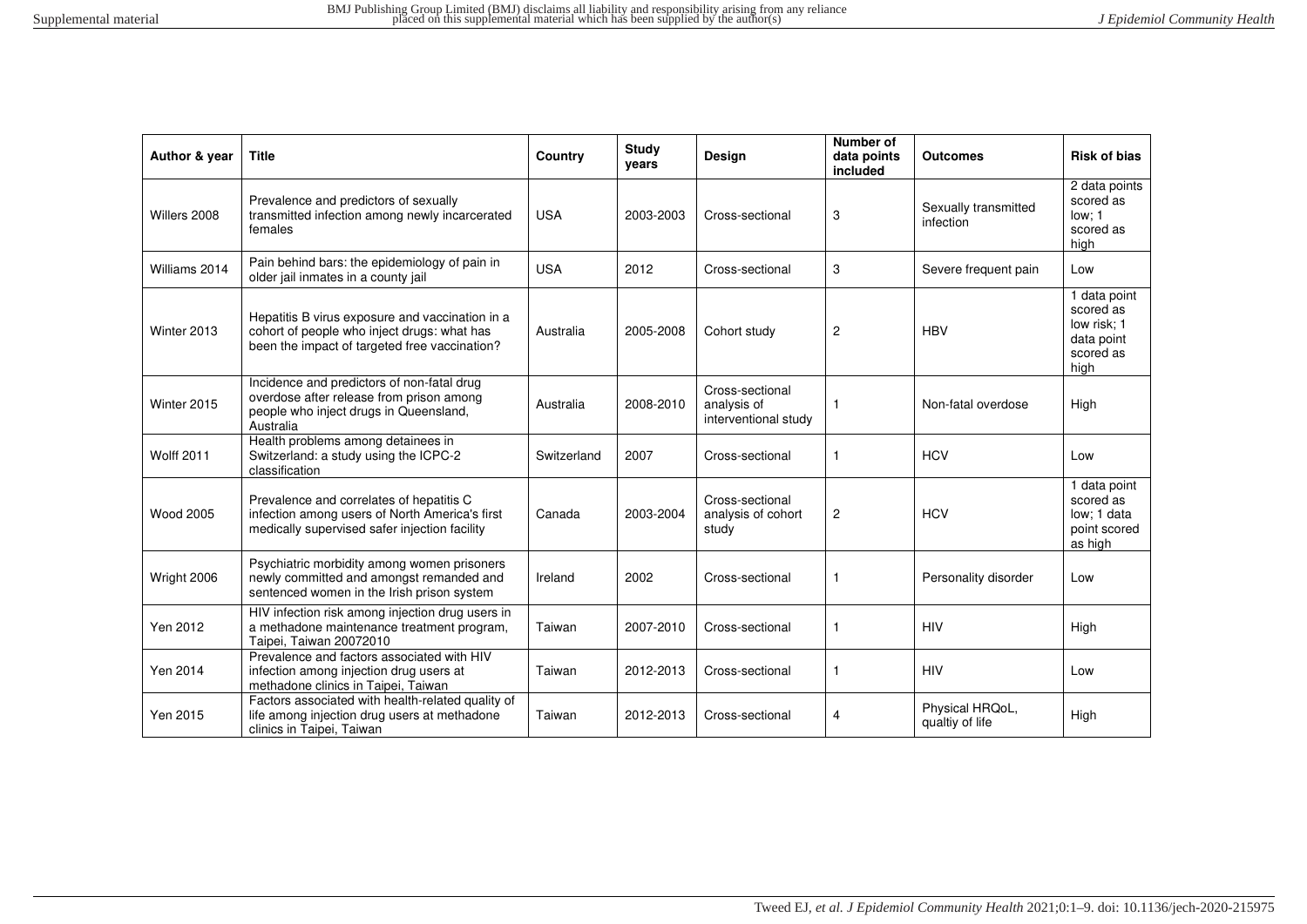| Author & year      | <b>Title</b>                                                                                                                                     | Country           | Study<br>vears | Design                                                 | Number of<br>data points<br>included | <b>Outcomes</b> | <b>Risk of bias</b> |
|--------------------|--------------------------------------------------------------------------------------------------------------------------------------------------|-------------------|----------------|--------------------------------------------------------|--------------------------------------|-----------------|---------------------|
| <b>Yim 2015</b>    | Prevalence of mental illness among homeless<br>people in Hong Kong                                                                               | Hong Kong         | 2011-2012      | Cross-sectional                                        |                                      | Suicide attempt | High                |
| <b>Young 2018</b>  | Dual diagnosis of mental illness and substance<br>use disorder and injury in adults recently<br>released from prison: a prospective cohort study | Australia         | 2008-2010      | Cross-sectional<br>analysis of<br>interventional study |                                      | Physical HRQoL  | Low                 |
| Zabransky<br>2006  | Hepatitis C virus infection among injecting drug<br>users in the Czech Republic -- prevalence and<br>associated factors                          | Czech<br>Republic | 2002-2003      | Cross-sectional                                        | 2                                    | <b>HCV</b>      | High                |
| Zavitsanou<br>2010 | Seroepidemiology of human herpesvirus 8<br>(HHV-8) infection in injecting drug users                                                             | Greece            | not stated     | Cross-sectional                                        |                                      | HHV-8           | High                |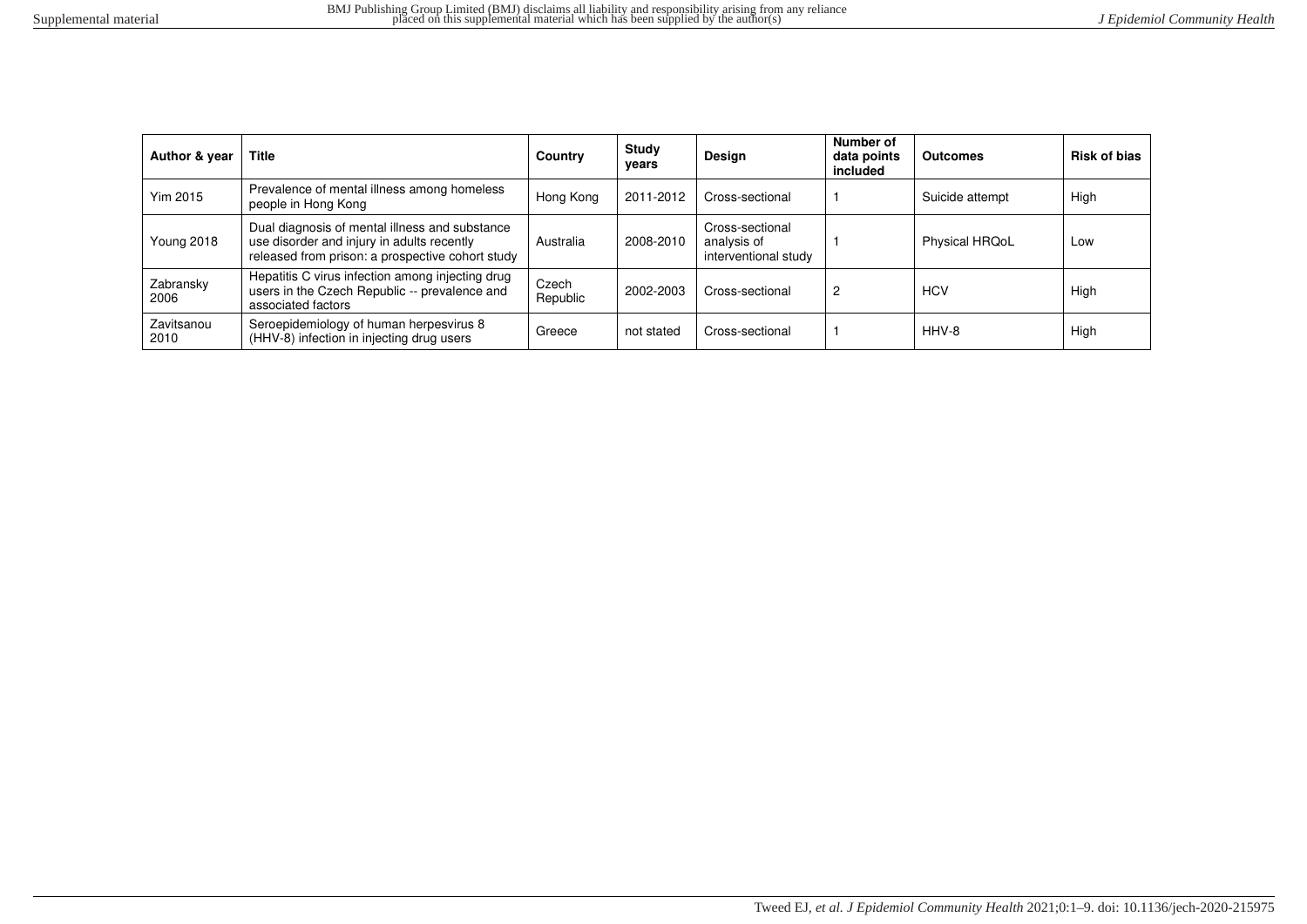<span id="page-56-0"></span>

| Author &<br>vear       | <b>Title</b>                                                                                                                                                                         | Country                 | <b>Design</b>                                          | <b>Study years</b> | Name of larger study of<br>which this was a part                                        |
|------------------------|--------------------------------------------------------------------------------------------------------------------------------------------------------------------------------------|-------------------------|--------------------------------------------------------|--------------------|-----------------------------------------------------------------------------------------|
| <b>Blouin</b><br>2016  | Sex work as an emerging risk factor for Human Immunodeficiency<br>Virus Seroconversion Among People Who Inject Drugs in the<br>SurvIDU network                                       | Canada                  | Cohort study                                           | 2004-2014          | SurvIDU                                                                                 |
| <b>Hankins</b><br>2002 | Continuing HIV transmission among injection drug users in Eastern<br>Central Canada: The SurvUDI study, 1995 to 2000                                                                 | Canada                  | Cohort study                                           | 1995-2001          | SurvIDU                                                                                 |
| Hatzakis<br>2015       | Design and baseline findings of a large-scale rapid response to an<br>HIV outbreak in people who inject drugs in Athens, Greece: the<br>ARISTOTLE programme                          | Greece                  | Cross-sectional<br>study                               | 2012-2013          | <b>ARISTOTLE</b>                                                                        |
| Kemp<br>2006           | Homelessness among problem drug users: prevalence, risk factors<br>and trigger events                                                                                                | United<br>Kingdom       | Repeated cross-<br>sectional studies                   | 2001-2003          | <b>DORIS</b>                                                                            |
| Kim 2009               | Unstable housing and hepatitis C incidence among injection drug<br>users in a Canadian setting                                                                                       | Canada                  | Cohort study                                           | 1996-2007          | <b>VIDUS and SEOSI</b>                                                                  |
| Lagerberg<br>2010      | Excessive substance use in bipolar disorder is associated with<br>impaired functioning rather than clinical characteristics, a<br>descriptive study                                  | Norway                  | Cross-sectional                                        | 2003-2007          | <b>TOP study - Thematically</b><br>Organised Psychosis<br>Research                      |
| Miller 2002            | Females experiencing sexual and drug vulnerabilities are at<br>elevated risk for HIV infection among youth who use injection drugs                                                   | Canada                  | Cross-sectional<br>analysis of cohort<br>study         | 1996-2000          | <b>VIDUS</b>                                                                            |
| Miller 2006            | Elevated rates of HIV infection among young Aboriginal injection<br>drug users in a Canadian setting                                                                                 | Canada                  | Cohort study                                           | 1996-2003          | <b>VIDUS</b>                                                                            |
| Puri 2014              | Gender influences on hepatitis C incidence among street youth in a<br>Canadian setting                                                                                               | Canada                  | Cohort study                                           | 2005-2011          | <b>ARYS</b>                                                                             |
| Schechter<br>1999      | Do needle exchange programmes increase the spread of HIV<br>among injection drug users?: an investigation of the Vancouver<br>outbreak                                               | Canada                  | Cohort study                                           | 1996-1998          | <b>VIDUS</b>                                                                            |
| Simon<br>2004          | Anxiety disorder comorbidity in bipolar disorder patients: data from<br>the first 500 participants in the Systematic Treatment Enhancement<br>Program for Bipolar Disorder (STEP-BD) | United<br><b>States</b> | Cross-sectional<br>analysis of cohort<br>study         | Not stated         | STEP-BD                                                                                 |
| Spittal<br>2006        | Drastic elevations in mortality among female injection drug users in<br>a Canadian setting                                                                                           | Canada                  | Cohort study                                           | 1996-2002          | <b>VIDUS</b>                                                                            |
| Swartz<br>2006         | Substance use and psychosocial functioning in schizophrenia<br>among new enrollees in the NIMH CATIE study                                                                           | United<br><b>States</b> | Cross-sectional<br>analysis of<br>interventional study | 2001-2004          | <b>CATIE - Clinical</b><br>Antipsychotic Trials of<br><b>Intervention Effectiveness</b> |
| Taylor<br>2000         | Prevalence of hepatitis C virus infection among injecting drug users<br>in Glasgow 1990-1996: are current harm reduction strategies<br>working?                                      | United<br>Kingdom       | Repeated cross-<br>sectional studies                   | 1990-1996          | Not named - precursor to<br><b>NESI study</b>                                           |
| Tyndall<br>2002        | Risky sexual behaviours among injection drugs users with high HIV<br>prevalence: Implications for STD control                                                                        | Canada                  | Cohort study                                           | 1996-2000          | VIDUS - Vancouver<br><b>Injection Drug Users Study</b>                                  |

|  |  |  |  |  |  | Section 2.2. Details of studies eligible according to review inclusion criteria but excluded due to overlapping data points |
|--|--|--|--|--|--|-----------------------------------------------------------------------------------------------------------------------------|
|--|--|--|--|--|--|-----------------------------------------------------------------------------------------------------------------------------|